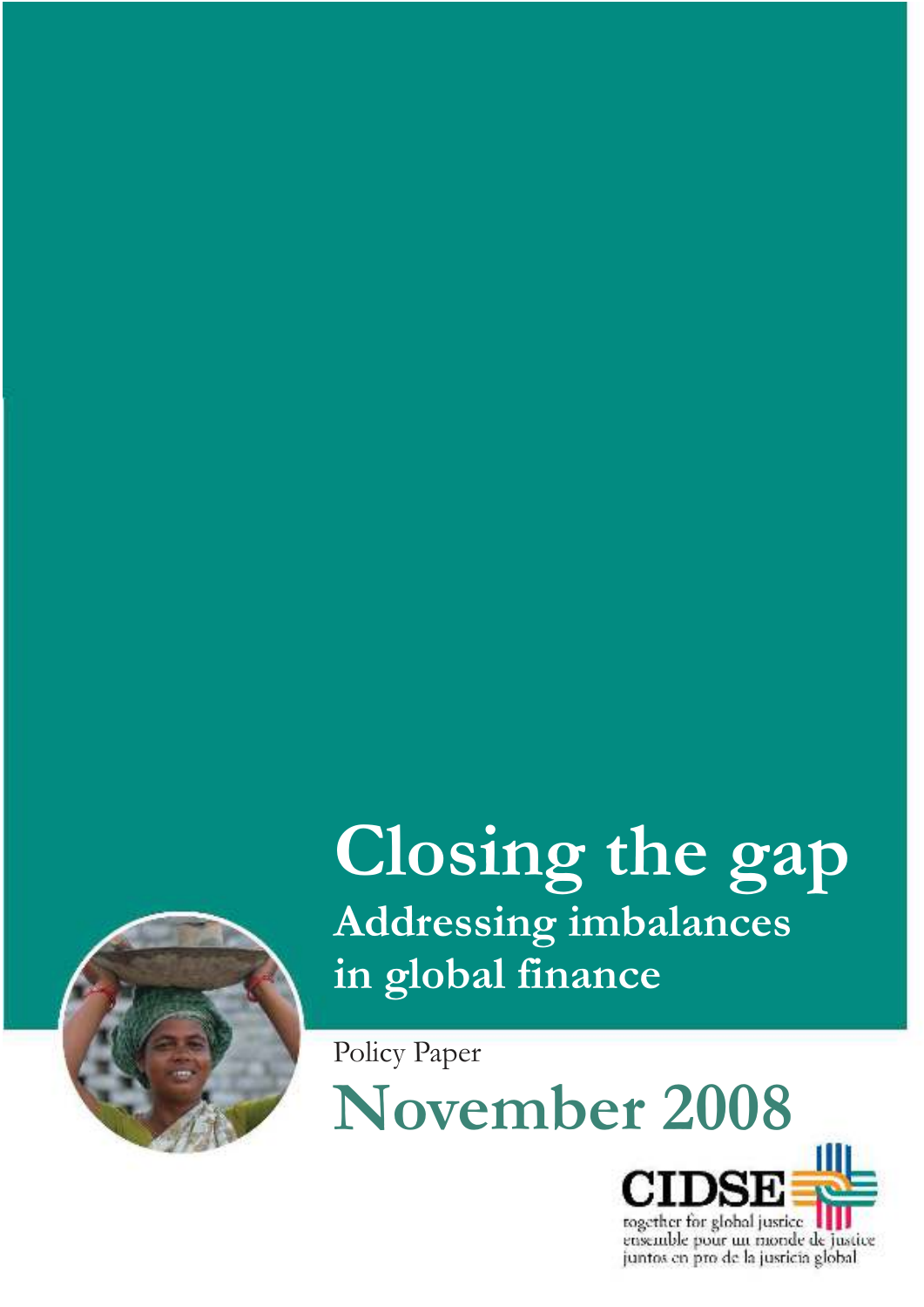This document has been written for the most part by Jean Merckaert/CCFD, Hilde Wipfel/KOO and Jean Letitia Saldanha/CIDSE Secretariat for the CIDSE Resources for Development Working Group and sets out the CIDSE position on the issue of Taxation and Development.

The Resources for Development Working Group would like to thank the following persons for their contributions: John Christensen, Director of the Tax Justice Network, Nicholas Shaxson, Journalist associated with the Tax Justice Network, Margit Schratzenstaller, Researcher at the Austrian Institute of Economic Research as well as the other CIDSE advocacy working groups for their comments.

Contact person: Jean Letitia Saldanha, saldanha[AT]cidse.org Rue Stévin 16, 1000 Brussels, Belgium – Tel: +32 2 2333753 – Fax: +32 2 230 70 82, www.cidse.org

Published in November 2008 by CIDSE, Rue Stévin 16, 1000 Brussels, Belgium

This policy paper is also available in French, Italian, German and Spanish.

CIDSE is a coalition of 16 Catholic development agencies in Europe and North America which share a common vision on poverty eradication and social justice and a common strategy on development programmes, development education and advocacy. CIDSE's advocacy work covers trade and food security, resources for development, global governance, and EU development policy.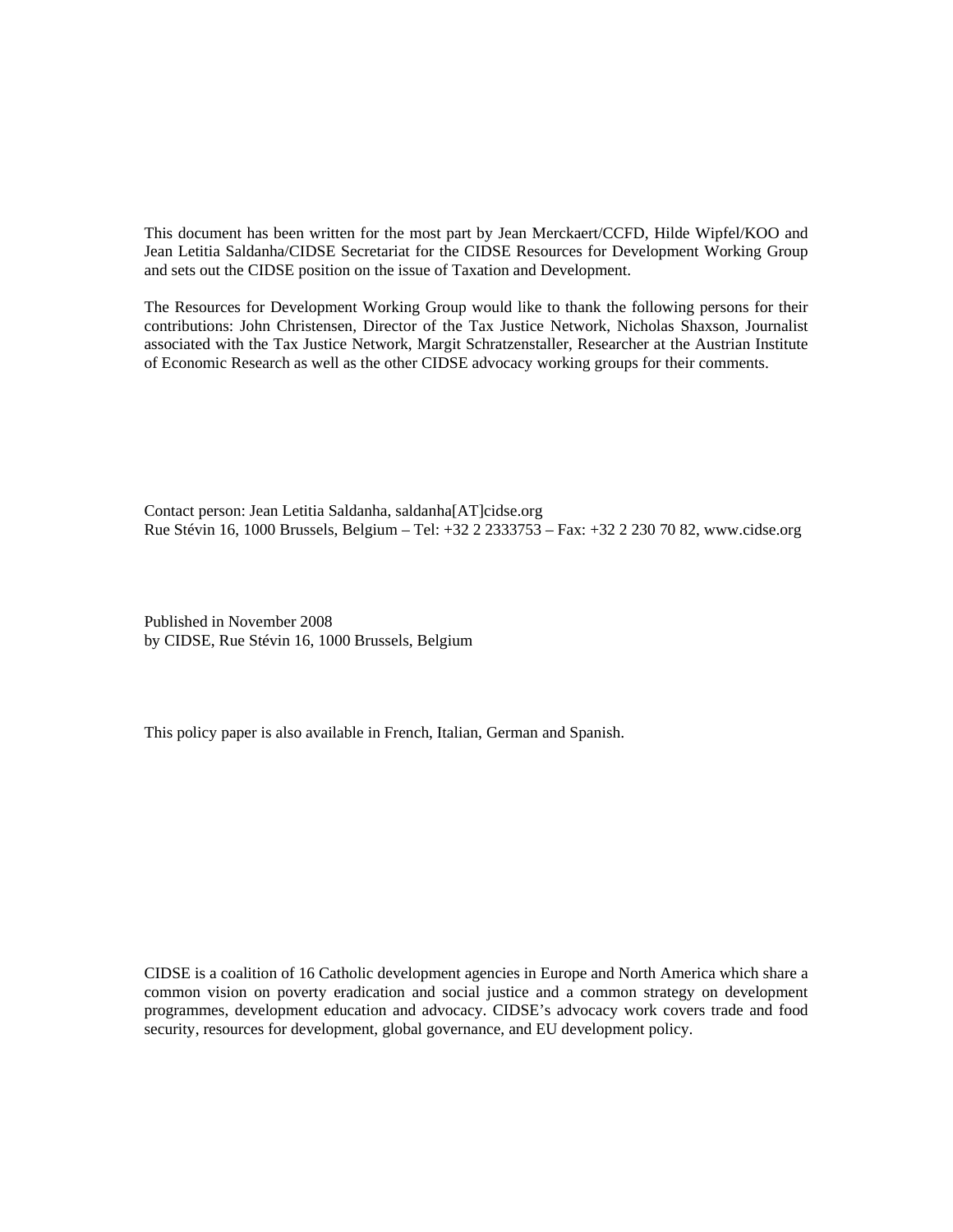# **TABLE OF CONTENTS**

| I.             | JUST DISTRIBUTION OF WEALTH AND POWER AT THE HEART OF                         |  |
|----------------|-------------------------------------------------------------------------------|--|
| 1.1            |                                                                               |  |
| 1.2            |                                                                               |  |
| 1.3            |                                                                               |  |
| 1.4            |                                                                               |  |
| П.             | TAXATION IN A CHANGING WORLD: CHALLENGES AND OPPORTUNITIES 11                 |  |
| 2.1            |                                                                               |  |
| 2.1.1          |                                                                               |  |
| 2.1.2          |                                                                               |  |
| 2.1.3          |                                                                               |  |
| 2.1.4          |                                                                               |  |
| 2.1.5          |                                                                               |  |
| 2.1.6          |                                                                               |  |
| 2.1.7          |                                                                               |  |
| 2.1.8          |                                                                               |  |
| 2.2            | Imposed tax losses versus more autonomy for Southern governments  15          |  |
| 2.2.1          |                                                                               |  |
| 2.2.2          | Role of International Financial Institutions policy advice  15                |  |
| 2.2.3          |                                                                               |  |
| 2.2.4          |                                                                               |  |
| 2.2.5          |                                                                               |  |
|                |                                                                               |  |
| 2.2.6<br>2.2.7 | The apparent growing autonomy of developing countries 17                      |  |
| 2.3            |                                                                               |  |
| 2.3.1          |                                                                               |  |
| 2.3.2          |                                                                               |  |
| 2.3.3          |                                                                               |  |
| 2.3.4          |                                                                               |  |
| 2.4            | Tax havens, tax evasion and corruption versus transparency and regulation  24 |  |
| 2.4.1          |                                                                               |  |
| 2.4.2          |                                                                               |  |
| 2.4.3          |                                                                               |  |
| 2.4.4          |                                                                               |  |
|                |                                                                               |  |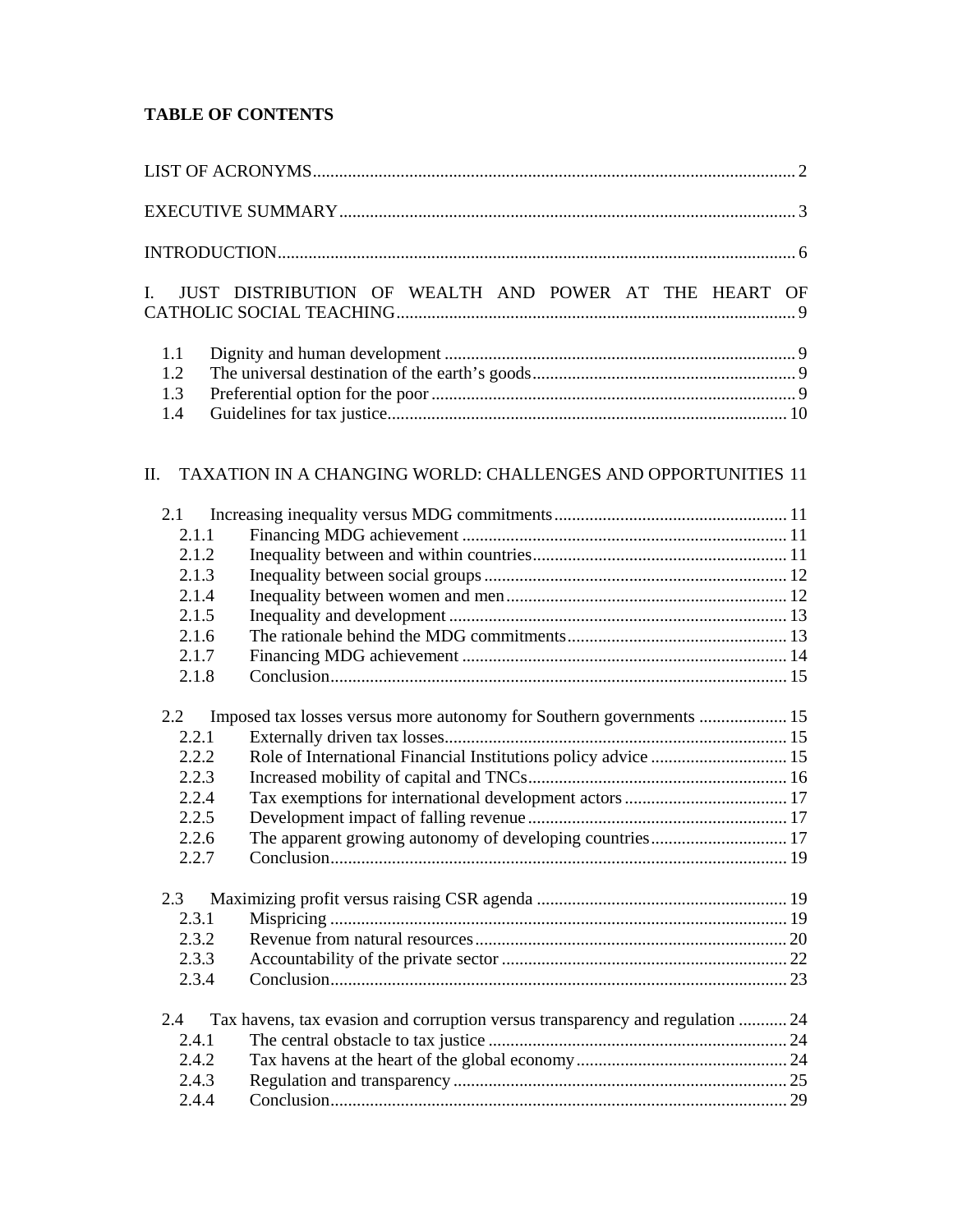|                | III. GLOBAL GOVERNANCE CHALLENGES AND GLOBAL RESPONSES: |  |                                      |
|----------------|---------------------------------------------------------|--|--------------------------------------|
|                |                                                         |  |                                      |
|                |                                                         |  |                                      |
| 3.1            |                                                         |  |                                      |
| 3.1.1          |                                                         |  |                                      |
| 3.1.2          |                                                         |  |                                      |
|                |                                                         |  |                                      |
| 3.2            |                                                         |  |                                      |
| 3.2.1          |                                                         |  |                                      |
| 3.2.2          |                                                         |  |                                      |
| 3.2.3          |                                                         |  |                                      |
| 3.2.4          |                                                         |  |                                      |
| 3.2.5          |                                                         |  |                                      |
|                |                                                         |  |                                      |
| 3.3            |                                                         |  |                                      |
|                |                                                         |  |                                      |
|                |                                                         |  |                                      |
|                |                                                         |  |                                      |
|                |                                                         |  |                                      |
|                |                                                         |  |                                      |
|                |                                                         |  |                                      |
|                |                                                         |  |                                      |
|                |                                                         |  |                                      |
| <b>MEMBERS</b> | <b>THE</b><br>OF                                        |  | CIDSE WORKING GROUP ON RESOURCES FOR |
|                |                                                         |  |                                      |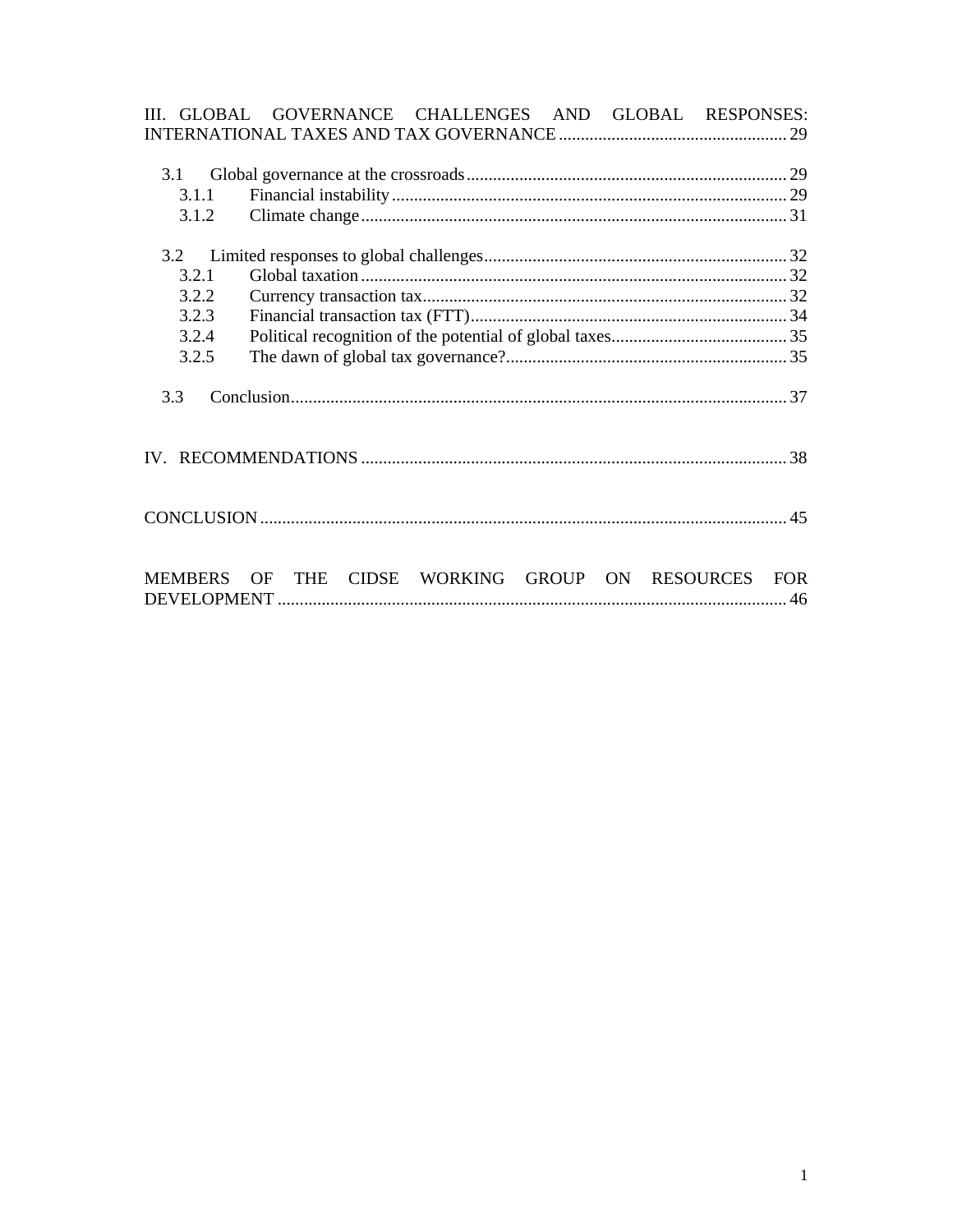# **LIST OF ACRONYMS**

| <b>CPIA</b>   | Country Policy and Institutional Assessment                                    |
|---------------|--------------------------------------------------------------------------------|
| <b>CPI</b>    | Corruption Perception's Index                                                  |
| <b>CSR</b>    | <b>Corporate Social Responsibility</b>                                         |
| <b>CST</b>    | <b>Catholic Social Teaching</b>                                                |
| <b>CTDL</b>   | <b>Currency Transaction Development Levy</b>                                   |
| <b>CTT</b>    | <b>Currency Transaction Tax</b>                                                |
| <b>DAC</b>    | Development Assistance Committee (OECD)                                        |
| <b>ECOSOC</b> | Economic and Social Council (United Nations)                                   |
| EITI          | Extractive Industries Transparency Initiative                                  |
| <b>EPAs</b>   | <b>Economic Partnership Agreements</b>                                         |
| EU            | European Union                                                                 |
| FATF          | Financial Action Task Force (G8)                                               |
| <b>FDI</b>    | Foreign Direct Investment                                                      |
| FTT           | <b>Financial Transaction Tax</b>                                               |
| <b>GATT</b>   | General Agreement on Tariffs and Trade                                         |
| GNI           | <b>Gross National Income</b>                                                   |
| GDP           | <b>Gross Domestic Product</b>                                                  |
| <b>HIPCs</b>  | Heavily Indebted Poor Countries                                                |
| <b>IBCs</b>   | <b>International Business Corporations</b>                                     |
| <b>IFIs</b>   | <b>International Financial Institutions</b>                                    |
| <b>IFRS</b>   | <b>International Financing Reporting Standards</b>                             |
| ILO.          | <b>International Labour Office</b>                                             |
| IMF           | <b>International Monetary Fund</b>                                             |
| <b>LICs</b>   | Low Income Countries                                                           |
| <b>MDGs</b>   | Millennium Development Goals                                                   |
| <b>PWYP</b>   | Publish What You Pay                                                           |
| <b>OECD</b>   | Organisation for Economic Cooperation and Development                          |
| ODA           | <b>Official Development Assistance</b>                                         |
| <b>OFCs</b>   | <b>Offshore Financial Centres</b>                                              |
| <b>OTC</b>    | Over-the-Counter                                                               |
| <b>ROSCs</b>  | Reports on Observance of Standards and Codes                                   |
| <b>SPVs</b>   | <b>Special Purpose Vehicles</b>                                                |
| <b>StAR</b>   | Stolen Assets Recovery (Initiative)                                            |
| TJN           | <b>Tax Justice Network</b>                                                     |
| TNCs          | <b>Trans-national Corporations</b>                                             |
| UN            | <b>United Nations</b>                                                          |
| <b>UNCAC</b>  | <b>UN Convention Against Corruption</b>                                        |
| <b>UNFCCC</b> | UN Framework Convention on Climate Change                                      |
| <b>UNODC</b>  | UN Office on Drugs and Crime                                                   |
| UNU-WIDER     | United Nations University - World Institute for Development Economics Research |
| VAT           | Value Added Tax                                                                |
| WIFO          | Austrian Institute of Economic Research                                        |
| WTO           | World Trade Organisation                                                       |

*NB: All figures indicated in \$ are US\$.*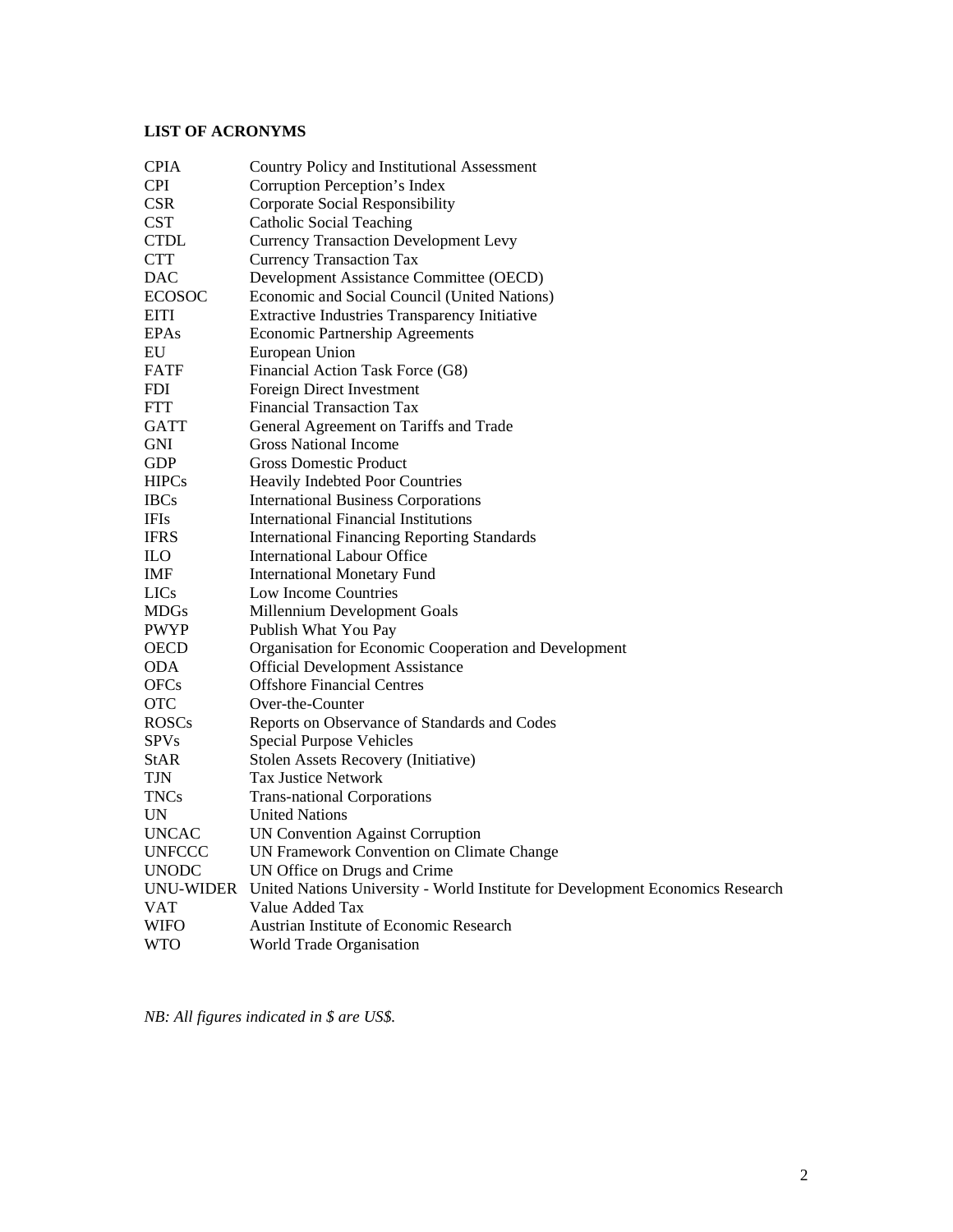## **EXECUTIVE SUMMARY**

In the last decade, a net transfer<sup>1</sup> of financial resources from poor to rich countries has developed and steadily increased. From a balance of \$46 billion in favour of developing countries in 1995, it turned into a negative balance of \$658 billion in 2006 (including economies in transition)<sup>2</sup>. It recently turned negative even for Sub-Saharan African countries in spite of relatively higher aid inflows into the region. Reasons behind this global trend are that neither aid flows, foreign direct investment nor remittances compensate for massive debt repayments, trade imbalances, capital flight and the accumulation of foreign assets, especially foreign exchange reserves like in China $3$ .

In comparison to debt, trade, aid and investment, taxation has been the subject of very little attention by the international development community. In this paper, CIDSE sets down detailed arguments, for issues of capital flight, tax competition and systems of taxation to be put at the heart of the development agenda. Recommendations on how this can be done follow the arguments.

## **The main arguments:**

- Taxation serves important functions that contribute to development. These could be summarised as the 5 'Rs': Revenue, Redistribution, Regulation, Re-pricing, Representation.
- Just distribution of wealth and power is at the heart of international Catholic Social teaching, which forms the basis of CIDSE's advocacy. This stems from the recognition of the dignity of every individual and the consequent need to work to build a world where all without exception can live a fully human life. It also stems from the belief in the universal recognition of the earth's goods which requires that all other rights whatsoever including those of property and of free commerce are to be subordinated to this principle. Thirdly it stems from the principle of the preferential option for the poor which considers that a sound political organisation must ensure that defenceless individuals are given special care and concern and are the focus of particular intervention of government authority. Translated into practice, it is the citizen's duty to support the common good not only through charity but also by paying taxes as an act of solidarity.
- The amounts of money that are lost due to a failure of a development-approach to taxation are considerable. The Tax Justice Network estimated in 2005 that wealthy individuals alone hold \$11.5 trillion offshore, creating tax losses of \$255 billion<sup>4</sup>. This includes legal and illegal forms of tax evasion and avoidance, but excludes tax abuse by corporations, which may be much larger.
- Globalisation has contributed to the weakening of national tax systems. Women have been particularly affected by this impact. They constitute the majority of the poor globally. They are dependent to a great extent on public services often weakened by falling tax revenues. The global quest to reduce poverty (so far most manifested in the Millennium Development Goals - MDGs), cannot be de-linked from the fight against inequality. Cooperation at the international level to ensure that tax systems, whether national or across borders, combat widening inequality with a global perspective is crucial.
- The weakening of multilateral economic institutions has opened a new era of uncertainty. It has allowed for more autonomy among strong emerging powers. But countries on a weaker footing remain the losers in unfair bilateral deals, with the consequent unleashing of forces that lead to the regression of national tax systems. The weak global governance system is

 $\overline{a}$ <sup>1</sup> Net transfers refer to net capital inflows less net interest and other investment income payments.

<sup>2</sup> UN DESA (2007) *World Economic Situation and Prospects, 2007*. New York: United Nations Department of Economic and Social Affairs.http://www.un.org/esa/policy/wess/wesp2007files/wesp2007.pdf .

<sup>&</sup>lt;sup>3</sup> When China buys dollars to build foreign currency reserves, financial flows are considered negative for China and positive for the USA. http://www.jubileeresearch.org/news/SNFinFloGKN1a.pdf.

<sup>&</sup>lt;sup>4</sup> http://www.taxjustice.net/cms/front\_content.php?idcat=103.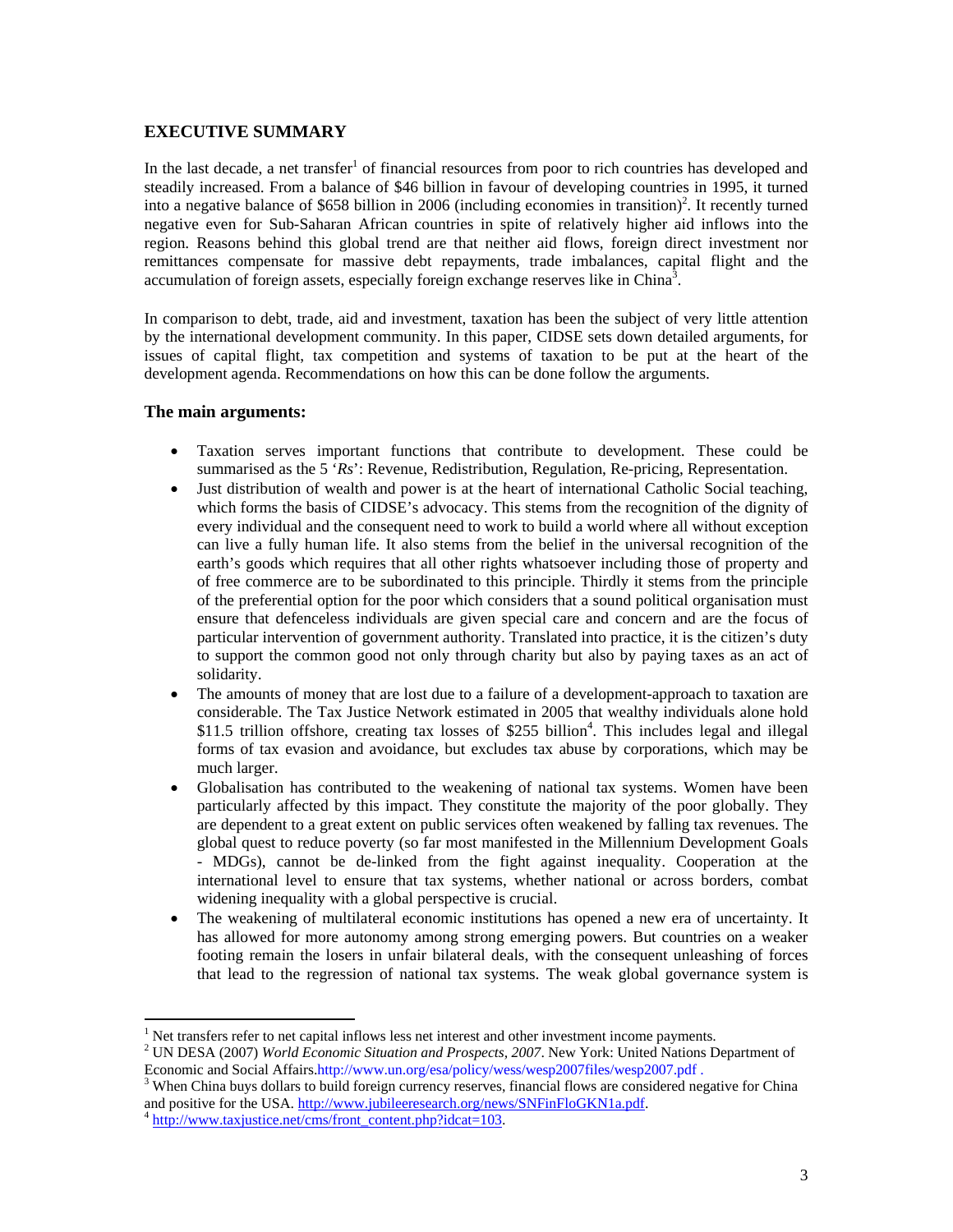unable to effectively address this situation. Decisive global action to end tax erosion needs to be undertaken by legitimate and strong international institutions.

- Current tax systems based on the nation state face increasing constraints due to the mobility of capital and activities of trans-national corporations (TNCs). Tax competition, reduced regulation and a shift of taxation from capital to labour and consumption are the consequence. A multi-layered approach to the problem is required. These would include increased cooperation for transparency and regulation of capital; putting in place mandatory codes for sustainable and transparent management of resources; holding businesses accountable to a binding human rights framework for their activities and integrating tax responsibility into concepts of corporate social responsibility.
- The growing openness of financial markets, cross-border investments and shopping around for the use of the most convenient technical facilities have seen the booming of tax havens, also known as secrecy jurisdictions. Tax havens are detrimental to development. First of all due to the losses of revenue that would rightfully be put to public use. They provide a shelter for stolen assets of dictators, autocrats, corrupt officials and agents who undermine law and order. In the current financial crisis, one dangerous characteristic of tax havens has been underlined: the secrecy and complex financial arrangements that they offer have allowed the concealment of excessive risks that companies have taken, leading to uncertainty in the financial markets. The current financial crisis has brought these shadowy players into the spot-light leading to a momentum that needs to be seized by political leaders to end the detrimental behaviour of such jurisdictions.
- The commodity and food crises, the implications of climate change and the current financial crisis pose dramatic threats especially to vulnerable groups. Action to address their impact has also opened discussions on international taxes as a means to regulate their impact and raise additional finance. While the issue of international taxation is not in anyway new, it is important to capitalise on current discussions to implement them.

#### **Recommendations**

#### **1. Progressive and gender-sensitive national tax systems should be at the heart of democratic national development financing strategies combined with regional coordination**

Tax systems have to be tailored to respond to each national context and be seen to be responsive to public needs. They should seek the right balance between, individual and corporate taxes, direct and indirect taxation, taxes on labour and wealth, exemptions, subsidies and broad inclusion in the tax system.

#### **2. Donors must support building or reinforcing progressive national taxation systems**

In the long run developing countries should depend less on aid resources but gradually build up and manage their own sources of income. This would first and foremost mean that countries should have the policy space to define their own tax policies suitable for their situation and the needs of their citizens. For donors now concentrating on budget support to developing countries this would mean stepping up support to developing countries in establishing transparent financial systems and accountable institutions and encourage participatory budgeting processes as well as gender budgeting.

#### **3. The international fight against tax evasion and competition should be made a development priority**

Efforts to build up and sustain progressive taxation systems will be severely hampered if the international community does not work towards an enabling financial and economic environment that plugs the leaks of capital flight, tax evasion or competition and corruption. Limiting tax competition, tax evasion and the harmful operations of offshore financial centres (OFCs) needs serious international cooperation on various levels including:

- i. A greater role for the UN in the area of tax cooperation
- ii. A code of conduct for states on cooperation in combating international tax evasion and avoidance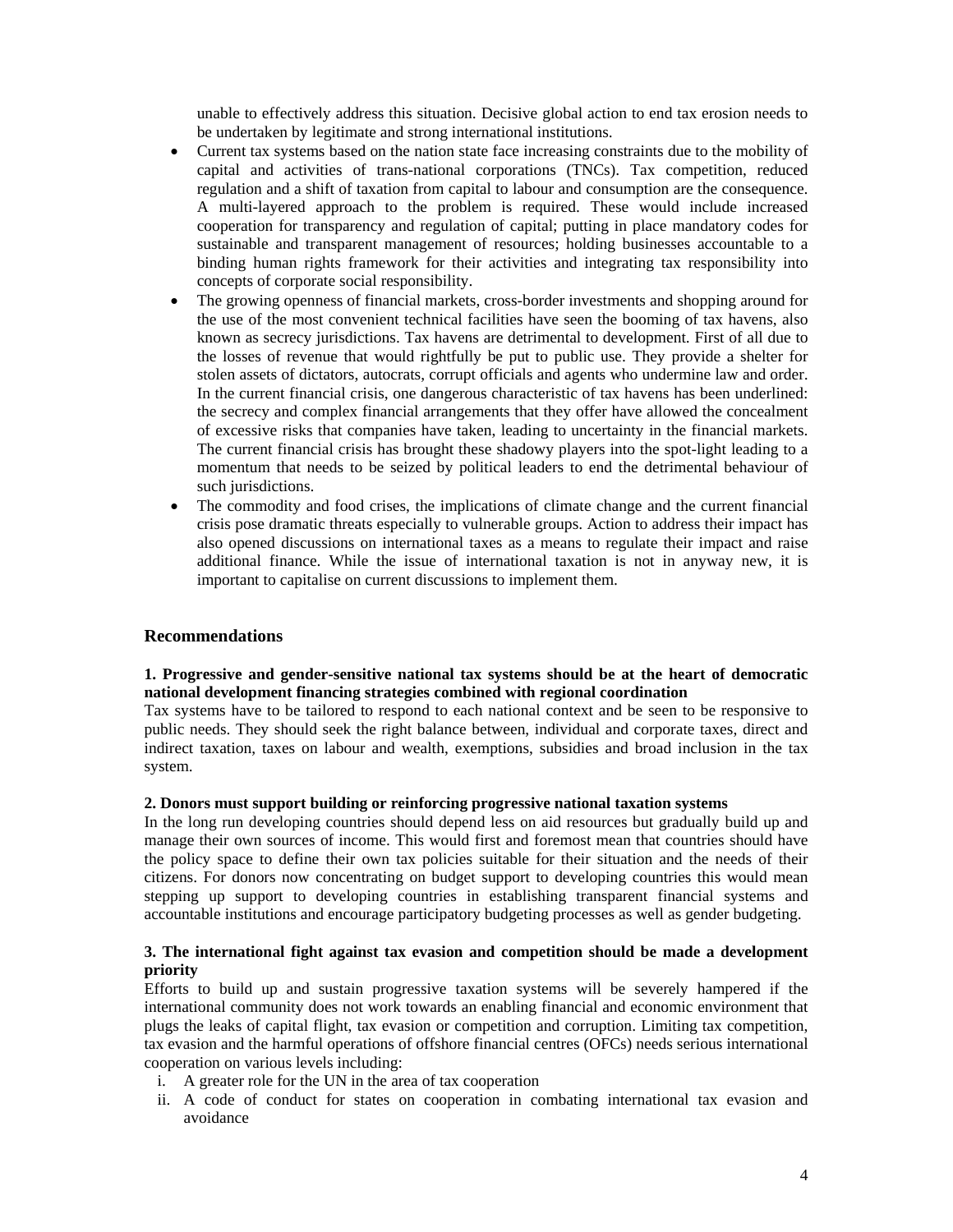- iii. Strengthened judicial and tax cooperation
- iv. Limiting tax competition
- v. Generalising the legal responsibility of people promoting or undertaking tax evasion
- vi. Underlining the responsibility of the International Monetary Fund (IMF) for the monitoring and surveillance of financial centres and the international financial architecture
- vii. Supporting vulnerable economies in moving away from tax haven status

#### **4. A range of measures must be taken to enhance the transparency of revenues of TNCs**

Civil society mobilisation has been developing strongly to demand greater revenue transparency. Many CIDSE agencies are part of the international Publish What You Pay campaign calling for mandatory disclosure by oil, gas and mining companies.<sup>5</sup> Some initiatives have developed such as the Extractive Industries Transparency Initiative (EITI), the European Parliament's motion on country-bycountry reporting by the extractive industry and similar initiatives in the US Senate. However, initiatives have to be extended to all economic sectors. CIDSE recommends that:

- Country by country reporting be made applicable to all industries. If country-by-country reporting could be applied to International Financing Reporting Standards (IFRS), it would capture almost all of the world's major multinational companies.
- -The OECD black list should also target the key users of tax havens, including banks and transnational companies. Sanctions should be taken against the companies which maintain subsidiaries in uncooperative tax havens and which refuse to provide details and explanation of their links with those territories. Such sanctions could include prohibiting the access to public command, public export credit and even the access to the stock exchange.
- An international trade register is created– or at least regional registers, in particular at the European Union (EU) level – in order to keep track of all created companies and legal entities, especially special purpose vehicles (SPVs) and trusts, including the name of shareholders and/or beneficial owners. This would much facilitate the work of tax administrations and the judiciary and would contribute to end the phenomenon of shell companies.

#### **5. Global taxes must be adopted as a viable response to scale up redistribution and respond to emerging global challenges**

In the current context, global taxation has the potential to fulfil at global level such key functions as revenue raising, redistribution and re-pricing. The creation of international taxes could also potentially accelerate the much needed strengthening of democratic global institutions with some sense of representation. CIDSE particularly advocates the adoption of a Currency Transaction Tax (CTT), or a more general Financial Transaction Tax (FTT).

 $\overline{a}$ 

<sup>5</sup> http://www.publishwhatyoupay.org/about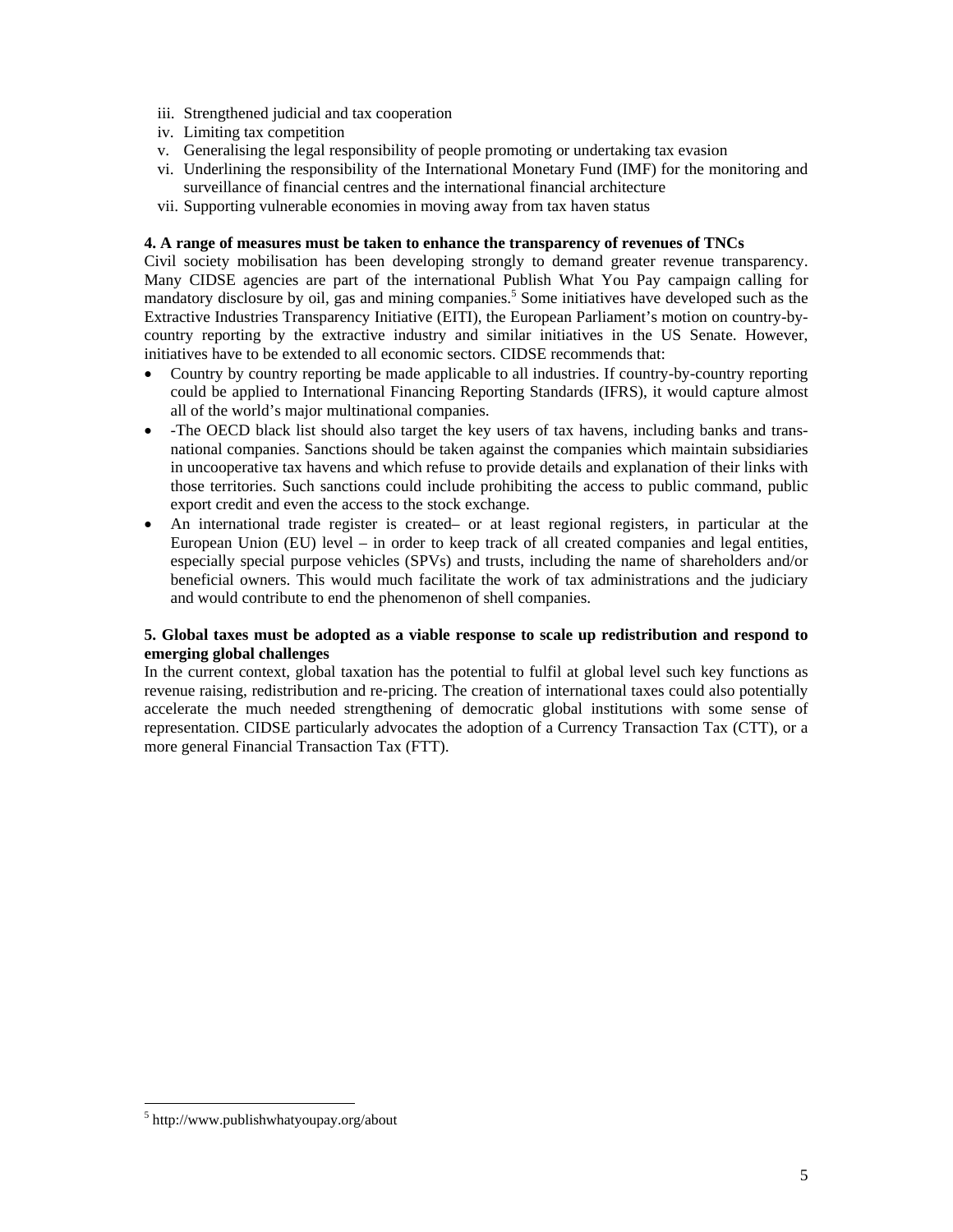## **INTRODUCTION**

 $\overline{a}$ 

#### **Taxation as a development priority**

For many decades the financing for development debate has focussed exclusively on official development assistance (ODA). Yet ODA constitutes only a small share in the Financing for Development equation for many developing countries. Since 2000, OECD countries' ODA have amounted to an average of \$75 billion per year.

Meanwhile, in the last decade, a net transfer<sup>6</sup> of financial resources from poor to rich countries has developed and steadily increased. From a balance of \$46 billion in favour of developing countries in 1995, it turned into a negative balance of \$658 billion in 2006 (including economies in transition)<sup>7</sup>. It recently turned negative even for Sub-Saharan African countries in spite of relatively higher aid inflows into the region. Reasons behind this global trend are that neither aid flows, foreign direct investment nor remittances compensate for massive debt repayments, trade imbalances, capital flight and the accumulation of foreign assets, especially foreign exchange reserves like in China<sup>8</sup>. Among those flows, debt and trade have pointedly been the subject of much international debate, as evidenced by their being specific pillars in the Monterrey Consensus. CIDSE and others have actively contributed to the debate on the unsustainable dimension of debt from a human development approach.<sup>9</sup> Based on studies done in Malawi, Mozambique, Tanzania and Uganda before the big multilateral debt reduction package announced at the Gleneagles G8 Summit in 2005, it was estimated that as much as a quarter of domestic revenue of these countries was diverted into debt servicing which otherwise would have been available for financing the  $MDGs^{10}$ . The risks associated with trade liberalisation have also been largely criticised by NGOs, especially regarding agriculture and services.<sup>11</sup> An IMF Working Paper from 2005 also found that low-income countries have failed to recover from domestic sources such revenue as they have lost from trade reform $^{12}$ .

The building up of foreign currency reserves has two aspects. It may be an effective, though very costly way for developing countries to reduce their vulnerability to external shocks and financial crises and their dependency towards the IMF. At the same time it contributes to global imbalances.

In comparison to debt, trade, aid and investment, illicit capital flight has received very little attention from the international development community. This is all the more surprising as the amounts at stake are considerable. Precise estimates are hard to come by: the offshore world is hard to define, and shrouded in a pervasive culture of secrecy. In addition, many of the most egregious abuses involve domestic taxation issues (often impacted harmfully by tax competition and other aspects of the international financial system). Several estimates of the magnitude of the problem have been made.<sup>13</sup> It is hard to build up a global picture because of the fragmented nature of the different estimates, and the fact that they overlap each other. Some important estimates include:

<sup>&</sup>lt;sup>6</sup> Net transfers refer to net capital inflows less net interest and other investment income payments.

<sup>7</sup> United Nations Department of Economic and Social Affairs (UN DESA) (2007), *World Economic Situation and Prospects, 2007,* New York - http://www.un.org/esa/policy/wess/wesp2007files/wesp2007.pdf.

<sup>&</sup>lt;sup>8</sup> When China buys dollars to build foreign currency reserves, financial flows are considered negative for China and positive for the USA - http://www.jubileeresearch.org/news/SNFinFloGKN1a.pdf.

<sup>9</sup> See for instance, CIDSE (2007), *A Human Development Approach to Preventing New Cycles of Debt*, Brussels. <sup>10</sup> Kapoor M, Kapoor S (2005), *Financing Development Towards the MDGs What Needs to be Done?*, Heinrich Böll Foundation North America.

<sup>&</sup>lt;sup>11</sup> See for instance, CIDSE (2005), Justice not Charity: Policy Recommendations to Donors ahead of the G8 *Summit 2005,* Brussels.

<sup>12</sup> Baunsgaard, Thomas and Keen, Michael (2005), *Tax Revenue and (or?) Trade Liberalization,* IMF Working Paper, Washington DC.

<sup>&</sup>lt;sup>13</sup> See a range of estimates assembled by TJN - http://www.taxjustice.net/cms/front\_content.php?idcat=103.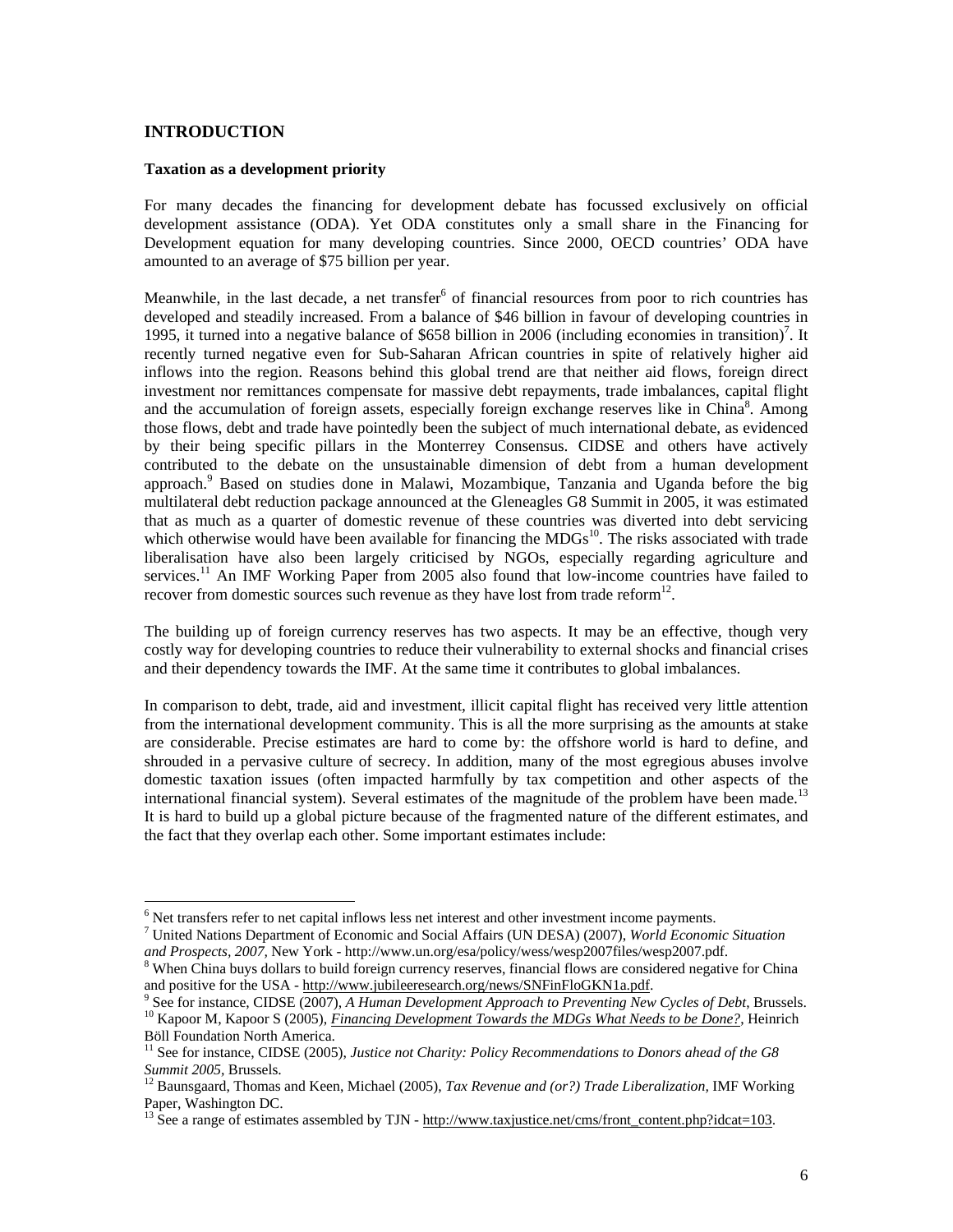Raymond Baker, in the book "*Capitalism's Achilles Heel"*, estimated that cross-border illicit flows of money range between \$1.1-1.6 trillion annually, about half from developing and transitional economies. According to Baker, out of this considerable \$500 billion to \$800 billion, 3 per cent stems from corruption, 30 to 33 per cent from criminal activities and approximately 65 per cent from tax evasion. In other words, tax evasion would cost developing countries between \$300 billion and \$520 billion. This is worth up to ten times of 'real aid'.

In September 2007, the UN Office on Drugs and Crime (UNODC) and the World Bank endorsed Baker's figure, although they have not yet published their own independently researched data. According to them: "*the cross-border flow of the global proceeds from criminal activities, corruption, and tax evasion is estimated at between \$1 trillion and \$1.6 trillion per year*" 14 .

Baker broke down his figures as follows:

 $\bullet$ 

 $\overline{a}$ 

| Cross-border flows of global dirty money, \$ billion, annual | Low   | High  |
|--------------------------------------------------------------|-------|-------|
| Criminal                                                     | 331   | 549   |
| Corrupt                                                      | 30    | 50    |
| Commercial, of which:                                        | 700   | 1.000 |
| <b>Mispricing</b>                                            | 200   | 250   |
| Abusive transfer pricing                                     | 300   | 500   |
| Fake transactions                                            | 200   | 250   |
| <b>TOTAL</b>                                                 | 1,061 | 1.599 |

- In 2005 the Tax Justice Network estimated that wealthy individuals alone hold \$11.5 trillion offshore, creating tax losses of \$255 billion<sup>15</sup>. This includes legal and illegal forms of tax evasion and avoidance, but excludes tax abuse by corporations, which may be much larger.
- UK academic, Alex Cobham, estimated the tax loss for developing countries to be \$385 billion<sup>16</sup>. Of this \$285 billion is due to the informal sector (he estimates that the formalisation of the informal sector would reasonably bring about an additional \$113 billion in public income), \$50 billion is sheltered offshore and \$50 billion is linked to corporate transfer mispricing.
- In May 2008 Christian Aid published a report in which the mere cost of mispricing strategies and fake invoicing would represent a conservative \$160 billion a year loss to developing countries<sup>17</sup>.

One cannot but agree with the World Bank assertion that "*the theft of public assets from developing countries is a huge and serious problem*". What remains striking though are the negligible efforts undertaken by international development institutions to counteract this massive global theft of the poorest countries.

## **Taxation better finances development**

Beyond the figures regarding the plunder of public assets from developing countries, which undeniably need to be refined by further academic research, the international community needs to take into account the nature and the combination of resources to finance development. Sociology suggests there is no grant without a return to the donor<sup>18</sup>. The gift also places the donor in a superior position vis-à-vis the recipient which is placed in a position of dependency under the donor. History confirms how misguiding it would be to consider financing for development as a mere needs-fulfilment exercise.

<sup>&</sup>lt;sup>14</sup> Stolen Assets Recovery (StAR) Initiative: Challenges, Opportunities, and Action Plan, September 2007. <sup>15</sup> http://www.taxjustice.net/cms/front\_content.php?idcat=103.

<sup>&</sup>lt;sup>16</sup> Tax Evasion, Tax Avoidance and Development Finance, Queen Elizabeth House Working Paper Series No. 129, Oxford, 2005.

<sup>17</sup> *Death and taxes, the true toll of tax dodging*, May 2008.

<sup>&</sup>lt;sup>18</sup> Mauss M., *An essay on the gift: the form and reason of exchange in archaic societies, Année Sociologique* 1923-1924.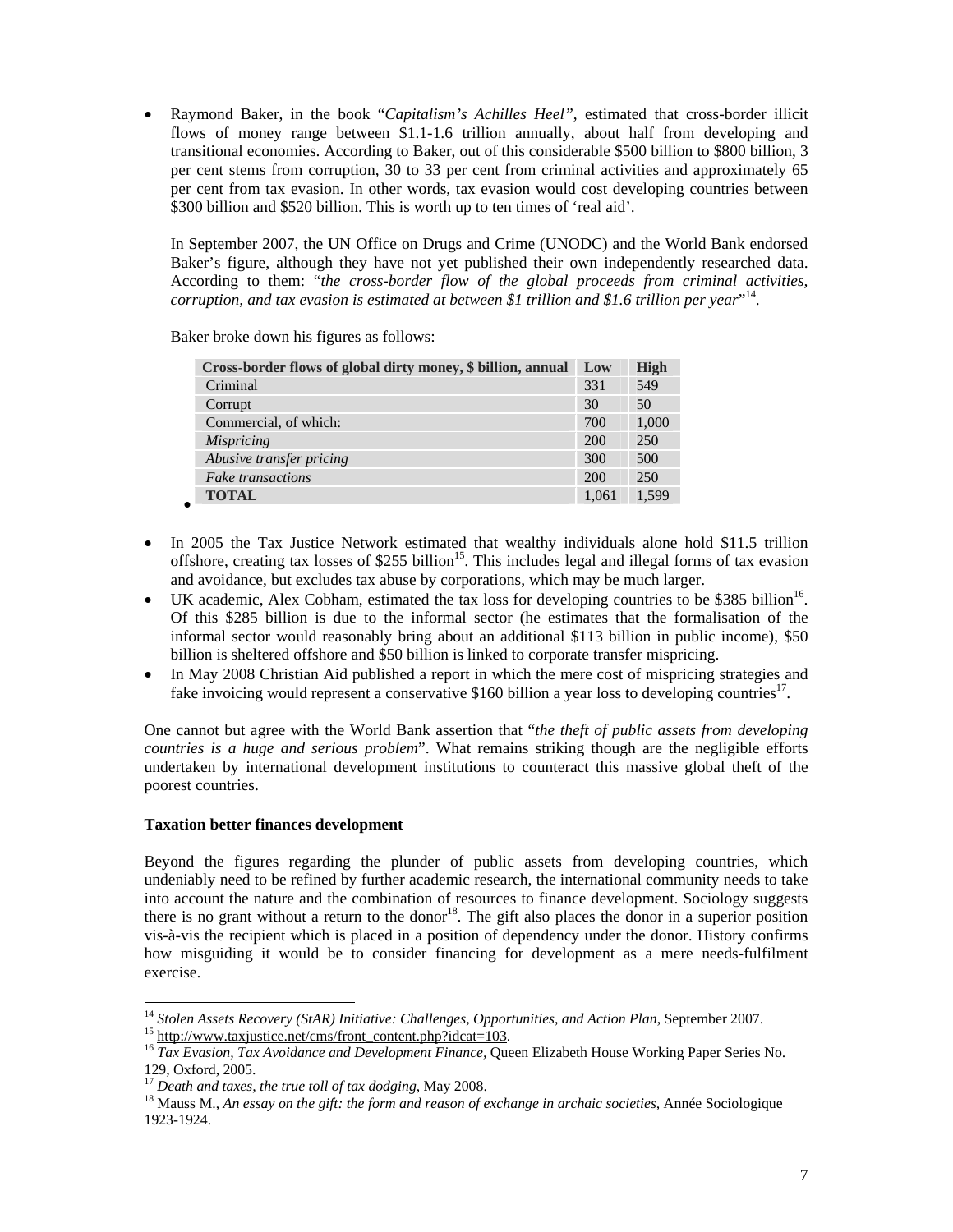A long-term perspective tends to show that the capacity of a state to fulfil its obligations towards its citizens not only depends on its historical trajectory but also on the nature of its resources:

- In many Southern countries the state is the relatively recent inheritance from colonial power. Democratic processes were subsequently weakened by various forms of foreign interferences in the Cold War context. Such strategies of domination, by countries like the US in Latin America and France in Africa, helped many corrupt and despotic regimes to hold power.
- British academic Mick Moore's historical research<sup>19</sup> highlights the close relation between what he calls "*political development"*, i.e. democratisation, and public income. He found that those states that have put in place a sophisticated administration to collect taxes tend to become more accountable to their people and provide them with essential services, security and justice. On the contrary, the more a state depends on what he calls "*unearned income"*, i.e. resources that do not require much administrative effort to collect, such as oil and other natural resources, the less it tends to serve its citizens. Such guaranteed revenues rather encourage the development of authoritarian regimes. The state then becomes an attractive target for domestic or foreign rentseekers, such as so-called *war-lords*, neighbouring countries or trans-national mining companies. Similarly, a high dependency upon external assistance can encourage governments to be accountable to their foreign donors rather than to their own constituency. Paradoxically, aid may thus become damaging to the development of democracy. The history of Southern countries' indebtedness can only confirm this observation. Many Southern people developed an acute sense of having been deprived of their sovereignty by their international creditors. The often denounced economic conditionalities of the World Bank and the IMF that have been associated with development assistance and debt relief have indeed prevented many governments in Asia, Latin America and Africa, over the last few decades, from designing the policies expected by their citizens.

As an international network of Catholic development organisations advocating for wealth to be distributed more equally within and among countries, CIDSE considers that taxation should be at the heart of development finance.

At its onset, this paper discusses how Catholic Social Teaching (CST) and the preferential option for the poor provide a strong basis to advocate in favour of tax justice. Chapter two argues that rapid global changes while proving to significantly challenge existing tax systems, have also created opportunities for a renewed tax justice consensus. The paper finally makes some recommendations which could serve as stepping stones towards international tax justice.

<sup>19</sup> See in particular Moore, Mick (1997), *Death without taxes: aid dependency, democracy and the fourth world,* Institute of Development Studies (IDS), Sussex University, February 1997 and Moore, Mick (1999) *Taxation and political development*, IDS, June 1999. See also: http://www2.ids.ac.uk/gdr/cfs/pdfs/Wp280.pdf http://taxjustice.blogspot.com/2008/01/how-to-build-state.html http://www.aei.org/publications/pubID.27798/pub\_detail.asp.

 $\overline{a}$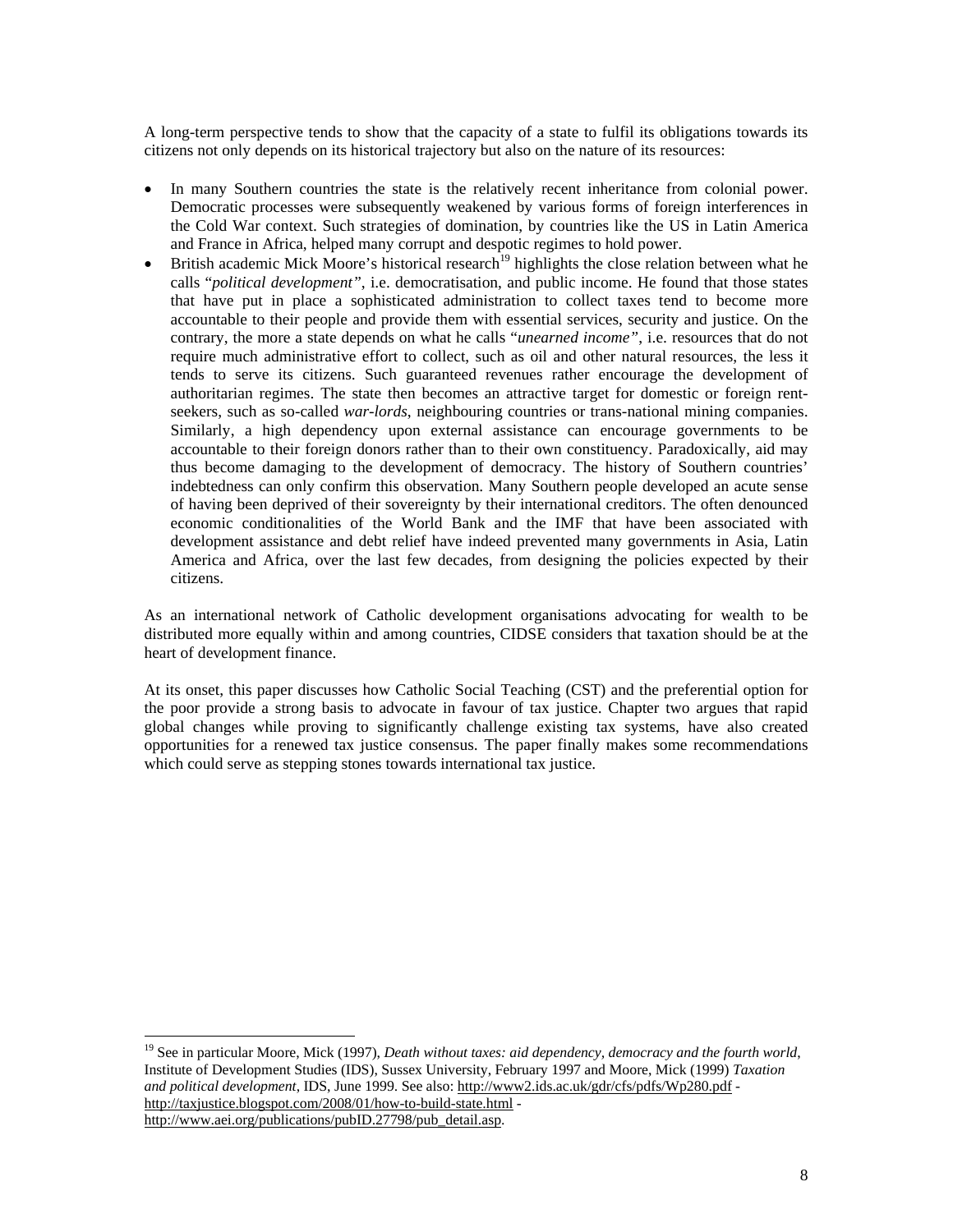## **I. JUST DISTRIBUTION OF WEALTH AND POWER AT THE HEART OF CATHOLIC SOCIAL TEACHING**

#### **1.1 Dignity and human development**

Dignity of all and every man and woman is at the heart of Catholic social thinking. The ultimate goal is "*building a world where every man, no matter what his race, religion or nationality, can live a fully human life, freed from servitude imposed on him by other men or by natural forces over which he has not sufficient control; a world where freedom is not an empty word*" (Populorum Progressio, 47). Freedom from servitudes would imply that human needs must not go unsatisfied. Therefore the poor should be provided with realistic opportunities to live dignified lives.

Catholic Social teaching conceives dignity and freedom as both an individual and a collective imperative. "*World unity, ever more effective, should allow all peoples to become the artisans of their destiny*. *The past has too often been characterized by relationships of violence between nations*" (Populorum Progressio, 65). As evidenced above, excessive dependence on external resources can be a form of servitude for a country. On the contrary, the mobilisation of domestic resources, in particular taxes, favours national autonomy.

## **1.2 The universal destination of the earth's goods**

Already in Rerum Novarum (1893), while proclaiming the right to private ownership, Pope Leo XIII also affirmed that the "*use*" of goods, while marked by freedom, is subordinated to their original common destination as created goods. Ever since, the Church has repeatedly insisted on both the legitimacy of private ownership and its limits. "*God intended the earth and all that it contains for the use of every human being and people. Thus, as all men follow justice and unite in charity, created goods should abound for them on a reasonable basis*" (Gaudium et Spes, 69, 1).

The encyclical Populorum Progressio (22) is also very clear on this: "*All other rights whatsoever, including those of property and of free commerce, are to be subordinated to this principle*". Quoting St John (3: 17) "*If someone who has the riches of this world sees his brother in need and closes his heart to him, how does the love of God abide in him?*" and Saint Ambrose: "*You are not making a gift of your possessions to the poor person. You are handing over to him what is his. For what has been given in common for the use of all, you have arrogated to yourself. The world is given to all and not only to the rich*" (De Nabuthe, c. 12, n. 53), Paul VI concluded that "*No one is justified in keeping for his exclusive use what he does not need, when others lack necessities (…). The right to property must never be exercised to the detriment of the common good*." (Populorum Progressio, 23). He then calls on "*the responsibility of public authorities to look for a solution*" to conciliate private property rights and the necessary redistribution. More recently in Centesimus Annus (30), John Paul II also stressed, after Gaudium et Spes (69, 71), that "*private property also has a social function which is based on the law of the common purpose of goods*".

Catholic Social Teaching thus questions in depth current mainstream economic thinking, which tends to consider private property as an absolute right and taxes as a cost to society.

## **1.3 Preferential option for the poor**

Jesus taught: *"whatsoever you do to the least of these, my brothers and sisters, you do unto me"* (Matthew, 25: 40). At times of globalisation, the fate of the poorest in the world thus becomes the indicator of our common humanity. Development and social justice are also believed to ultimately serve us all: *"The advancement of the poor constitutes a great opportunity for the moral, cultural and even economic growth of all humanity."* (Centesimus Annus, 28).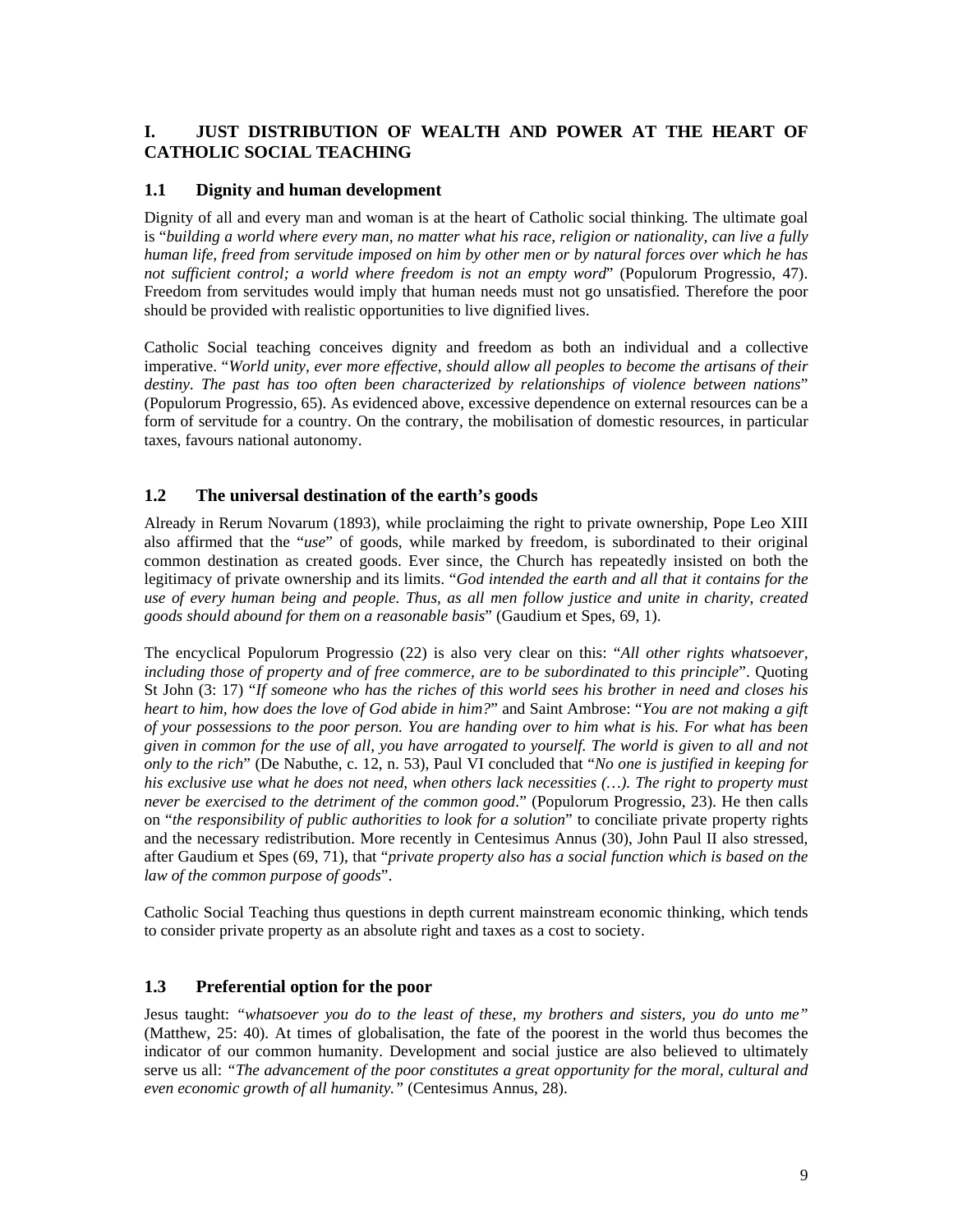Stemming from that very principle, John-Paul II reiterates what he presents as "*an elementary principle of sound political organization, the more that individuals are defenceless within a given society, the more they require the care and concern of others, and in particular the intervention of governmental authority.*" (Centesimus Annus, 10)

He goes on explaining that "*the State cannot limit itself to "favouring one portion of the citizens," namely the rich and prosperous, nor can it "neglect the other," which clearly represents the majority of society. (…) The defenceless and the poor have a claim to special consideration. The richer class has many ways of shielding itself, and stands less in need of help from the State; whereas the mass of the poor have no resources of their own to fall back on, and must chiefly depend on the assistance of the State*."

This whole principle gives a sound basis for a strong taxation system with a view to providing basic services to the poor and redistributing wealth among people.

# **1.4 Guidelines for tax justice**

It is the citizens´ duty to support the common good not only through charity but also by paying taxes as an act of solidarity. Pope Paul VI's words sound like a challenge to the many individuals and private companies seeking to escape paying taxes: "*Let each one examine his conscience, a conscience that conveys a new message for our times. Is he prepared to support out of his own pocket works and undertakings organized in favour of the most destitute? Is he ready to pay higher taxes so that the public authorities can intensify their efforts in favour of development?*" (Populorum Progressio, 47). A reasonable and fair system of taxation has to be established according to the "*ability to pay*" and the needs to be covered (Gaudium et Spes,  $30^{20}$ ).

The State should mobilise resources and ensure their prudent use under democratic scrutiny to fulfil several objectives:

- Ensure the provision of public services for all in order to fulfil human needs and enable all human beings to realise their potentials (in line with the rationale behind the rapid achievement of the MDGs).
- Fostering redistribution to counteract inequalities and global imbalances and end discrimination. Special attention needs to be given to the poor, especially women, the marginalized and groups with special needs. As a matter of justice this calls for progressive tax systems as well as exemptions for those below poverty line.
- Regulate where market forces fail.

 $\overline{a}$ 

- Preserve common goods, especially regarding the human and natural environment.
- Use the potential of international co-operation and solidarity for the benefit of mankind.

Catholic social teaching emphasizes the crucial role of taxation to achieve these goals for every civic and political community $2<sup>1</sup>$ .

The call Pope Paul VI made to public officials more than 40 years ago is therefore still relevant today, at a time when many governments multiply tax exemptions for the rich: "*Government officials, it is your concern to mobilize your peoples to form a more effective world solidarity, and above all to make them accept the necessary taxes on their luxuries and their wasteful expenditures, in order to bring about development and to save the peace*" (Populorum Progressio, 84).

<sup>&</sup>lt;sup>20</sup> Gaudium et Spes, 30: "*Obligations of justice and love are fulfilled only if each person, contributing to the common good, according to his own abilities and the needs of others, also promotes and assists the public and private institutions dedicated to bettering the conditions of human life*" -

http://www.vatican.va/archive/hist\_councils/ii\_vatican\_council/documents/vat-ii\_const\_19651207\_gaudium-etspes\_ge.html.

 $21$  Compendium of the Social Doctrine of the Church, 355.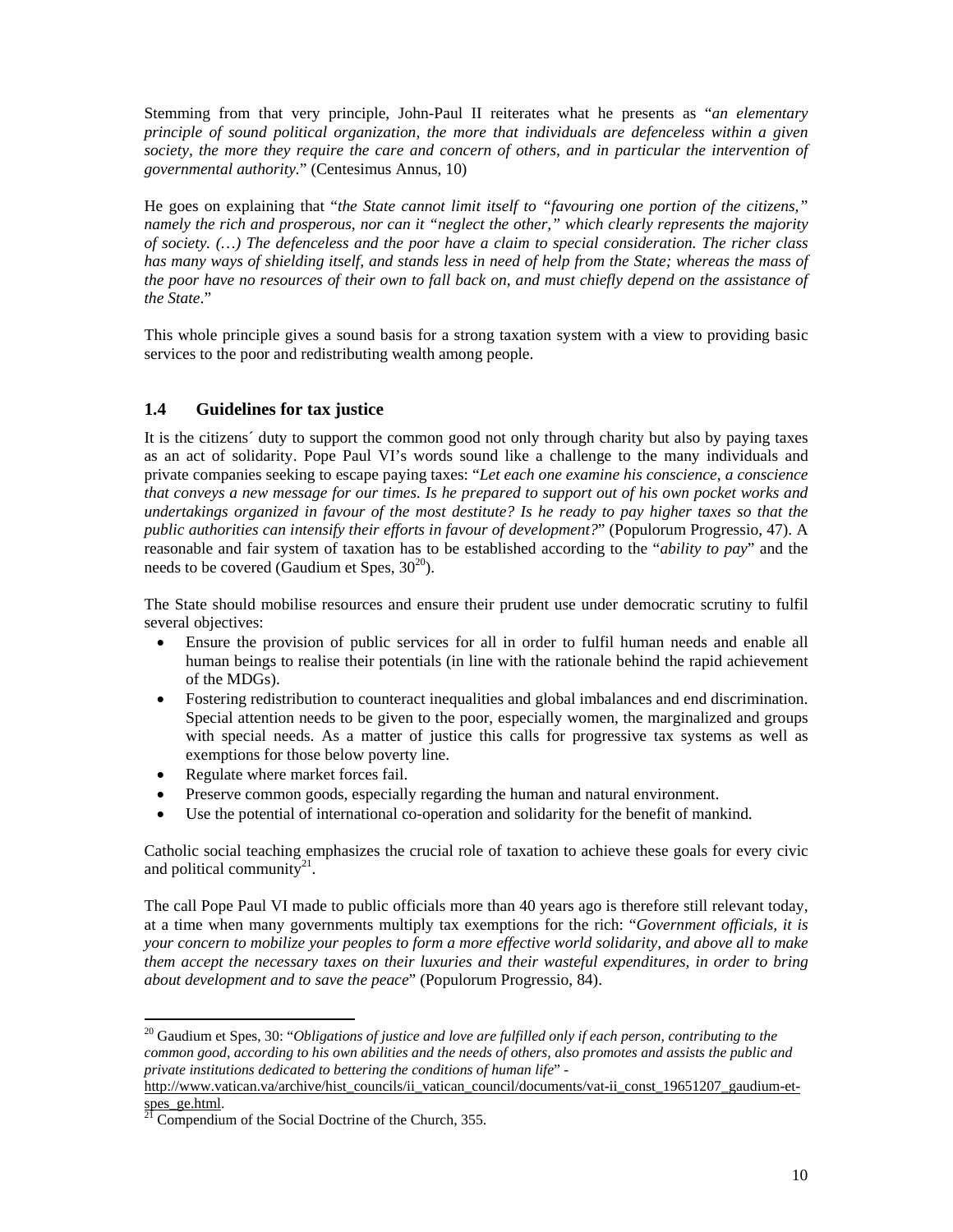In the context of increased internationalization, many obligations go beyond the capacity of the nation state to fulfil the responsibility to finance global public goods. When poverty and exploitation affect an immense number of people, taking "*on the proportions of a true worldwide social issue"*<sup>22</sup>, the Church stresses the need for such structural answers as organised international solidarity, provision of global funds and international regulation. This intimately relates to ongoing international debates and initiatives regarding global taxation.

# **II. TAXATION IN A CHANGING WORLD: CHALLENGES AND OPPORTUNITIES**

Taxation is generally said to fulfil several main functions, which closely relate to those identified in the spirit of Catholic Social Teaching. These are 5 '*Rs'*:

- Revenue: taxes provide public funds to finance public policies.
- Redistribution: taxes can reduce poverty and inequality both by its use for the benefit of the poorest and by its progressive structure (where the percentage tax rate increases as the income rises).
- Regulation: tax policy can be a key element of economic policy.
- Re-pricing: tax can allow all social costs of production (e.g. environmental costs) and consumption (e.g. cost of certain goods on health) to be reflected in the market price of goods and services.
- Representation: in providing taxes citizens somehow give a mandate to their representatives to use public funds in a responsible and accountable manner. It thus strengthens channels of representation.

National systems of taxation face various global challenges that put into question their key functions. Some of these challenges are examined below along with some opportunities to overcome them.

- 1) Increasing inequality versus MDG commitments
- 2) Imposed tax losses versus more autonomy for Southern governments
- 3) Maximizing profit versus raising CSR agenda
- 4) Tax havens, tax evasion and corruption versus transparency and regulation

## **2.1 Increasing inequality versus MDG commitments**

#### *2.1.1 Financing MDG achievement*

With inequality taking on dramatic proportions, both within and between countries, social and economic rights are the subject of growing social mobilisation and international commitments.

#### *2.1.2 Inequality between and within countries*

The distribution of wealth as such is almost as old a problem as humankind is. It is quite clear for instance that tax injustice was at the very root of the decline of the Roman Empire. Salvien, a priest in Marseilles in the  $5<sup>th</sup>$  century, indeed argued that the people had no incentive to fight for the Empire. Similarly, the French Revolution was largely due to raising discontent by the bourgeoisie who paid significant taxes for the benefit of tax exempted nobility. The abolition of privileges, in the night of the  $4<sup>th</sup>$  of August 1789, was much motivated by the refusal of any tax privilege. The expression "Third"

 $\overline{a}$ 

<sup>22</sup> Compendium of the Social Doctrine of the Church; 208.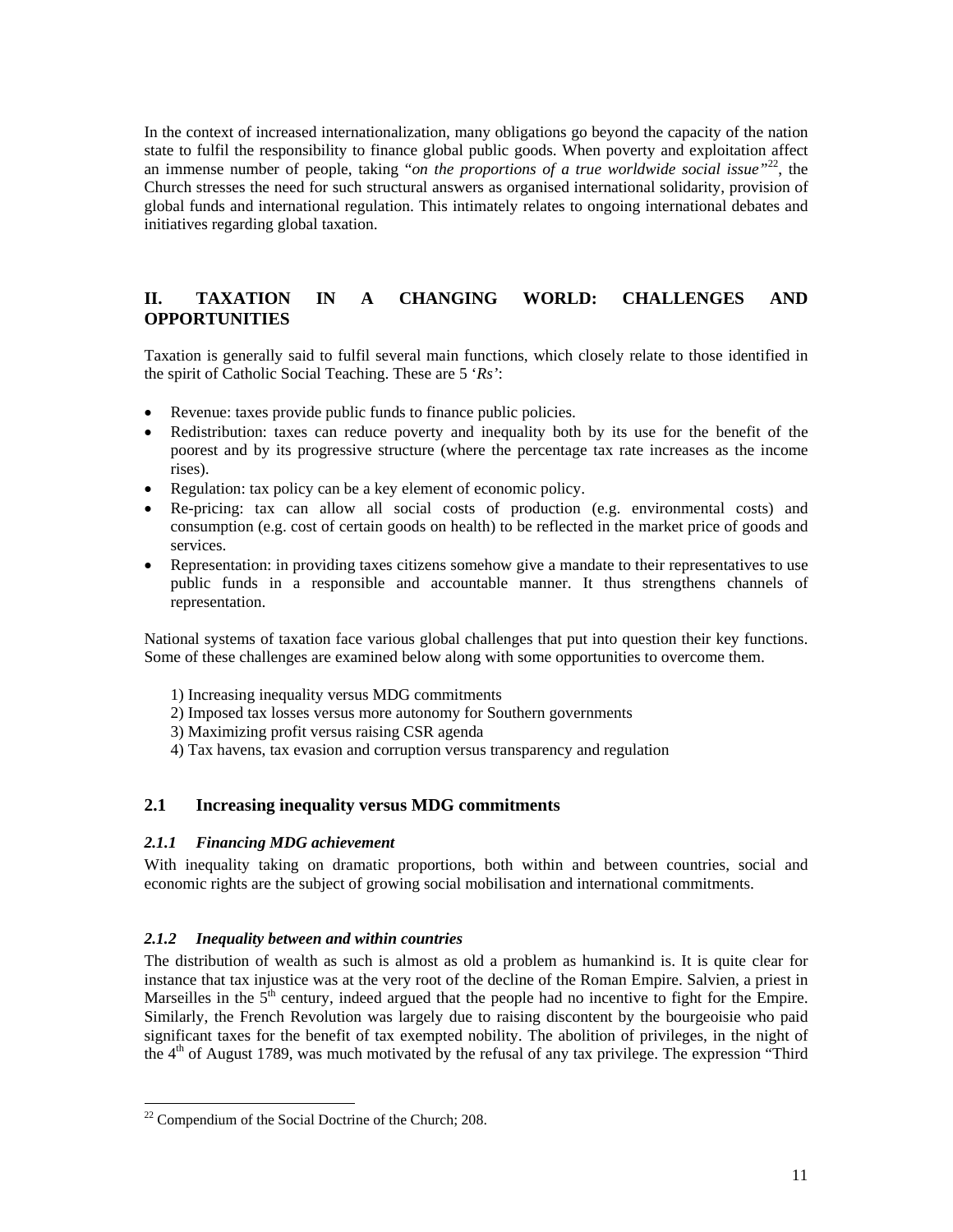World" was coined by French geographer, Alfred Sauvy, after the '*Third State'* of the French Revolution, i.e. the powerless majority.

Inequalities between states have dramatically increased in the  $20<sup>th</sup>$  century. Global wealth is held by a few and highly concentrated in the North: the richest 2 per cent of adults in the world own more than half of global household wealth, according to a recent UNU-WIDER study on the world distribution of wealth<sup>23</sup>, while the poorest half of the world's adult population own barely 1 per cent of global wealth. On an average, US citizens own 100 times more than Indonesians. Almost all of the world's richest individuals live in North America, Europe, and rich Asia-Pacific countries, whereas African countries, India and low-income Asian countries make up for the bottom third. With the exception of China that has been catching up with the rest of the world, the inequality gap between countries has been increasing<sup>24</sup>. The UN MDG Report 2007 reported that between 1990 and 2004, the share of national consumption by the poorest fifth of the population in developing regions decreased from 4.6 per cent to 3.9 per cent. Regionally, it reports that inequality remains the highest in Latin America and the Caribbean and in Sub-Saharan Africa, where the poorest fifth of the people account for only about 3 per cent of national consumption or income.<sup>25</sup>

High inequality has not only developed between countries, but as well - with variations - within countries. While in the USA the top 10 per cent possess 70 per cent of assets against a share of less than 3 per cent for the lowest half of the population according to the UNU WIDER study, wealth in China is more equally distributed with the richest 10 per cent owning 41 per cent compared to 14 per cent share of the lowest half. According to the study inequality in wealth distribution is much higher than income inequality. Inequality is also rising within countries, such as in Eastern Asia, where the lowest fifth on the economic ladder is consuming less: from 7.3 per cent in 1990 to 4.5 per cent in 2004.

## *2.1.3 Inequality between social groups*

Globalisation also impacts differently on different social groups. Empirical evidence<sup>26</sup> shows that *rural poor* in developing countries gain or lose from openness of markets depending on whether they are net sellers or buyers of tradable goods, the latter being the situation of the majority in poor countries. Besides, rural poor will have to cope with the effects of the overexploitation of fragile environmental resources, e.g. deforestation and scarcity of water resources, often occurring as side effects of trade liberalisation and export orientation.

#### *2.1.4 Inequality between women and men*

 $\ddot{\phantom{a}}$ 

*Women* are disproportionately affected by globalisation as they constitute the majority of the poor, Women depend to a great extent on public services that have been weakened by globalisation. They therefore carry the burden of failing social services. Furthermore, there are high numbers of women who are subsistence and small scale farmers. They are in charge of fuel and water provisions for the household and encounter the constraints posed by environmental degradation to a considerable extent.

Gender-differentiated property-ownership analysis suggests that women face greater constraints than men in accumulating and keeping assets. Yet wealth distribution patterns between men and women can have decisive impact on poverty reduction measures. Owning assets can help mitigate vulnerability and improve women's welfare, productivity, equality and empowerment<sup>27</sup>. Distribution

<sup>23</sup> Davies J, Sandstorm S and Wolff E (2008), *The World Distribution of Household Wealth* UNU WIDER.

<sup>24</sup> Chotikapanich D., Prasada Rao D.S., Griffiths W.E., Valencia V. (2007), *Global Inequality: Recent Evidence and Trends*, UNU WIDER Research Paper No. 2007/01, 2007.

<sup>&</sup>lt;sup>5</sup> United Nations (2007), *The Millennium Development Goals Report 2007*, New York.

<sup>26</sup> See: Nissanke M, Thorbecke E. (2007) *Linking Globalization to Poverty*, UNU-WIDER Policy Brief No. 2.

<sup>&</sup>lt;sup>27</sup> Deerel C.D., Doss C.R. (2006), *Gender and the Distribution of Wealth in Developing Countries*, UNU WIDER Research Paper No. 2006/115.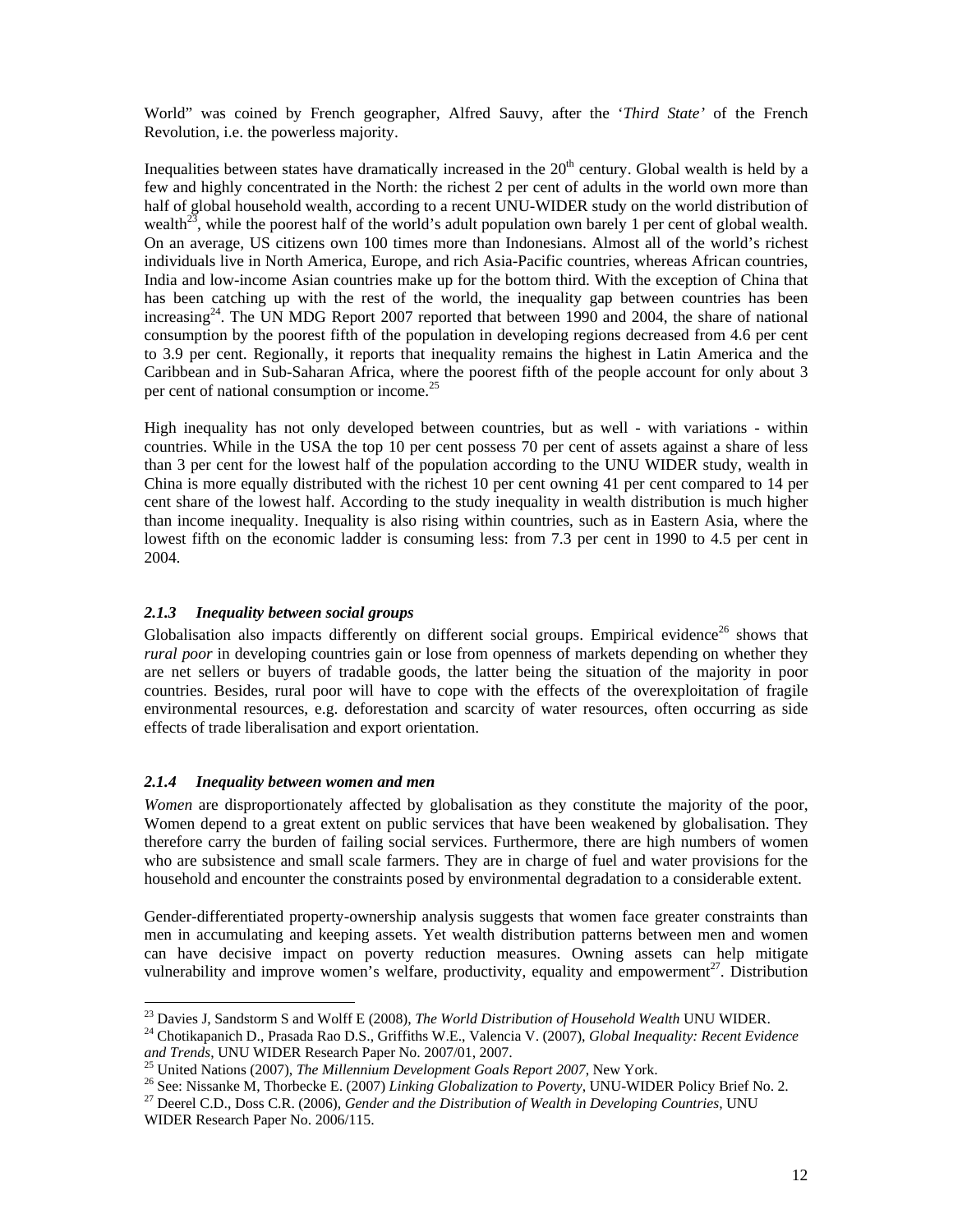of assets between men and women eventually affects household expenditure patterns on food, health, education and household services and thus influences the outlook for children.

## *2.1.5 Inequality and development*

Inequality leads to poverty traps passed on over generation*s* if no counteractive measures are taken, a recent World Bank research confirms. The World Bank report on "Equity and Development"<sup>28</sup> also warns about risks involved with unequal power relations leading to a perpetuation of inequalities in power, status and wealth with detrimental effects in investment and growth, which they see as precondition for reducing poverty. In an environment like this, the benefits of liberalisation will be captured by the rich and influential, as evidenced by the cases of Mexico and Russia.

Growing inequality represents a real challenge for the redistribution function devoted to taxes. At national level, tax structures tend to be less and less progressive. At the international level, there are no international taxes so far that could organise a global system of redistribution.

## *2.1.6 The rationale behind the MDG commitments*

*"We will have time to reach the Millennium Development Goals – worldwide and in most, or even all, individual countries – but only if we break with business as usual.* 

*We cannot win overnight. Success will require sustained action across the entire decade between now and the deadline. It takes time to train the teachers, nurses and engineers; to build the roads, schools and hospitals; to grow the small and large businesses able to create the jobs and income needed. So we must start now. And we must more than double global development assistance over the next few years. Nothing less will help to achieve the Goals."* 

United Nations Secretary-General Kofi A. Annan, July 2005

There has been a simultaneous historical trend towards the recognition and the fulfilment of economic and social human rights. In the past, the international community elaborated brilliant declarations such as the Universal Declaration on Human Rights, the  $60<sup>th</sup>$  anniversary of which will be commemorated a few days after the International Conference on Financing for Development to Review the Implementation of the Monterrey Consensus, also known as the Doha Review Conference in December 2008, or the Optional Protocol for Economic, Social and Cultural Rights in 1968 that was finally adopted by the eighth session of the UN Human Rights Council in June 2008. Unfortunately, those conventions could not, by themselves, make the rights they proclaimed a universal reality. Since the UN World Summit for Social Development in Copenhagen in 1995 and most importantly the Millennium Summit in 2000, the international community has adopted a more pragmatic approach.

The Millennium Development Goals (MDGs) are not entirely satisfactory.<sup>29</sup> But their most important achievement is the timeline they provide to significantly reduce poverty and hunger at the national and international levels. These goals along with the more vaguely used *'internationally agreed development goals*' have been repeatedly endorsed by Member States of the UN as well as by every international institution. The timeline set for the MDGs has taken on an almost binding character, if not legally then at least morally, thus conveying a huge potential for change.

This could become all the more powerful in the medium to long term. One cannot seriously believe that the international community would be entirely satisfied after (hopefully) halving poverty in 2015

 $\overline{a}$ 

<sup>28</sup> World Bank (2005), *Equity and Development,* World Development Report 2006.

<sup>&</sup>lt;sup>29</sup> CIDSE (2005), More than a Numbers Game, Ensuring the Millennium Development Goals address Structural *Injustice,* Brussels.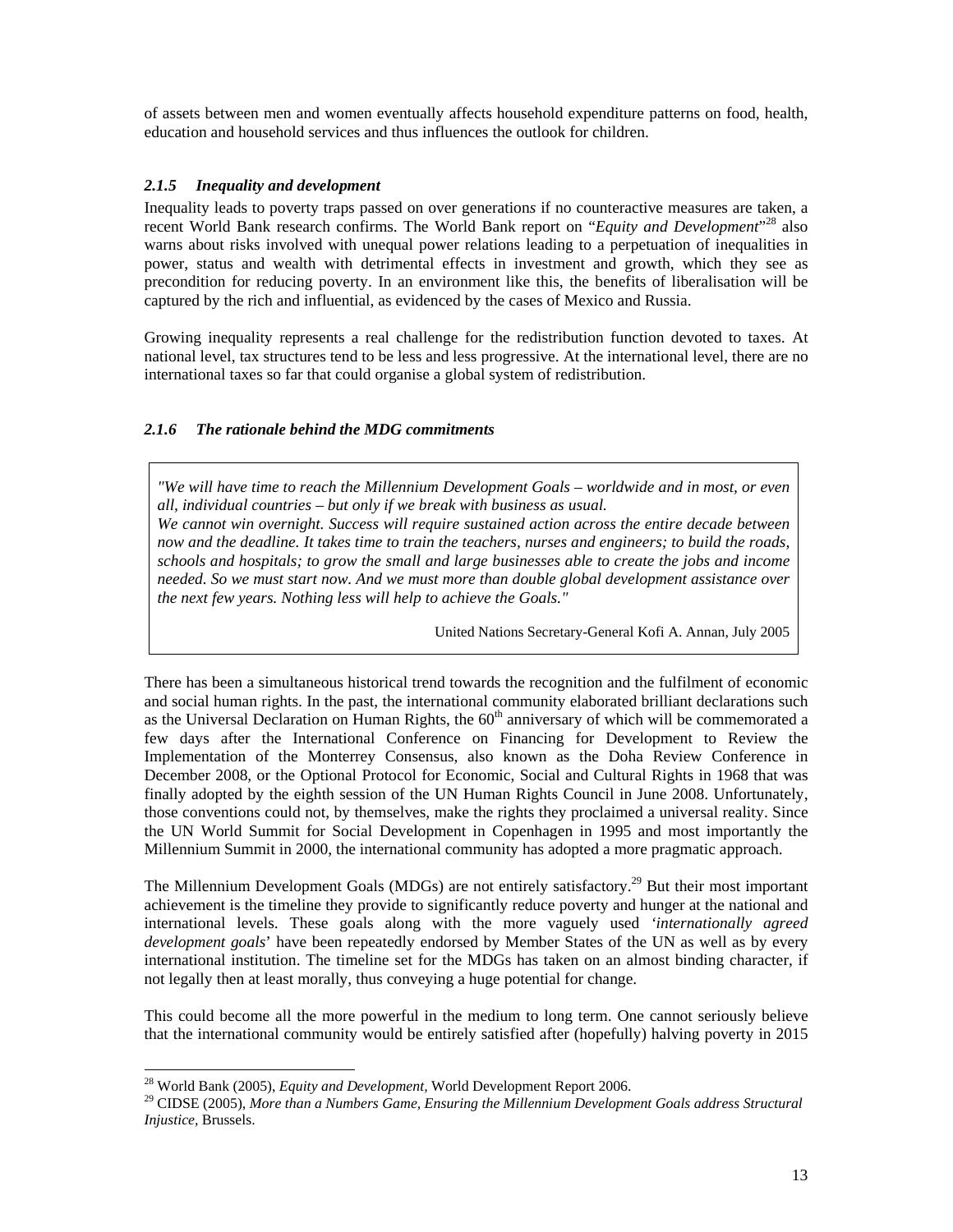in comparison with 1990, and leaving aside the other half of the world's poor. The rationale behind the MDGs, as outcome-based poverty reduction commitments of the international community, is likely to be stronger even than the MDGs themselves and to last well beyond 2015.

## *2.1.7 Financing MDG achievement*

By focusing on measurable targets in a given timeframe, the MDGs also raise the key question of the means for them to be achieved. Little progress has been made in this area, as evidenced by the UN Millennium Development Report 2007<sup>30</sup> (See Box 1 below).

## **Box 1: ODA fails to finance development aspirations**

Since 2000, OECD countries' ODA have amounted to an average of \$75 billion per year. Much of this aid is inflated. It is generally estimated that only a part of this amount (which we call '*real aid*') actually is used in developing countries for their development priorities. In the European Union non-aid items such as debt relief, costs for foreign students and refugees accounted for €8 billion, making up 17 per cent of all European ODA in 2007. Additionally much of the money that is left for development is also so fragmented to have little real impact. In a report released in 2008, the OECD DAC revealed that 15 or more donors were collectively providing less than 10 per cent of a country's total aid in the case of 24 countries receiving aid in the year 2005-2006.

Limited progress has been made to achieve the modest Millennium Development Goals. These internationally recognised goals were developed by the UN in 2000 and aimed to halve absolute poverty globally by 2015. The lack of political will to uphold financing commitments is not new. Almost 40 years ago, most rich countries committed to dedicate 0.7 per cent of their Gross National Income (GNI) to ODA. In 2002, the Monterrey Consensus and the G8 Africa Action Plan repeated that no country would fail to achieve the MDGs through a lack of finance. Yet, with the exception of a handful of Nordic countries that have constantly dedicated up to 1 per cent of their national wealth to international solidarity, donors have failed their promises.

Compared to 2002 levels when ODA was \$58 billion, volumes increased in 2005 (\$107.1 billion) and 2006 (\$104.4 billion). The increases were due to large Paris Club debt relief operations for Iraq and Nigeria. With the end of high debt relief figures in 2007, total ODA of OECD countries fell by 8.4 per cent to \$103.7 billion. (Source: OECD-DAC, April 2008).

With these short-falls, donors have displayed considerable eagerness to look at 'aid effectiveness.' While efficient use of resources is also a priority for CIDSE, donors may well be focussing on aid quality to find reasons not to increase aid quantity. They have also shown considerable imagination in adding new categories of expenditure in the calculation of ODA. The definition of ODA has already been widened to include debt reduction, financing the education of foreign students and some expenses incurred in hosting refugees. Other categories for inclusion in ODA calculations that are de facto included or up for discussion are actions to combat climate change (see Outcome of G8 Summit 2008) and peacekeeping expenditures (see, for instance, Haas M de and Beerthuizen M, *Financing of Peacekeeping Operations- A benchmark study*, The Hague Netherlands Institute of International Relations, Clingendael 2008). Some countries such as the USA do also promote alternative indicators of broader national contribution to development, including private aid, migrant remittances and private foundation donations.

Only one out of the eight regional groups is on track to achieve all the Millennium Development Goals, the projected shortfalls being most severe in Sub-Saharan Africa, which is not on track to meet any of the MDGs. Positive results are also in danger of being counteracted by the dramatic rise in oil and food prices worldwide, the global financial crisis, and the threat of an economic recession in the United States with its probable negative impact on the rest of the world.

The means to finance the MDGs was the primary reason for the International Conference on Financing for Development held in Monterrey, Mexico in 2002. At the Millennium+5 World Summit of the UN,

 $\overline{a}$ <sup>30</sup> United Nations (2007), *The Millennium Development Goals Report 2007*, New York.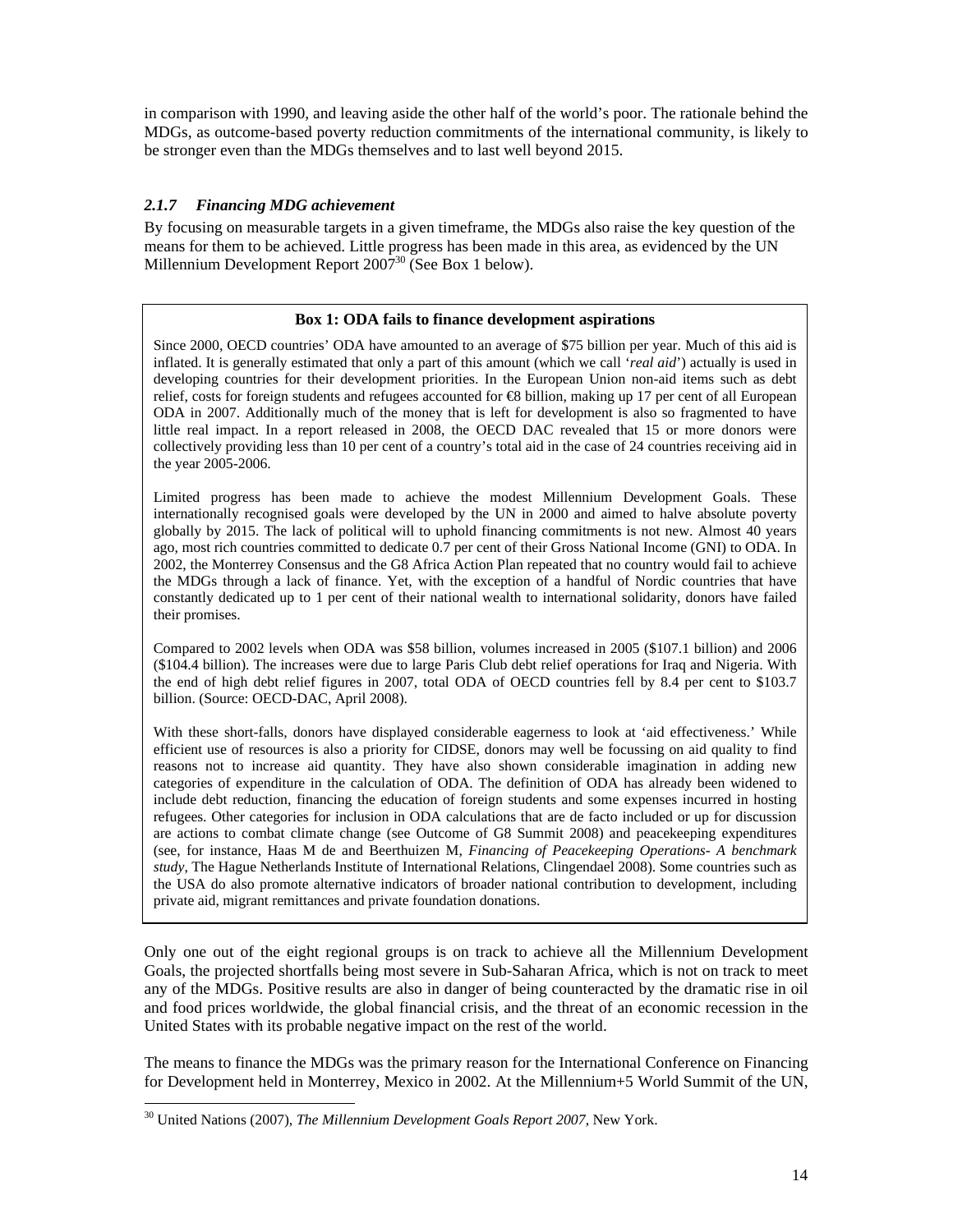in September 2005, raising the necessary resources for financing the MDGs remained a major issue. It boosted the debate on innovative mechanisms for financing development, such as international taxes. At the mid-term of the MDG timeline, in July 2007, UN Secretary General Ban Ki Moon reminded donors of their obligations and called on them to establish timetables for increasing their contributions. The Doha Review Conference provides another opportunity to remind every actor of its responsibilities. This is an opportunity to foster the debate on taxation. The provision of the basic services that are necessary to fulfil the MDGs is a key function of taxes. So far though, tax issues have barely been included in the Financing for Development debate, mainly for political reasons. In 2001, the Zedillo Report was commissioned by the UN Secretary General to recommend financing strategies for achieving the MDGs and played an important role in defining the agenda of the first International Financing for Development Conference in Monterrey in 2002. This Report included a strong focus on the tax issue. Yet, mainly due to the opposition of OECD countries, domestic taxation was only mentioned under one of the six pillars of the Monterrey Consensus, namely '*mobilisation of domestic resources'*. As for international taxes, they keep on being a taboo in the UN language due to US and others' stiff opposition to the idea, but the reference to '*innovative sources of financing'* or voluntary *'contributions*' was deemed acceptable in the Outcome Declaration of the World Summit in 2005.

Given the centrality of taxation in any development financing strategy, the issue will necessarily come back on the agenda. The sooner, ideally at the Doha Review Conference, the better.

## *2.1.8 Conclusion*

For CIDSE, the provision of basic services to fulfil fundamental human rights, starting with the basics committed to in the MDGs need to be guaranteed by predictable and sound sources of public finance, taxation being the first of them. At the same time, the international community should not delink the fight against poverty from the fight against inequalities, since poverty is also a relative notion. CIDSE recommends that national tax systems be more favourable to the poor and calls for the creation of an international tax system to combat widening international inequalities.

#### **2.2 Imposed tax losses versus more autonomy for Southern governments**

#### *2.2.1 Externally driven tax losses*

Tax policy formulation is not only a domestic issue for most developing countries. The considerable influence of their colonial history on the development of their fiscal systems aside, there are also more recent external factors that have influenced current tax policies of many developing countries, especially in Africa. Over the last few decades, aid conditionality and the trade liberalisation agenda have deeply fashioned the tax system in many of these countries.

#### *2.2.2 Role of International Financial Institutions policy advice*

During the debt crisis in the early 1980s, the IMF, as part of their Structural Adjustment Programmes, imposed huge obligations for tax reform on indebted countries to avoid any chances of their defaulting on debt repayments regardless of the progressive character of targeted tax structures. On the contrary, evidence suggests that the IMF has been promoting the systematic implementation of regressive VAT regardless of its distributional impact<sup>31</sup>. Structural Adjustment Programmes not only weakened redistributive mechanisms but also the state capacity to regulate the economy, i.e. two key functions of taxation. In parallel, IMF and World Bank programmes led to trade and finance liberalisation, thereby depriving many countries of revenues that normally came from tariffs, a crucial source of income.<sup>32</sup> In

 $\overline{a}$ <sup>31</sup> Damme,Lauren, Misrahi, Tiffany and Orel, Stephanie (2008), *Taxation Policy in Developing Countries What is the IMF's Involvement?*, Consultancy Paper for The Bretton Woods Project, April 2008.

<sup>32</sup> *International Finance, Tax Competition and Offshore Financial Centers* - http://www.idrc.ca/en/ev-67839- 201-1-DO\_TOPIC.html.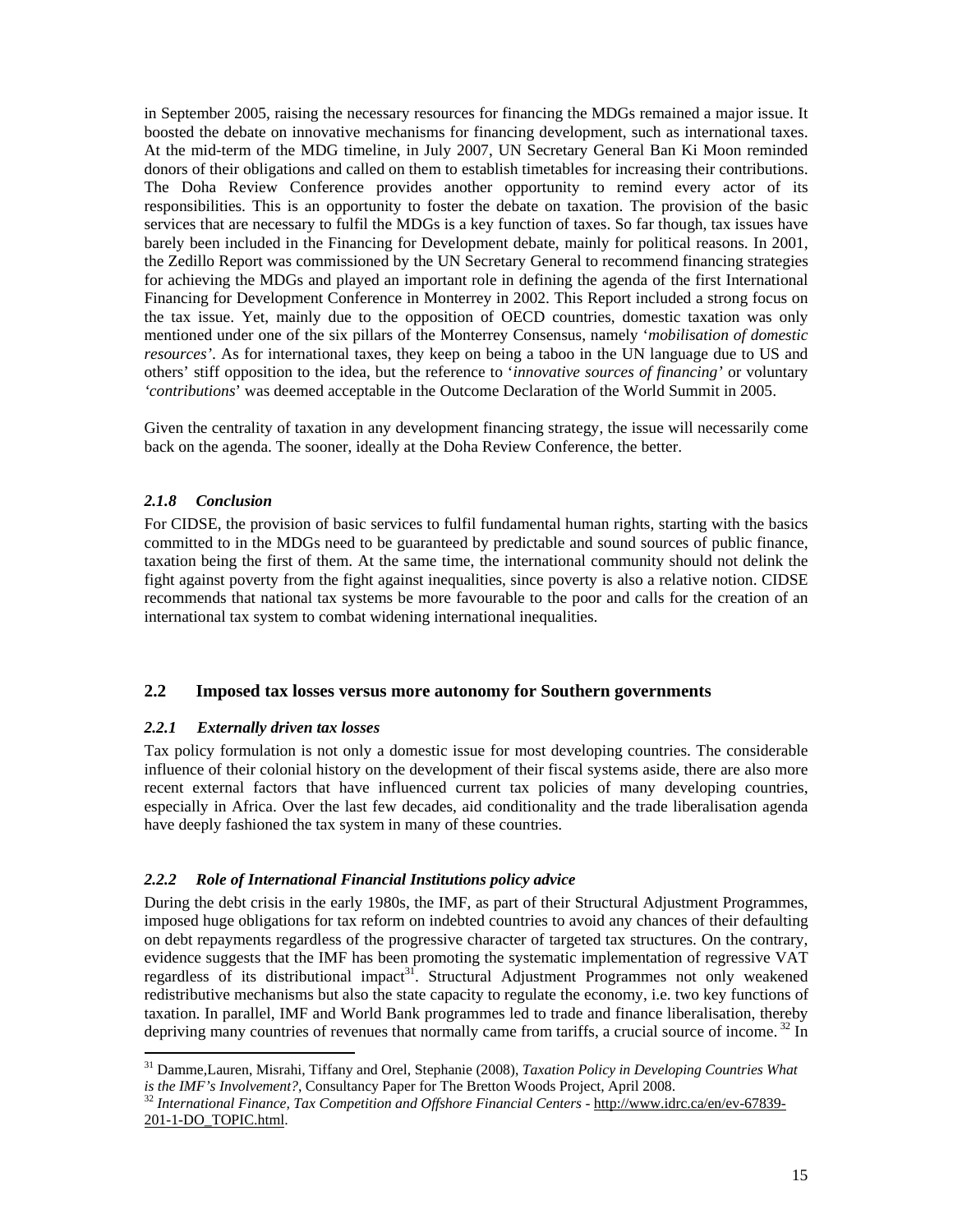Cameroon for instance, tariffs accounted for 56 per cent of tax revenues in 1992, against 35 per cent in 2000. The GATT and then the WTO agreements furthered this trend. The dependence on trade taxes is even greater in post-conflict fragile states, e.g. they provide 60 per cent of total government revenue in Sierra Leone<sup>33</sup>. Even worse, these policies have been imposed in the form of conditionality for loans, debt relief or aid on developing countries leaving them little space for policy choice and thereby undermining the local accountability of their governments. This is especially true about the World Bank, whose annual "Doing Business" report, as well as its Country Policy and Institutional Assessment (CPIA) index which the multilateral development banks and some bilateral donors base their financing decisions on, rank developing countries' attractiveness for foreign direct investment (FDI) depending in particular on their tax policy.

Countries which chose not to strictly implement the externally driven (or imposed) policy advice were relatively less affected. It is widely acknowledged that some Asian countries in particular have taken more advantage of globalisation having controlled the pace and the extent of their trade and financial liberalisation to a considerable extent. $34$ 

## *2.2.3 Increased mobility of capital and TNCs*

 $\overline{a}$ 

Globalisation of trade and finance allowed trans-national companies and rich individuals to invest where they could pay less tax, thus providing a major incentive for acute tax competition between jurisdictions. Amid fierce tax competition, which affects both developed and developing nations, the tax rates and tax burdens on capital are steadily lowered, meaning that tax has to shift to less mobile factors such as labour and consumption. The net result is a very large increase in inequality, both between nations and within nations.

Developing economies try to attract foreign investment by granting tax holidays or tax reductions, establishing free trade zones and free movement of revenues outside the country thus leaving little benefits behind and discriminating against local business. This is evidenced worldwide by consistent figures: in Europe, corporate taxes lowered from approximately 50 per cent in the 1970s to 32.5 per cent in 1999 and 29.8 per cent in 2003. Since 1994, the Republic of South Africa has lowered its corporate tax rates from 48 per cent to 30 per cent. The small neighbouring island of Mauritius offers less than 1 per cent corporate tax rates. ILO estimates the number of free trade zones to be 2700 today in more than 100 countries as against 79 in 1975 within only 25 countries<sup>35</sup>.

Simultaneously, many tax exemptions are offered to attract foreign investors, in particular via the multiplication of free trade zones. In a report in August 2008, the IMF correctly noted: *"Tax incentives in Sub-Saharan Africa are now used more widely than in the 1980s, with more than two-thirds of the countries in the region providing tax holidays to attract investment. The number of countries using free zones that offer tax holidays has also dramatically increased. Moreover, low-income countries in the region use such incentives more extensively than do middle-income countries—yet foreign direct investment in Sub-Saharan Africa, other than in the resource sector, has increased very little over the past two decades. Such incentives not only shrink the tax base but also complicate tax administration and are a major source of revenue loss and leakage from the taxed economy.<sup>36</sup>*

This analysis confirms what various civil society organisations in Africa and Latin America denounce - e.g. according to the Christian organization, Juventud Obrera Cristiana in Nicaragua: "*In Nicaragua,* 

<sup>33</sup> Therkildsen, Ole (2008), *Taxation and state-building with a (more) human face*, *DIIS Policy Brief*, October 2008.

<sup>34</sup> Wang J. (2005), *Financial Liberalization in East Asia: Lessons from Financial Crises and the Chinese Experience of Controlled Liberalization*.

<sup>35</sup> Singa Boyenge, Jean-Pierre (2006) *Base de données du BIT sur les zones franches d'exportation*", ILO.

<sup>36</sup> Sanjeev, Gupta and Shamsuddin, Tareq (2008*) Mobilizing Revenue: strengthening domestic revenue bases is key to creating fiscal space for Africa's developmental needs*, IMF Finance & Development Quarterly, September 2008 - http://www.imf.org/external/pubs/ft/fandd/2008/09/gupta.htm.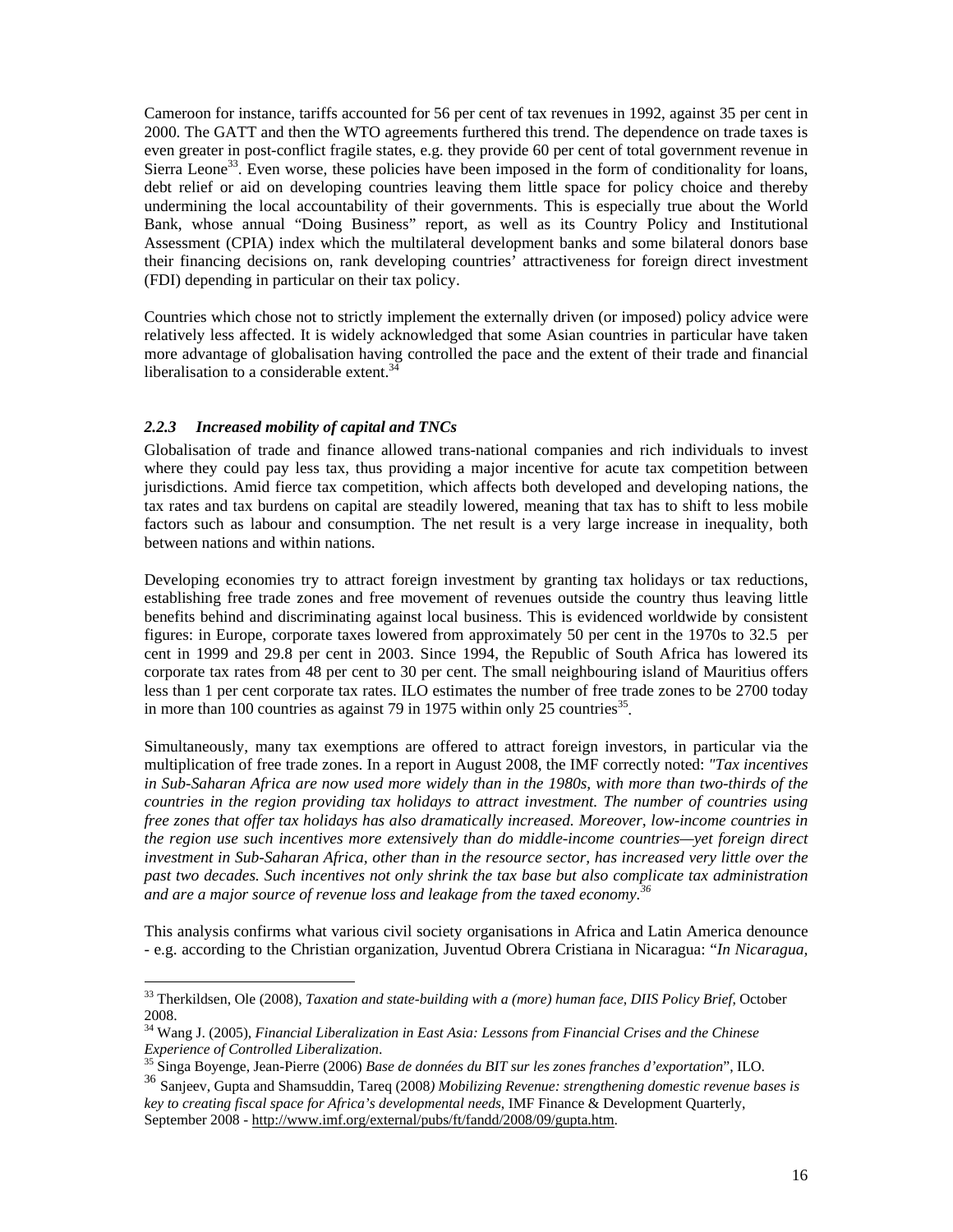*in Central America and in 80 other countries in the world, the impact of free trade zones is the same: the setting of enclaved economies with tax exemptions and where companies can operate with low social, labour and infrastructure costs and with no environmental and social constraints<sup>37</sup>.."*

#### *2.2.4 Tax exemptions for international development actors*

Donors have also been one of the primary beneficiaries of tax exemptions. For instance, the World Bank and the IMF require a tax exemption on VAT on import and personal income tax for both its foreign and local employees, as well as for foreign employees of its contractors. UN agencies require the exemption of the profit tax for its foreign contractors only, while USAID asks for the same exemption for its local contractors only. As the Danish researcher, Ole Therkildsen, puts it, developing countries' states *"are often forced to administer a myriad of exemptions, which (…) places unnecessary burdens on the already weak tax authorities and promotes corruption. Even worse, it fuels a tax-exemption culture, and sends a wrong signal that the powerful may succeed in escaping taxation."<sup>38</sup>*

## *2.2.5 Development impact of falling revenue*

The development impact of these externally driven tax revenue losses has been dramatic. It has led to reduced budget space for investment in basic social services or increased dependency on external financing. Foreign producers and trans-national businesses have enjoyed favourable conditions while local producers and small entrepreneurs have been deeply affected in many countries, particularly in Africa and Latin America. Taxation on labour or indirect taxes such as Value Added Tax (VAT) and fees are making up an increasing share of tax revenue. While there is a lack of gender-differentiated analysis of tax structures and public expenditure, the obvious conclusion is that poor and women in particular end up carrying the main burden while the winners of globalisation will contribute a minimal share – within and between countries.<sup>39</sup> For example, it is estimated that the 10 per cent poorest people in Brazil dedicate a 27 per cent of their income to VAT, against only 7 per cent for the 10 per cent richest.

## *2.2.6 The apparent growing autonomy of developing countries*

Autonomy in policy decision-making for developing countries will probably not stem from the aid effectiveness agenda in spite of its repeated call for national ownership over development strategies. The Rome, Paris and Accra conferences have not evidenced a genuine willingness by donors to give up dictating economic policies in recipient countries. Henceforth, given the overall negative balance of externally driven tax policies, the weakening of international financial and trade institutions we are witnessing today could be interpreted as a positive shift for developing countries. In fact, the picture is slightly more complex.

With the dead-lock in the so-called '*Doha Development Round*'*,* the World Trade Organisation is going through a serious crisis. Yet, the weakening of this imperfect multilateral forum does not necessarily benefit poor countries. Power relations tend to be far more brutal in bilateral negotiations when compared to multilateral discussions. With the Doha Development Round at a stand-still, Northern countries have pursued bilateral trade agreements, most of which have proved detrimental to Southern countries, especially the weakest. The Economic Partnership Agreements (EPAs) that the European Union has been trying to impose on African countries, in particular, would seriously cut down tax resources revenues generated from trade. Togo, for instance, would face an approximate 30 per cent decrease in its tax revenue as a result of EPAs. It is estimated that African countries would

 $\overline{a}$ 

<sup>&</sup>lt;sup>37</sup> JOC Nicaragua, December 2004.

<sup>38</sup> *Taxation and state-building with a (more) human face*, DIIS Policy Brief, October 2008.

<sup>39</sup> Smith, T. (2000) *Women and tax in South Africa,* Parliamentary Committee on the Quality of Life and Status of Women, CASE and Idasa.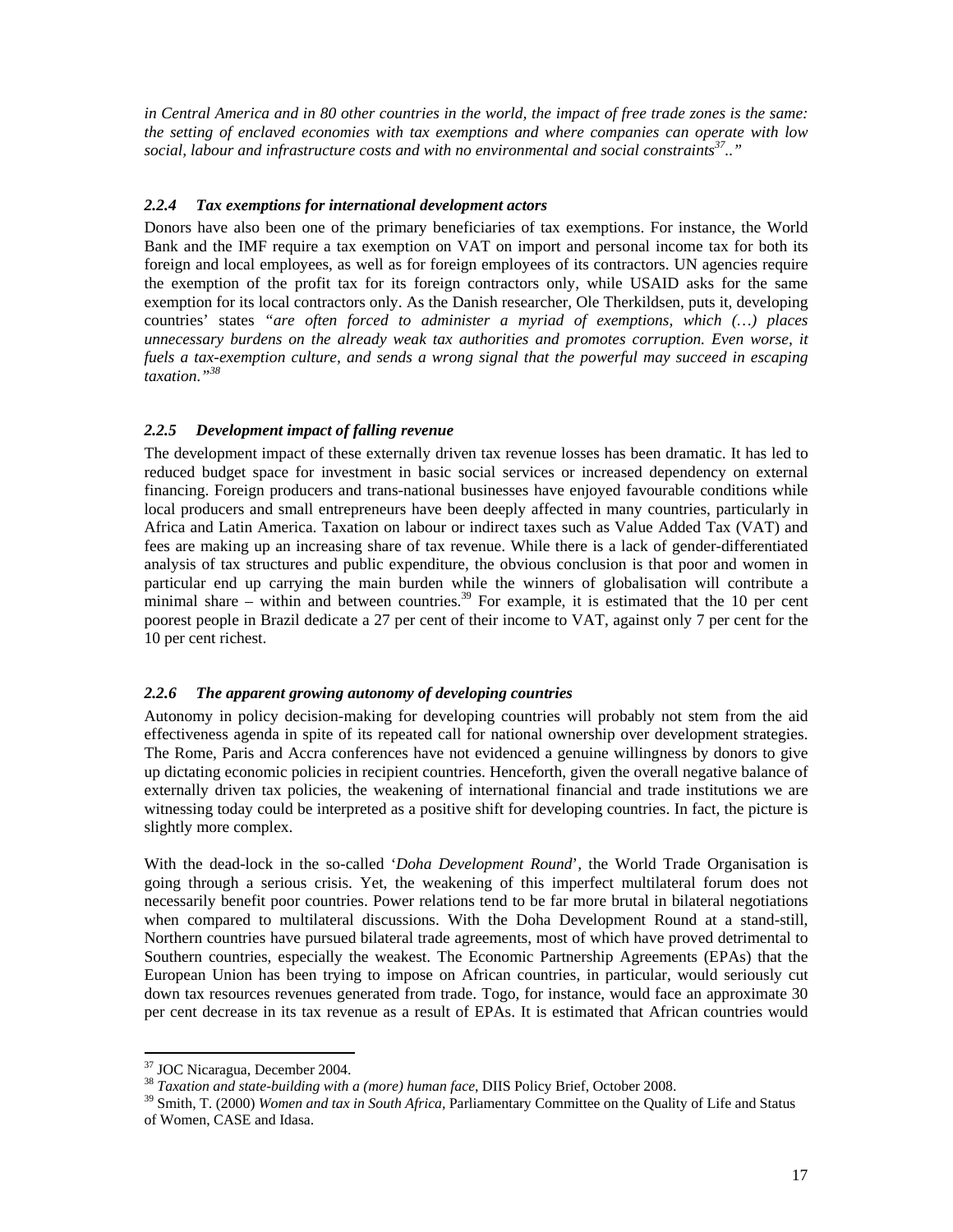need a doubling of European development assistance to compensate these losses, which is not only highly unlikely to happen but would also worsen the dependency of African States on foreign donors.

International Financial institutions (IFIs) also face a period of deep trouble (See Box 2 below). Nonetheless, they remain an inescapable interlocutor for many poor countries, especially in Africa.

#### **Box 2: International Financial Institutions in crisis**

The World Bank and the IMF were created in Bretton Woods in 1944 and were, so to say, never reformed since. This in itself has provided for a serious legitimacy deficit for these institutions.

They also face a crisis of mandate. After the management of the debt crisis by the IMF, the Asian crisis in 1997-98 and the Argentinean crisis in 2001, many Asian or Latin American countries do not want to require the support of the Fund ever again. The IMF was also incapable of preventing the sub-prime crisis in the US, the worldwide instability of financial architecture and its global effects. A growing international consensus is thereby calling for a complete overhaul of the IMF.

As for the World Bank, the failure of its policy recommendations was viewed to be so onerous that South American countries decided to create their own Bank of the South. In Africa, many countries now look towards China for new lending. Some Northern donors, such as Norway, the UK, the Netherlands and the Italian parliament, have also started questioning the conditionalities imposed by the Bank.

For the Bretton Woods institutions, the crisis has also become financial. The IMF lost almost all its clients and was forced to downsize in 2007. However, its activity has been recently growing again in the context of the global financial crisis. The Bank seems to be less under threat, but Norway by cutting 25 per cent of its planned increased financial contribution to the World Bank in 2007, showed that donors could reduce their contribution to the Bank unless it changed its policies.

Nevertheless, the IMF and the World Bank maintain their central position within the donor community. Most official creditors within OECD rely on the debt sustainability analysis of the Fund to inform their lending policies. The ongoing discussions within the G8 and the G20 on the idea of a responsible (or sustainable) lending charter will most likely result in giving even more weight to these analyses. Similarly, the ongoing process on aid effectiveness, since Rome in 2003, Paris in 2005 and ultimately Accra in September 2008, is likely to reinforce the central role of the World Bank and the IMF in the global aid architecture. There is indeed a risk that the coordination and alignment of donors, which have become the key words in the debate, will reinforce IFI positions rather than recipient countries' national development strategies. The already mentioned CPIA of the World Bank, which includes considerations of tax policy assessment, is likely to play an especially central role in this process. *(See for instance Roberto Bissio* Application of the criteria for periodic evaluation of global development partnerships- as defined in Millennium Development Goal 8- from the right to development perspective: the Paris Declaration on Aid Effectiveness, *Report of the Working Group on the Right to Development to the Eighth Session of the Human Rights Council December 2007.*) In the debate on renewing global financial architecture, the IMF might get a central role and increasing power whereas a substantive internal reform on voice and participation of developing coutries and enhanced accountability is still missing.

In fact, the overall weakening of international economic institutions has had a differentiated impact on developing countries. Some have found other sources of external finance than Western donors. China, Brazil and India in particular offer an alternative to many resource-rich African countries. This waning dependency on the IFIs may be for the good in many cases since it creates more policy space, but it may also be for the bad where governments are held by authoritarian and deeply corrupt regimes. Besides, dependency, be it on China, would still remain. Other countries have accumulated monetary reserves or created new regional institutions, like in Asia and Latin America, not to depend any more on the World Bank and the IMF. Some countries, however, still remain highly dependent on the IFIs, including the majority of non resource-rich HIPCs. The IFIs' influence may be waning globally, but its influence is as strong as ever on a small group of countries.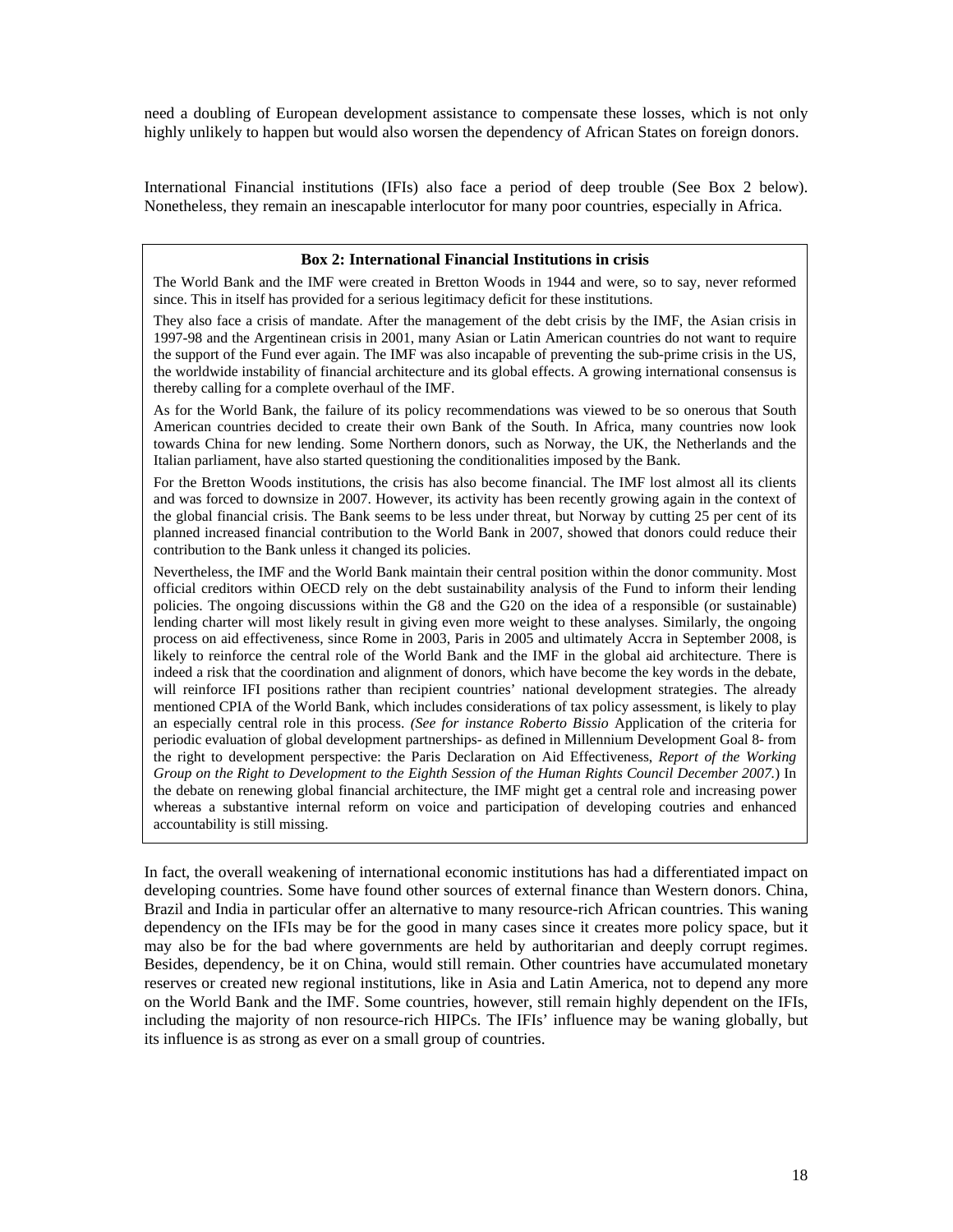## *2.2.7 Conclusion*

Externally-driven tax policies have had two major negative effects. Content wise, they have often been regressive, for the profit of the wealthy rather than with a concern for redistribution. Process-wise, they have prevented the elaboration of tax policies from playing a central role in fostering state accountability towards its citizens. The multiplication of tax exemptions, be they towards TNCs or donors, plays a deterring role in that context. CIDSE believes that state-building is central to development and that the key role of fair, transparent and efficient taxation in state-building should be recognised as such.

The weakening of multilateral economic institutions opens a situation of much uncertainty. It probably allows for more autonomy in some cases, but the weakest countries are most likely to lose out in unfair bilateral deals. Furthermore, it is very doubtful that such a weak global governance could provide a bold response to the regressive trends at stake in domestic tax systems worldwide. Public authorities in both South and North may well have common interests in a much stronger global action against tax erosion.

## **2.3 Maximizing profit versus raising CSR agenda**

## *2.3.1 Mispricing*

 $\overline{a}$ 

Beyond benefiting from the tax privileges because of intergovernmental tax competition, TNCs have taken advantage of the considerable trade in between their multiple companies (approximately 60 per cent of world trade<sup>40</sup>) to develop complex mispricing strategies to avoid paying taxes (i.e. transfer mispricing). In principle, OECD guidelines state that goods traded between two subsidiaries of the same parent group must be at market prices - this is the "*arm's length principle*". If they are not sold at market prices, then it is considered to be transfer mispricing which is illegal. Because most transnational corporations come from OECD countries, they should abide by these laws, including for their operations in Low Income Countries (LICs). However, for tax authorities to verify that goods are traded at market prices between subsidiaries, they need to know the market price. This may be difficult to assess for intangibles (intellectual property, brands, logos, marketing, insurance, advertising, finance expertise, etc.), parts of an unfinished product and when trade in a particular sector is highly concentrated in a few companies. Moreover, LICs usually have limited domestic markets with no other company trading these goods, so they cannot find a comparable trade and henceforth have no idea what the market price is.

As a result, a whole accountancy industry has grown up around determining transfer prices and justifying them to tax authorities. TNCs use these complex mispricing strategies in order to shift their profits from high-tax to low-tax countries or territories. Annual reporting and accounting standards of TNCs provide no precise country-per-country information on where the company is active, nor on its respective turnovers, profits and taxes paid per fiscal year. These falsified pricing structures and distorted/manipulated capital structures coupled with non-transparency are major channels to avoid taxes. Despite scarce information available, an investigation by *The Guardian* found that major banana-trading TNCs had elaborated a whole such system in order to locate most of their profits in tax havens such as Bermuda, the Cayman Islands, Jersey and the British Virgin Islands<sup>41</sup>. Little is left to tax administrations in consuming countries like the US and Europe as well as in producing countries such as those in Central America. In Guatemala, the Centro Internacional de Investigacion sobre Derechos Humanos – a CIDSE partner organisation- revealed, in 2006, that TNCs such as Kellogg's, Colgate-Palmolive and the mining company, Montana, abused the tax exemption laws. The cost for Guatemala was deemed at least a yearly \$400 million, i.e. 10 per cent of the budget<sup>42</sup>. The global

<sup>40</sup> OECD figure quoted in Murphy, Richard (2008), *Country-by-Country Reporting*, Tax Justice Briefing, March 2008.

<sup>41</sup> Griffiths, Ian, and Laurence, Felicity (2007), *Bananas to UK via the Channel Islands? It pays for tax reasons*,

The Guardian, 6 November 2007 - http://www.guardian.co.uk/business/2007/nov/06/12.

<sup>42</sup> *Guatemalans Denounce Tax Evasion*, Prensa Latina, press release 19 June 2006.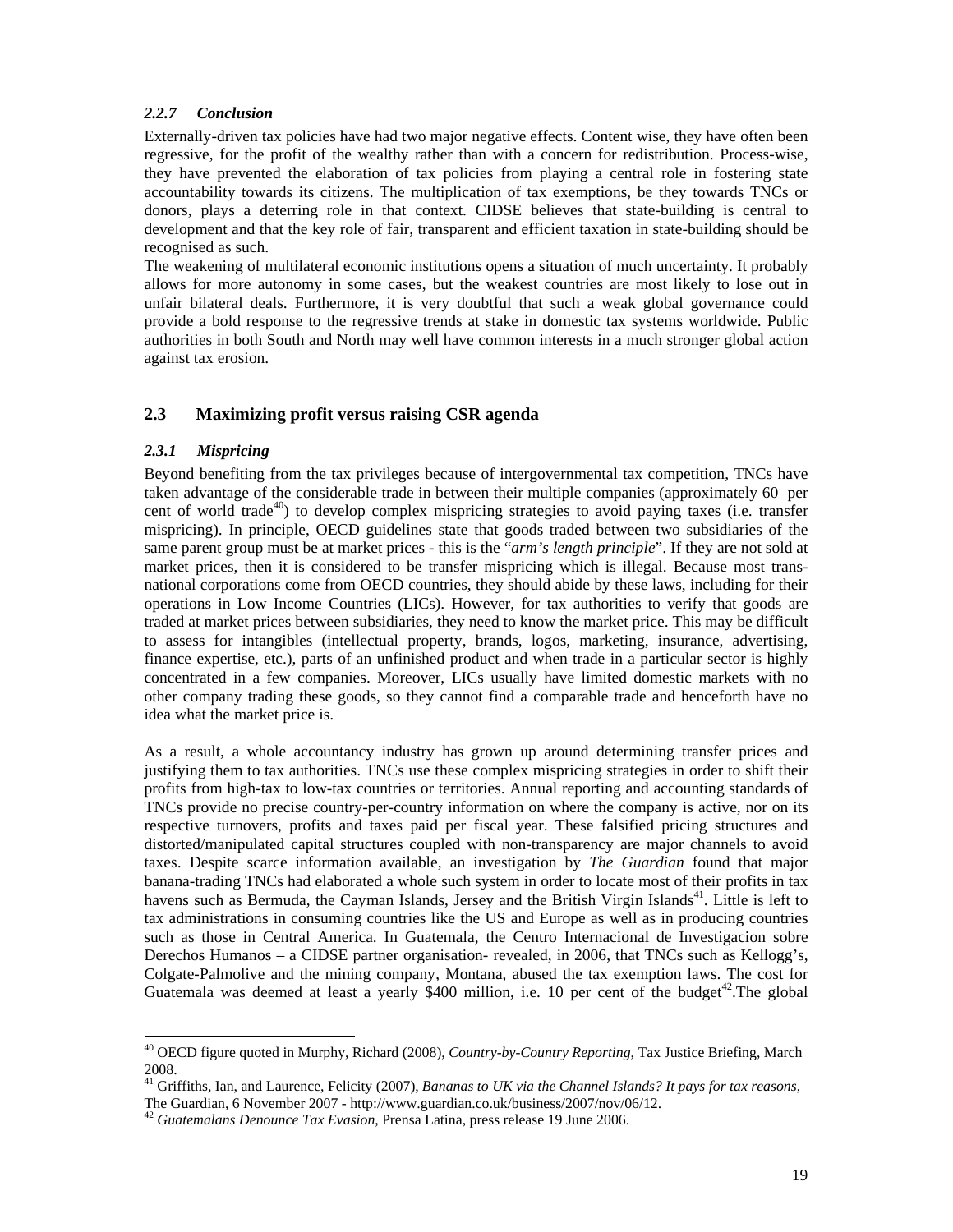annual loss of mispricing for developing countries was estimated at \$50 billion in 2000 – almost the total amount of global ODA at that time.<sup>4</sup>

In May 2008, Christian Aid published a report entitled "Death and Taxes: the true toll of tax dodging" in which the cost for developing countries is estimated to reach \$160 billion a year. According to the report: "*Illegal, trade-related tax evasion alone will be responsible for some 5.6 million deaths of young children in the developing world between 2000 and 2015. That's almost 1,000 a day. Half are already dead."* 

## *2.3.2 Revenue from natural resources*

The issue of how much profit is left to producing countries is all the more acute in the sector of extractive industries. Recent years have seen a boom in commodity prices, although with huge fluctuations. The consultancy firm, Global Insight, revealed that Nigeria's sovereign wealth rose 291 per cent in 2007 and Angola's increased 84 per cent in the same year.<sup>44</sup> This has been further fuelled by the increasingly significant role played by so-called emerging countries such as China and India as well as by the speculation undertaken by hedge funds. Demand and competition for access to natural resources has steadily increased. Since many developing countries dispose of natural resources, growing demand would potentially strengthen their domestic income basis and consequently their social expenditures. Yet this is hardly the case. National and international circumstances prevent the country's population, and especially the most affected local communities from benefiting from the socially and ecologically sustainable use of the countries' resources.

The commodity price boom has attracted predatory behaviour much to the detriment of the host countries. This is evident in the way contracts for the extraction of natural resources are negotiated, usually with the host country receiving just a fraction of the promised revenue<sup>45</sup> and often at the expense of communities who are displaced to make way for the extractive activity.<sup>46</sup>

- Extortion and bribery are easy ways to accumulate private wealth for government officials in developing countries with considerable natural wealth. The US Senate reported in 1999 that Omar Bongo, the President of Gabon since 1967, systematically shifted 8.5 per cent of public funds to his private account at the Citibank in New York<sup>47</sup>. Responsible and transparent administration suffers as a result. Contracts for accessing and exploiting extractive resources are signed that profit local "elites" and their counterparts in trans-national companies while environmental concerns and the interest of the population are set aside. $48$
- In some cases, national governments with the best intentions to serve the common good lack the capacity and bargaining power to negotiate fair deals with foreign companies and to monitor their compliance.<sup>49</sup> Some governments do not have sufficient control of some parts of their national territory allowing local rulers (and often war-lords) to illegally sell off precious resources to the detriment of communities living in these regions and their future generations. In many countries, notably in Democratic Republic of Congo (DRC), armed local conflicts and civil wars are fuelled by this illegal trade transforming development potentials into a dire curse.<sup>50</sup>

 $\overline{a}$ <sup>43</sup> Oxfam (2000) *Tax havens: Releasing the hidden billions for poverty eradication*, Oxfam Briefing Papers, Oxford.

<sup>44</sup> Global Insight (2008), *Sovereign Wealth Fund Tracker,* London.

<sup>45</sup> Christian Aid (2007), *A Rich Seam: who benefits from rising commodity prices,* London.

<sup>46</sup> CIDSE (2008), *Recommendations to reduce the risk of human rights violations and improve access to justice. Submission to UN Special Representative on Business and Human Rights,* Brussels.

<sup>47</sup> Cited in CCFD (2007), *Biens mal acquis… profitent trop souvent. La fortune des dictateurs et les complaisances occidentales*, Working Document, 2007 - http://www.ccfd.asso.fr/e\_upload/pdf/biens-malacquis.pdf.

<sup>48</sup> See for instance, Global Witness (2006), *Digging in Corruption, Fraud, abuse and exploitation in Katanga's copper and cobalt mines,* Washington DC.

<sup>49</sup> SCIAF, ACTSA Christian Aid (2007), *Undermining Development? Copper Mining in Zambia*.

<sup>50</sup> Global Witness (2006), *The Sinews of War: Eliminating the Trade in Conflict Resources*.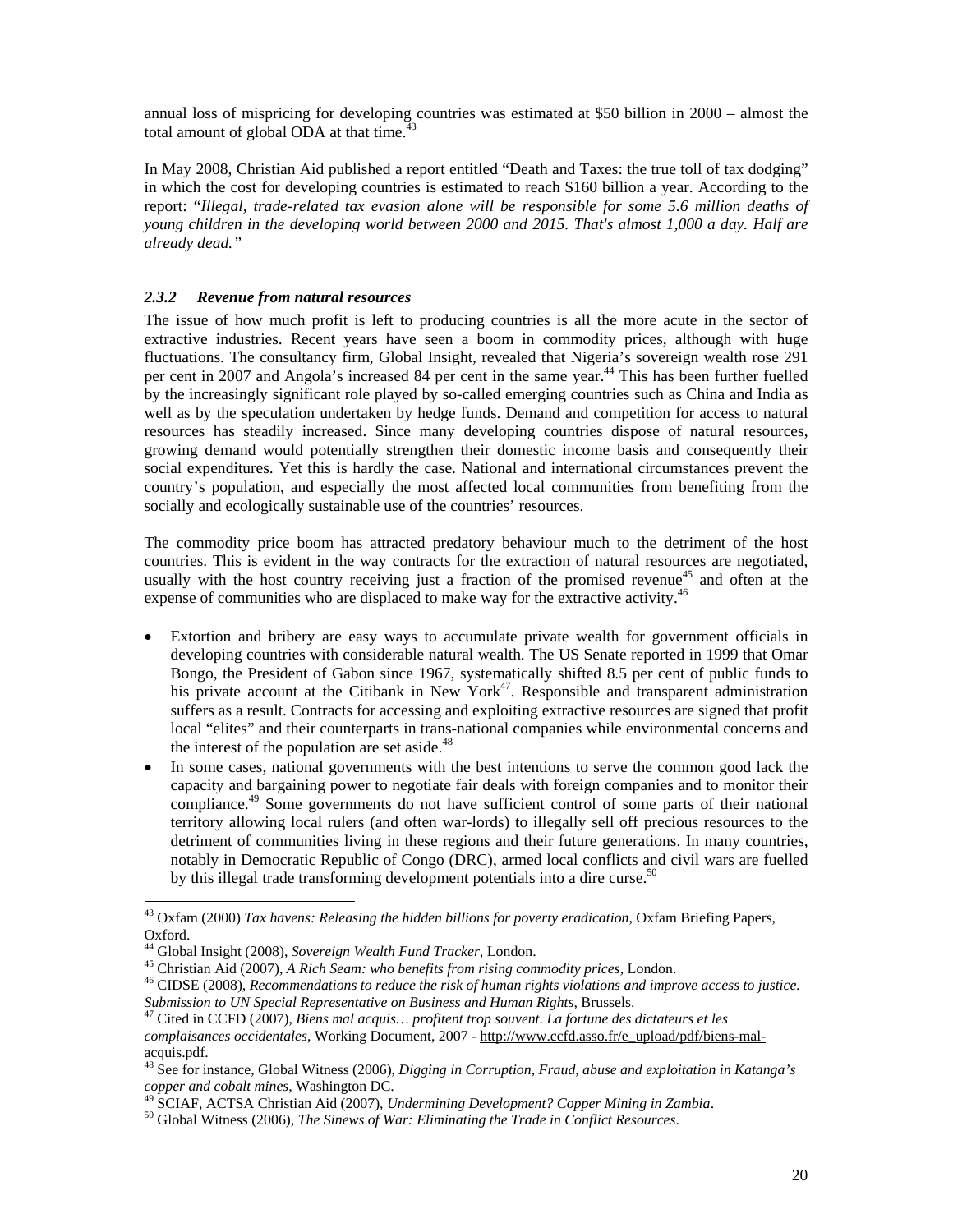- At the same time the lowering of tariffs and taxes undertaken by governments of developing countries under pressure by multilateral institutions, for the sake of free trade and a conducive '*business climate'*, also erodes their income base regarding extractive industry.<sup>51</sup>
- On the other hand governments do not receive sufficient international support for an effective management and monitoring of the extraction of their resource wealth by foreign (mostly big TNCs) companies. Albeit a positive step forward, the Extractive Industries' Transparency Initiative (EITI) which was first launched in 2002, remains a voluntary initiative and it does not require a sufficiently detailed disclosure of data by governments and companies. Bank secrecy, tax havens, international accounting standards all work in favour of non-transparent profits of TNCs and corrupt local '*elites*'. It is obvious that governments of industrial (and to a growing extent: emerging) countries see a clear priority for securing cheap and uninterrupted access to raw materials and energy for their economies against more fairness and transparency in the use of natural resources in developing countries.<sup>52</sup>
- Since the 1980s, international public and private lenders have increasingly made use of mortgaged loans to developing countries in order to secure long-term access to natural resources. This has proven to be an extraordinarily powerful means to exploit resource-rich developing countries. This could be partially attributed to the short-term vision of many political leaders in power. Yet in many cases developing countries' governments need these loans as they face immediate budgetary shortfalls, both to cover public expenditure and to repay or service massive debts accumulated since the early 1980s. In various countries, oil companies have indeed formed an alliance with lenders, be they private banks or sovereign lenders, to guarantee a loan against the access to oil for 5 to 15 years at very low-price. This is the case of French company Elf (now Total), in liaison with French banks such as BNP Paribas, Société générale and Crédit agricole, in Congo-Brazzaville. For instance in 1998, Crédit agricole lent \$60 million to the autocrat Denis Sassou Nguesso against the provision of oil at the price of \$7 per barrel. Congo-Brazzaville, with 70 per cent of its population living under the poverty line, now has a debt representing about 3 times its GDP, despite being the  $4<sup>th</sup>$  oil producer in Sub-Saharan Africa<sup>53</sup>.

This situation is reflected in the very low tax rates and royalties and in special arrangements like tax holidays and tax exemptions for foreign companies which are active in the extractive sectors of developing countries' economies. Even nominal rates are often not paid due to corruption and nontransparent practices such as mispricing and transfer pricing via tax havens.

This is a multi-faceted problem, and it is hard to measure, though several estimates available suggest that the problem is very large. For example, in July 2008 the Washington-based Global Financial Integrity Program (GFI) published a report<sup>54</sup> estimating that the Democratic Republic of Congo (DRC) lost approximately \$15.5 billion due to capital flight from 1980 to 2006. According to the accompanying press release: " '*pervasive corruption' and trade mispricing in goods and services led to a per annum loss of nearly \$600 million dollars from the DRC economy. Notes the report's author, lead economist Dev Kar: "With that money, the DRC could have paid off its entire external debt, which is \$11.2 billion."* The report itself revealed: "*increasing the tax take from mining - including by fighting corruption - is paramount for both mobilizing revenue. In the 1980s, the mining sector contributed 25 per cent of total tax receipts, 75 per cent of total exports and 25 per cent of GDP. In 2005, the Congolese government reported that \$27 million was collected as tax receipts from the mining sector (2.4 per cent of total fiscal receipts)."* 

 $\overline{a}$ <sup>51</sup> FIDH (2007), *Gold Mining and Human Rights in Mali -* http://www.fidh.org/IMG/pdf/Mali\_mines\_finalen.pdf.

<sup>52</sup> Global Witness (2002), *All the Presidents' Men: The Devastating story of oil and banking in Angola's privatised war*.

<sup>53</sup> Eurodad et al (2007), *Skeletons in the Cupboard. Illegitimate Debt Claims of the G7*, Joint NGO Report, February 2007.

<sup>54</sup> Kar, Dev, Mammadov, Ramil, Goodermote, Rachel and Upadhyay, Janak (2008) *Capital Flight from the Democratic Republic of Congo*, Global Financial Integrity at the Center for International Policy, July 2008 http://www.gfip.org/storage/gfip/documents/capital%20flight%20from%20drc.pdf.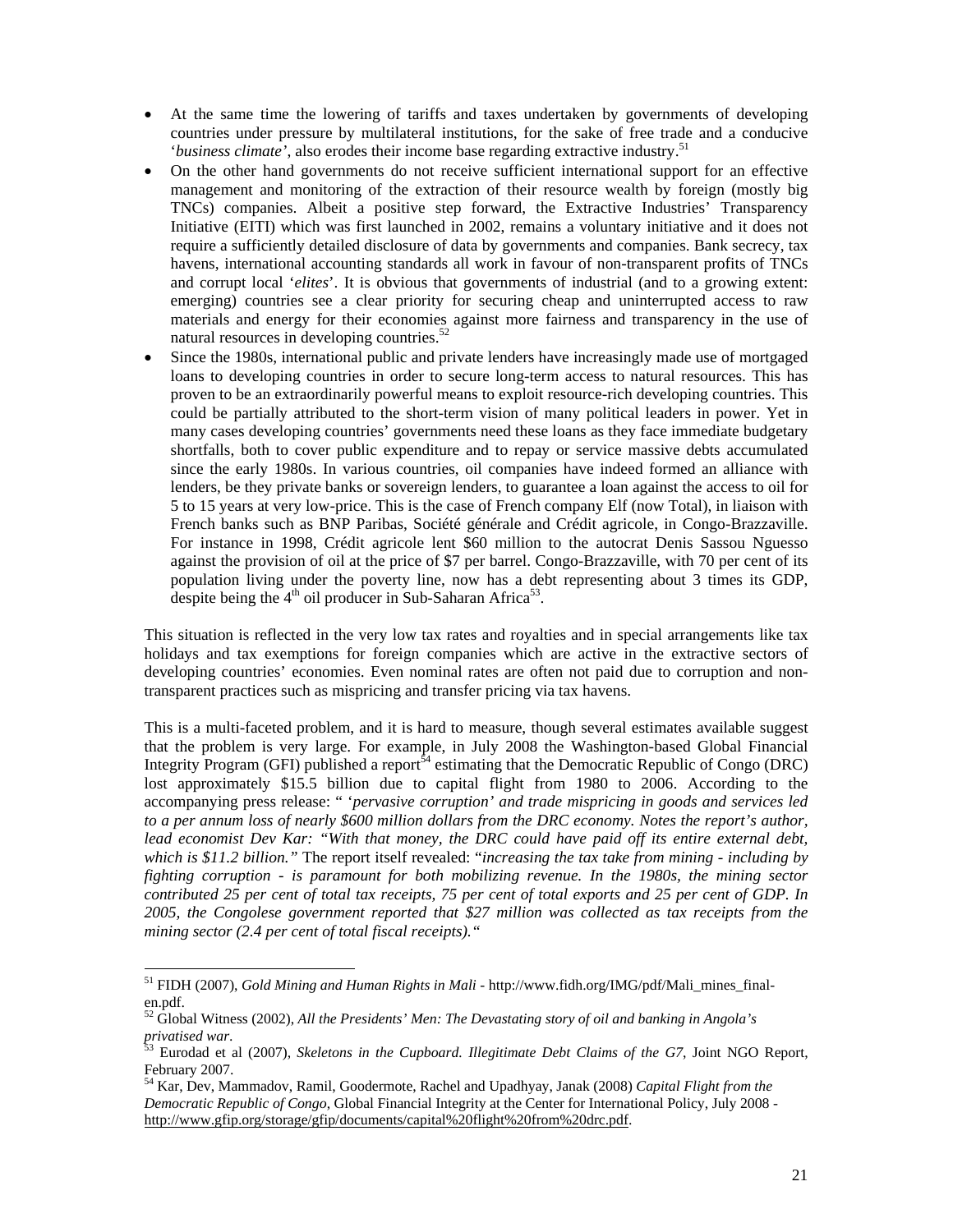Another report, in July 2008,<sup>55</sup> from the University of Massachusetts Amherst estimated that in Sub-Saharan Africa, "*real capital flight over the 35-year period amounted to about \$420 billion (in 2004 dollars) for the 40 countries as a whole. Including imputed interest earnings, the accumulated stock of capital flight was about \$607 billion as of end-2004. (…) The subcontinent's private external assets belong to a narrow, relatively wealthy stratum of its population, while public external debts are borne by the people through their governments."* Much of this capital flight originated in African countries rich in natural resources, such as Nigeria, Angola, Cameroon and the  $2 \text{ Congos}^{56}$ .

In the rare event that a government attempts to renegotiate contracts and raise taxes and royalties, it usually faces strong resistance. This was the case in Bolivia when the newly elected president, Evo Morales, announced a renegotiation of contracts for the exploitation of natural gas resources, taxed at a very low rate until then.

Nevertheless, some governments have adopted innovative ways to manage natural resources which differ completely from common corporate rationale. This is the case in Ecuador where the current government decided not to exploit a part of its oil resources in order to preserve them for future generations. The East Timorese government has taken similar steps.

## *2.3.3 Accountability of the private sector*

In this context of growing corporate power and enrichment, the idea has gained momentum that with their considerable influence, trans-national corporations have to take responsibility for the social and environmental consequences of their practices. This trend could be an opportunity for tax compliance to be considered a core corporate responsibility and for tax evasion schemes to be fiercely combated:<sup>57</sup>

- Over the last decades voluntary corporate and industry codes and corporate social responsibility (CSR) initiatives have proliferated. Such voluntary codes of conduct usually tend to be applied by industry sectors that are highly visible and/or very sensitive to consumer opinion and behaviour.
- The '*Norms on the Responsibilities of Trans-national Companies and Other Business Enterprises with regard to Human Rights'* which were unanimously adopted by the UN Sub-Commission on the Promotion and Protection of Human Rights, remain the most comprehensive and detailed document to guide enterprises in order to ensure that their business activities do not contribute to human rights violation. These Norms were not adopted by the UN Human Rights Commission who chose to mandate an expert, Harvard Professor Dr. John Ruggie, to submit a report on the issue for its further consideration.<sup>58</sup> Yet, discussions on corporate accountability have so far rarely dwelled on the responsibilities of enterprises. The causes of this are both political and technical. Politically, taxes are wrongly considered a cost rather than a return on investments made by the community that contribute to the productivity of an enterprise and the well-being of the individual. Technically, it remains difficult to uncover transfer pricing and the many other mispricing practices as a result of the very complex constructions that have come to be built around them.
- The OECD guidelines for Multinational Enterprises, besides policies on disclosure, labour and consumer rights and environmental considerations, contain a paragraph on tax payments. However, they are limited to companies based in OECD countries including their investments in third countries. Even more fundamentally, they are not legally binding and have a weak monitoring and settlement mechanism<sup>59</sup>.
- So-called ethical or responsible investment has rapidly developed in recent years. Every Western bank now offers at least an ethical investment financial product to its customers. Ethical

 $\overline{a}$ 

<sup>&</sup>lt;sup>55</sup> http://www.peri.umass.edu/fileadmin/pdf/working\_papers/working\_papers\_151-200/WP166.pdf.

<sup>&</sup>lt;sup>56</sup> See table, p. 41 of the above-mentioned report.

<sup>57</sup> CIDSE (2008), *Recommendations to reduce the risk of human rights violations and improve access to justice. Submission to UN Special Representative on Business and Human Rights,* Brussels.

<sup>58</sup> Human Rights Council (2008), *Protect, Respect and Remedy: a Framework for Business and Human Rights. Report of the Special Representative of the Secretary-General on the issue of human rights and transnational corporations and other business enterprises John Ruggie*.

<sup>59</sup> http://www.oecd.org/document/28/0,3343,en\_2649\_34889\_2397532\_1\_1\_1\_1,00.html.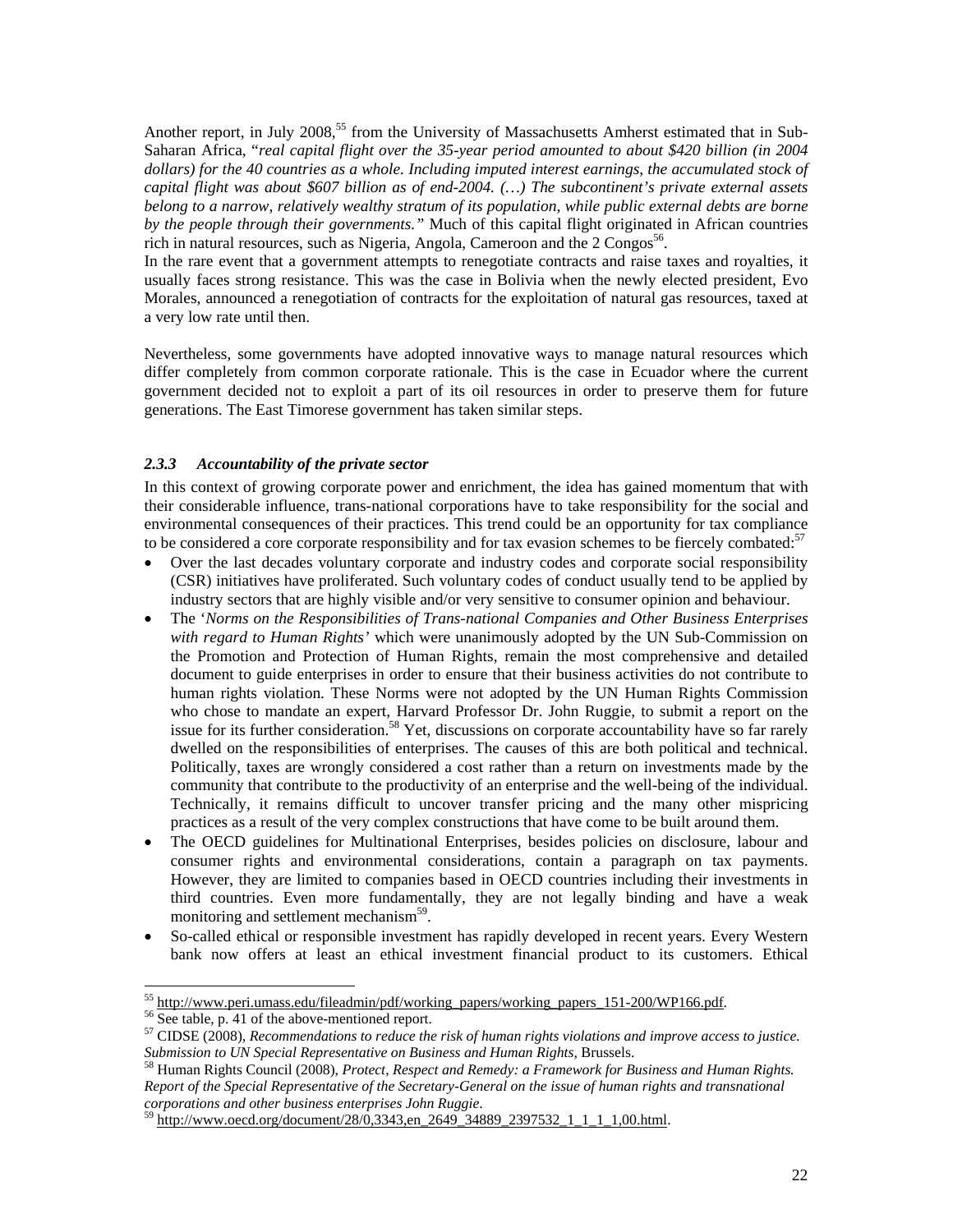considerations vary from scheme to scheme, but they usually take the form of the exclusion of certain sectors (e.g. investors unwilling to have their money invested in the arms industry or in the tobacco or alcohol industry) and/or the selection of best rated quoted companies according to a set of criteria assessing, in particular, social and environmental performance. Some rating agencies have developed specialised rating on social and environmental matters. The integration of tax justice criteria as part of these assessments has been the subject of recent discussions at the 2008 Forum for European Responsible Investment<sup>60</sup>. Promising proposals were made to enable responsible investors to avoid investing in companies refusing to provide them with detailed explanations and data of their activities offshore.

- With respect to countries rich in natural resources, several initiatives have emerged as a result of civil society actions, including the Forest Stewardship Council label for forest products and the Kimberly process certification scheme for diamonds. The international Publish What You Pay (PWYP) campaign, among other things, is urging regulators and accounting standards bodies in the developed worlds to require mineral extraction companies to publish disaggregated data on payments between companies and mineral-rich governments, as a way to boost transparency and give citizens of mineral-rich countries the tools to enable them to '*call their rulers to account*.' Since its launch in 2002 PWYP has successfully made the case for greater disclosure of extractive company payments. In November 2007 the EU Parliament endorsed the call for using international accounting standards, which are set by the International Accounting Standards Board, to require country-by-country reporting for the extractive industries and it required the European Commission to support this proposal. Currently, regulations and standards only require companies to publish this in regional or global form, and it is often impossible to unpick published data to find out what is happening at a country level. This mandatory approach would be a revolutionary step forward in transparency. However, to date oil companies and western governments have favoured the slower, multi-stakeholder EITI approach whose main drawback as mentioned above is its voluntary nature.
- Anti-money laundering legislations may also become strong instruments to hold financial intermediaries accountable to both the judiciary and tax administrations. The European 3rd anti-Money Laundering Directive, which was adopted in 2005 as a result of the recommendations of the Financial Action Task Force (FATF), indeed widened the number of professions and the scope of responsibility of financial intermediaries to help the judiciary track dirty money. Practically, it is not only the banks but also the casinos, the art galleries, the housing agencies, the accountants and the lawyers who are obliged to tell the anti money laundering unit when they suspect dirty money. This obligation now covers a wide range of offences and crimes, including tax evasion in many European countries. All member states were supposed to make the necessary legal arrangements to implement the 3rd Directive by end 2007.

#### *2.3.4 Conclusion*

 $\overline{a}$ 

Current tax systems based on the nation state face increasing constraints due to the mobility of capital and activities of TNCs. This leads to international tax competition, a race to the bottom on tax, regulation and secrecy, and the erosion of national tax bases with all their social and economic implications. One of the biggest consequences is that taxes are being shifted away from capital and onto labour and consumption, with a consequent highly negative impact on the progressivity of national tax systems, and hence strongly negative impacts on inequality and poverty.<sup>61</sup> In parallel, various corporate actors, having taken enormous advantage from globalisation, have become much more powerful than many states. Yet, they are not held accountable in any democratic fashion – but only to their shareholders. CIDSE joins the call for trans-national corporations to be accountable for their social and environmental responsibilities, which includes at the forefront the due payment of taxes. The response to this can only be partially at the national level or on a voluntary basis. CIDSE believes that these problems need joint efforts in international instances.

 $60$  See: http://www.frenchsif.org/fr/documents/faire2008/programme\_uk.pdf.

 $61$  For more details, see: http://www.taxjustice.net/cms/front\_content.php?idcat=102.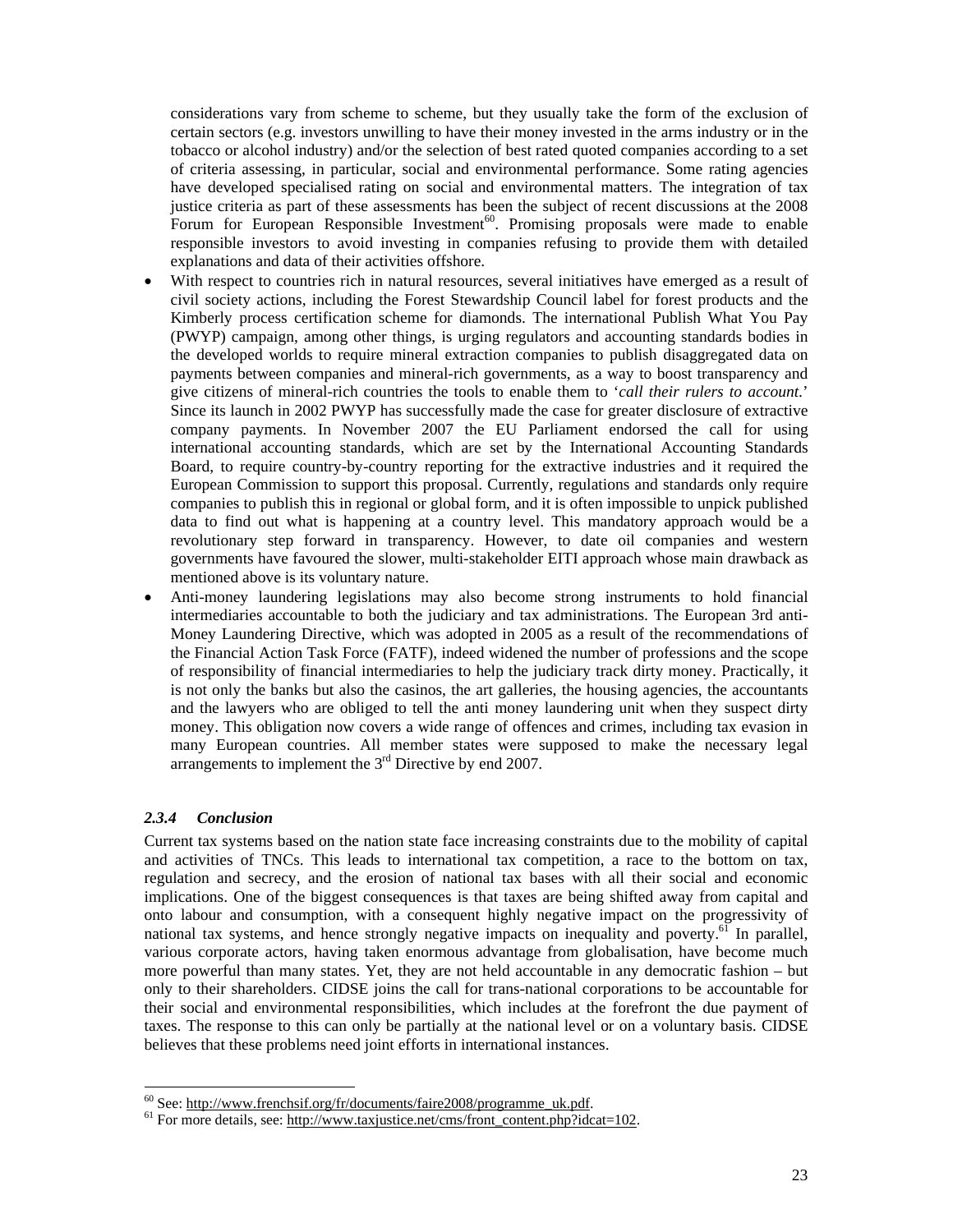## **2.4 Tax havens, tax evasion and corruption versus transparency and regulation**

Besides the challenges of tax competition as outlined above, other trends have gained increasing attention. With the growing importance and openness of financial markets and cross-border investments and use of technical facilities, Offshore Financial Centres (OFCs) or tax havens have become the central obstacle to any form of tax justice.

## *2.4.1 The central obstacle to tax justice*

Tax havens, that are also called secrecy jurisdictions<sup>62</sup>, were created to escape the laws elaborated elsewhere, be they financial regulation, fiscal or criminal law. They challenge each of the key functions of taxation (the 5 '*Rs'*):

- **1.** They weaken revenue collection systems by the leakages they create through tax evasion and avoidance, as well as by the tax rate race to the bottom they exacerbate. They thereby undermine the moral support to pay taxes in other countries.
- **2.** Tax havens counteract policies to bring about wealth redistribution. Wealth remains concentrated in the hands of the wealthiest. Tax competition is all the more fierce on mobile sources of taxation, especially the wealth of rich individuals and the profit of trans-national corporations and banks. Meanwhile, the poor are made to pay a higher share of tax revenues, especially through indirect taxes.
- **3.** Secrecy jurisdictions severely weaken the impact of other countries' regulatory frameworks, as evidenced by the role of hedge funds - many of which are based in OFCs - in the current financial turmoil.
- **4.** Tax havens do not have very much of an impact on "re-pricing" policies. However, there are a few that do. Andorra, for instance, by favouring cross-border trade of duty-free goods such as alcohol and tobacco. They also represent a large obstacle to the implementation of global taxes, with a re-pricing objective e.g. on financial transactions.
- **5.** Beyond their role in weakening tax systems, which have proved to be a key channel of political representation, secrecy jurisdictions are a direct threat to democracy. They protect the corrupt, they function as depositories of finance for such as illicit activities as supporting corrupt regimes and organised criminal networks (see box 3).

## *2.4.2 Tax havens at the heart of the global economy*

As defined by the IMF, offshore financial<sup>63</sup> centres (OFCs) are characterised by relatively large numbers of financial institutions engaged primarily in business with non-residents. Their financial systems - oversized compared to domestic needs - are to a large proportion dealing with external assets and liabilities. Little or no tax is levied on financial activities. There is moderate or light financial regulation and high anonymity or secrecy in bank matters with little data transparency. These factors serve to make such financial centres '*Tax havens*'.

Tax havens are also financial havens since they have very loose financial regulation: for example, they are not bound by the banking standards elaborated by the Basel Committee regarding solvability ratios. This is why they shelter up to two thirds of total hedge funds, which take any risk to make profit out of speculation. They are also judicial havens, since they almost systematically refuse to cooperate with foreign tax and judicial administrations.

 $\overline{a}$ 

 $62$  For a discussion about the concepts at stake, see: http://www.taxresearch.org.uk/Blog/2008/08/27/finding-thesecrecy-world/.

 $\frac{63}{63}$  IMF- http://www.imf.org/external/pubs/ft/wp/2007/wp0787.pdf.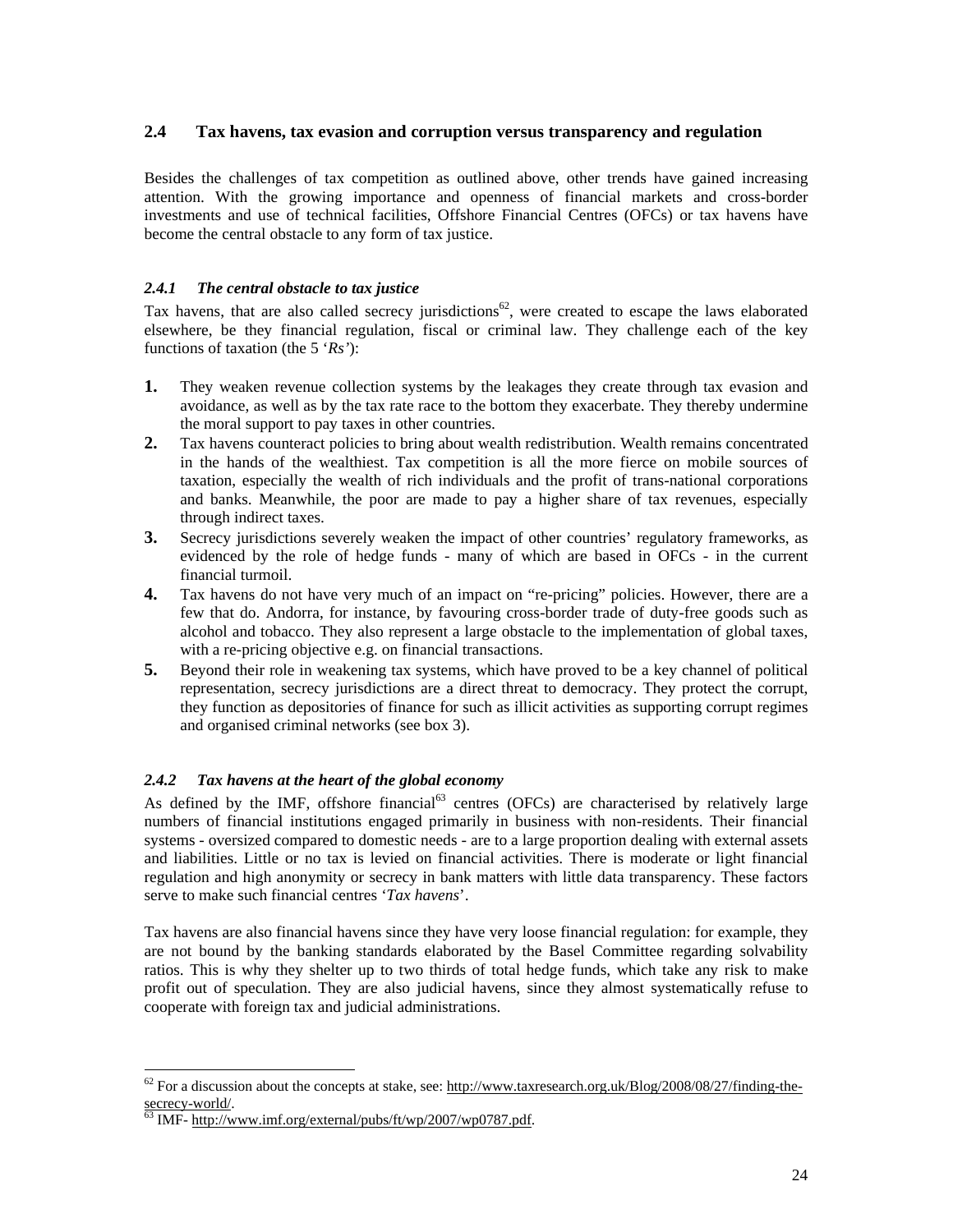Tax evaders use exactly the same mechanisms and loopholes in the global financial architecture that criminal networks and corrupt operators do. These include the use of trusts, dummy corporations, bank secrecy, tax havens, offshore companies, international business corporations (IBCs), foundations, correspondent banks, nominee directors, dummy wire transfers, and many other subterfuges, all taking place in an absence of financial transparency. Legal institutions granted special status and privilege by society have been subverted to purposes for which they were never intended.

Secrecy jurisdictions have taken a central place in the world economy. The IMF used to identify 25 such financial centres in the 1970s, against more than 60 at present. The City in London and the State of Delaware in the USA are considered by many (like, respectively, the IMF and Brazil) as secrecy jurisdictions. 4000 banks are located in tax havens. An approximate half of daily financial transactions take place through tax havens, which also carry a huge weight in global investment. The Cayman Islands, for instance, are the 5th biggest financial centre worldwide and the first foreign investor in China.

#### *Box 3: Tax havens provide a shelter for stolen assets*

The practices of OFCs tend to attract illicit outflow of finance and support corrupt activities. Assets looted by dictators are often held by bank accounts in countries which guarantee banking secrecy and anonymity. E.g. in 2005 Swiss accounts held assets worth \$600 million of the former Filipino dictator, Ferdinand Marcos, \$700 million of the former Nigerian dictator, Sani Abacha as well as further assets of the former dictator of Zaire, Mobutu Sese Seko, Haitian dictator, Jean-Claude Duvalier and Liberian dictator, Charles Taylor. Since 2006 parts of these assets have been restituted through transparent negotiating processes if legal conditions were met.

Like Switzerland some other countries have started to take action and cooperate with the international community. Nevertheless, the problem still prevails to a large extent, both due to a lack of political will in many countries where stolen weath is located and because of the opacity of offshore finance.

| Country / DICTATOR / period          | Estimated looted<br>ancres (5) | <b>Amount</b> reportanted<br>from abroad (\$)            |
|--------------------------------------|--------------------------------|----------------------------------------------------------|
| Philippines / MARCOS / 1965-86       | 5 to 10 billion (bm).          | 658 millions (mn)<br>(Switzerland-2013)                  |
| MsI / TRAORE / 1948-91               | l to 2 bn                      | 2.4 mn (Switzerland / 1997).                             |
| Niperia / ABACHA / 1993-98           | $2$ to 6 bm                    | 160 mn (kracy / 2004)<br>594 mn (Switzerland / 2002-05). |
| Argola / DOS SANTOS / 1979.          | several bo-                    | 21 mm (Switzerland / 2005).                              |
| Peru / FUJ MORL/ 1990-2000           | 0.6 to 1.5 bo.                 | 80.7 nm (Switzerland / 2002-04).<br>20 mg (USA / 2006)   |
| <b>HARRY DUWALIER / 1971.86</b>      | D.S. an 2 lim                  |                                                          |
| RDC - Zaire / MOBUTU / 1965-<br>1907 | 5 to 6 ba                      |                                                          |
| Kanakhutan / NAZARBAEV / 1991.       | l bn                           |                                                          |
| Kenya / MOH / 1978-2002              | 3 bu                           |                                                          |
| Indonesia / SUHARTO / 1967-98.       | 15 to 35 bm                    |                                                          |
| lean / M.PAHUWI / 1941-79            | 35 km                          |                                                          |

## *2.4.3 Regulation and transparency*

What brings hope to the seemingly endless combat against secrecy jurisdictions is the striking convergence of various interests to end secrecy. No matter what the single factor is that would bring more financial transparency and regulation, it would bring much wider benefits. Progress is likely to come from any of the following three streams of opportunity: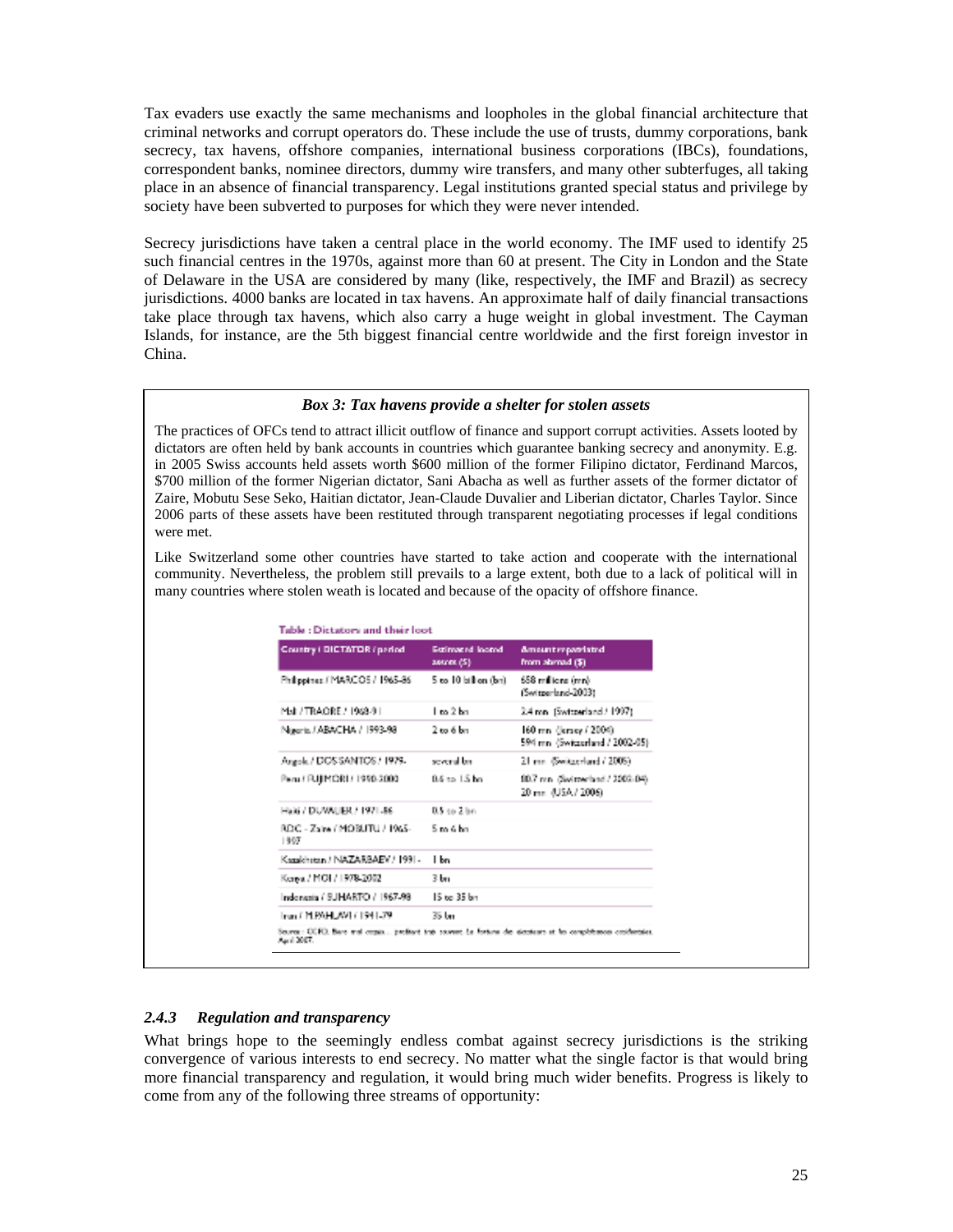#### *1. Financial Crisis*

The ongoing financial crisis, which many describe as the deeper one since 1929, is considered in many respects to be due to a lack of regulation. Given that tax havens deliberately undermine the impact of other jurisdictions' legislations, there is little hope that any new regulation would be of any use unless it also applies to tax havens. Even if tax havens are not at the very root of the subprime crisis, they have created the conditions contributing to the magnitude, the continuation and the deepening of the crisis. First, while much of the problem occurred in what most people would consider to be "onshore", this is a false perception. For example, many of the risks that were "parked" inside the United States were in fact located in the state of Delaware. This state, as rightly identified in a Brazilian law in June 2008<sup>64</sup>, is in effect a tax haven inside the United States: the result of years of regulatory competition between states inside the United States which has resulted in Delaware becoming the registry of choice for many large companies on account of its extremely lax regulation.<sup>65</sup> Besides, the opacity of offshore finance has fuelled a distrust towards hedge funds, most of which are located in tax havens and have had to sell rapidly their shares of companies in stock exchange - with an immediate decreasing effect- in order to try to honour the many demands for early repayment they have been facing. More fundamentally, tax havens have been central for the perpetuation of financial turmoil for deeper reasons: by ensuring secrecy and favouring complex financial arrangements, they allow the concealment of excessive risks taken by banks and companies and bring much uncertainty to the financial markets. The Chamber of Commons in the UK, for instance, spent a whole night wondering whether Northern Rock's shadow company in Jersey, namely Granite, was to be nationalised as well, given the blur status of this affiliate.<sup>66</sup> This uncertainty generates much distrust, which in turn hits the inter-banking market.

Various countries have stressed the need to tackle the issue of tax havens while dealing with the crisis. French Prime Minister, François Fillon, addressing the European Parliament on 14 October 2008 during the French Presidency of the European Union, called for the suppression ("disparition") of tax havens. Various heads of state, including from Germany and France, as well as the IMF Managing Director have also asked for this issue to be on the agenda of the Summits to reform the current global financial architecture.

#### *2. Raising discontent over tax evasion*

 $\overline{a}$ 

Initiatives to strengthen regulation and transparency against tax evasion, followed by efforts by vested interests in the financial community and elsewhere to neutralise them, have a long history (see box 4).

#### **Box 4: History of international efforts to stem capital flight**

Towards the end of the Second World War, John Maynard Keynes of Britain and Harry Dexter White of the United States, architects of the Bretton Woods system, designed a proposal to stem capital flight out of postwar Europe – to prevent the continent from being destabilised by it. They proposed international financial transparency as their key tool. The governments of countries receiving flight capital (principally the U.S.) would share information automatically with those European (and other) governments suffering from capital flight, so that the sending countries could '*see*' the wealth their citizens had sent abroad. This would allow weak countries to tax their citizens' foreign income appropriately, and remove one of the great incentives for capital flight. The U.S. financial community lobbied hard against transparency and Keynes' and White's proposals were watered down in the final IMF Articles of Agreement. International co-operation between countries was now no longer '*required'* but merely '*permitted*.' This remains one of the great weaknesses of international finance today. The OECD, in the late 1990s, tried to build a coalition of developed countries to act together to require transparency in international banking, and to fight against '*harmful tax competition*'. After some initial successes including the powerful exercise of naming and shaming 40 non-cooperative tax havens, these efforts, however, foundered in 2001 partly because the United States defected after George W. Bush's election in 2000.

<sup>&</sup>lt;sup>64</sup> http://www.meujornal.com.br/para/Jornal/Materias/integra.aspx?id=51434.

<sup>&</sup>lt;sup>65</sup> For an illustration of Delaware's lax regulation, see: http://www.taxresearch.org.uk/Blog/2008/04/18/thedelaware-llc-its-got-to-go/.

<sup>&</sup>lt;sup>66</sup> This example was given by John Christensen and Richard Murphy in *Tax havens and the financial crisis*, an article integrally published in October 2008 on: www.taxjustice.net.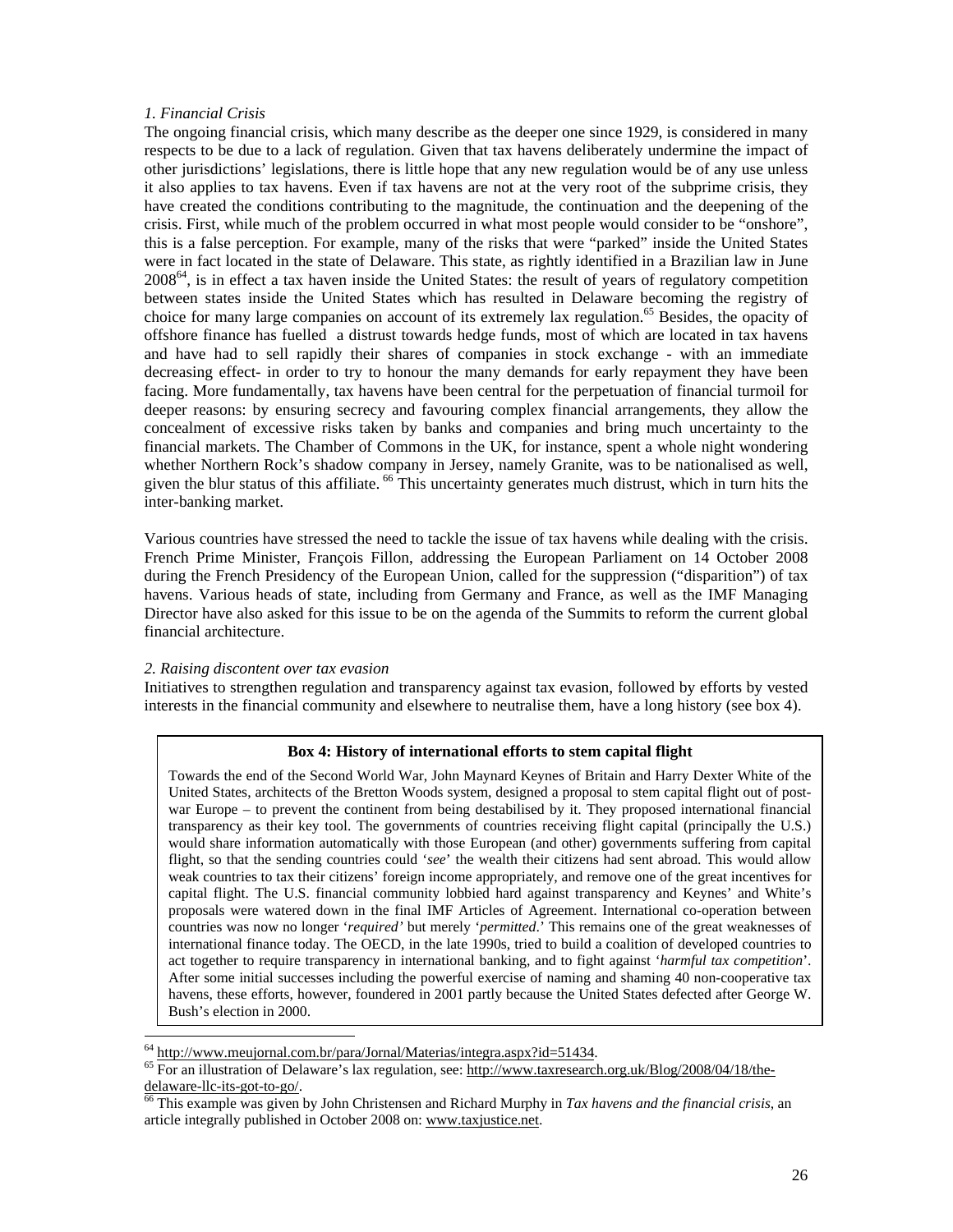However, from around 2007 onwards, momentum started to move in the other direction, creating grounds for optimism that political will is now starting to emerge to tackle these issues. Some events have spurred this: the Liechtenstein tax evasion scandal in February 2008 helped to focus minds in Europe; an emerging scandal over the activities of the Swiss bank UBS in the United States in helping wealthy clients to break U.S. laws by using Swiss bank secrecy as well as some investigations into tax abuses by the US Permanent Subcommittee on Investigations have helped to provoke outrage in America over tax abuse.<sup>67</sup>.

More generally, there has been increasing concern in many countries about the scale of state income losses<sup>68</sup> and wealth inequalities within and between countries. It has not gone unnoticed that taxation is a fundamentally important issue in this respect. New research and advocacy is also starting to emerge - and this report is an example of it - on recognising the importance that taxation plays in fostering good governance and building effective and accountable institutions in developing countries, bolstering the case for checking tax abuses. The '*Stop Tax Haven Abuse Act'* co-sponsored by Barack Obama when he was Senator of the State of Illinois is symptomatic of the beginnings of this shift. In October 2008, in Paris, 17 OECD countries adopted an even bolder stance, expressing their deep concern about very slow progress made regarding transparency and exchange of tax information. They urged non-complying countries to make rapid progress and agreed to meet again before mid-2009. In recent years, some Southern countries such as Brazil and South Africa have equally been very vocal against tax evasion, which gives some hope for the emergence of global action against tax havens. What is more, the emergence of civil society groups and think- tanks such as Global Financial Integrity and the Tax Justice Network, among others, show that global civil society is, at long last, starting to engage in these issues.

#### *3. Money laundering and corruption*

 $\overline{a}$ 

Money laundering is the fact of dissimulating or transforming into clean money funds of illicit origin, be they from drugs trade, corruption, counterfeiting, arms or human trafficking. By providing secrecy and no judicial cooperation, tax havens are obviously at the heart of international money laundering. In 1989 the G8 created the Financial Action Task Force on Money Laundering  $(FATF)^{69}$ , which was supposed to spearhead initiatives to strengthen internal regulations relating to money laundering and to improve exchange of information with OFCs.

The FATF set a relevant list of 40 anti-money laundering recommendations, including the removal of banking secrecy, the registering of trusts and the implementation of the '*Know Your Customer'* (KYC) norms. This list was lengthened by 9 other recommendations following the US push to better track dirty money under their anti-terrorist agenda. This little progress in secrecy jurisdictions irrespective, the FATF black-list of tax havens was emptied in 2006 with the FATF never having real sanctioning power. Like the action of the OECD, this initiative is said to have served to "*legitimise the illegitimate*" <sup>70</sup> in the words of their critics, who highlighted the fact that the FATF had effectively given Liechtenstein a clean bill of health, amid a large-scale tax evasion scandal involving wealthy Germans and many others using Liechtenstein's strong bank secrecy laws to evade taxes. It is worth noting however that FATF rules generated considerable changes in anti-money laundering legislations in many countries, especially in the European Union where the above-mentioned 3rd anti-Money Laundering Directive may be a powerful tool to combat illicit finance, including possibly tax evaded money.

<sup>&</sup>lt;sup>67</sup> Permanent Subcommittee on Investigations of the Committee of Homeland Security and Governmental Affairs (2008), *Tax Havens Banks and US Tax Compliance,* United States Senate, Washington DC.

 $68$  Between \$100 billion and \$150 billion for the US federal budget, according to the US Senate; between  $€40$ and 50 billion for France according to estimates by the European Commission and the SNUI - Tax administration Trade Union.

<sup>69</sup> The Financial Action Task Force on Money Laundering (FATF), also known by the French name *Groupe d'action financière sur le blanchiment de capitaux* (GAFI), is an inter-governmental body founded in 1989 by the G7. The purpose of the FATF is to develop policies to combat money laundering and terrorist financing. <sup>70</sup> See Christensen, John and Spencer, David (2008) *Stop this timidity in ending tax haven abuse*, Financial Times, 4 March 2008 - http://www.ft.com/cms/s/0/63cdb642-ea03-11dc-b3c9-0000779fd2ac.html.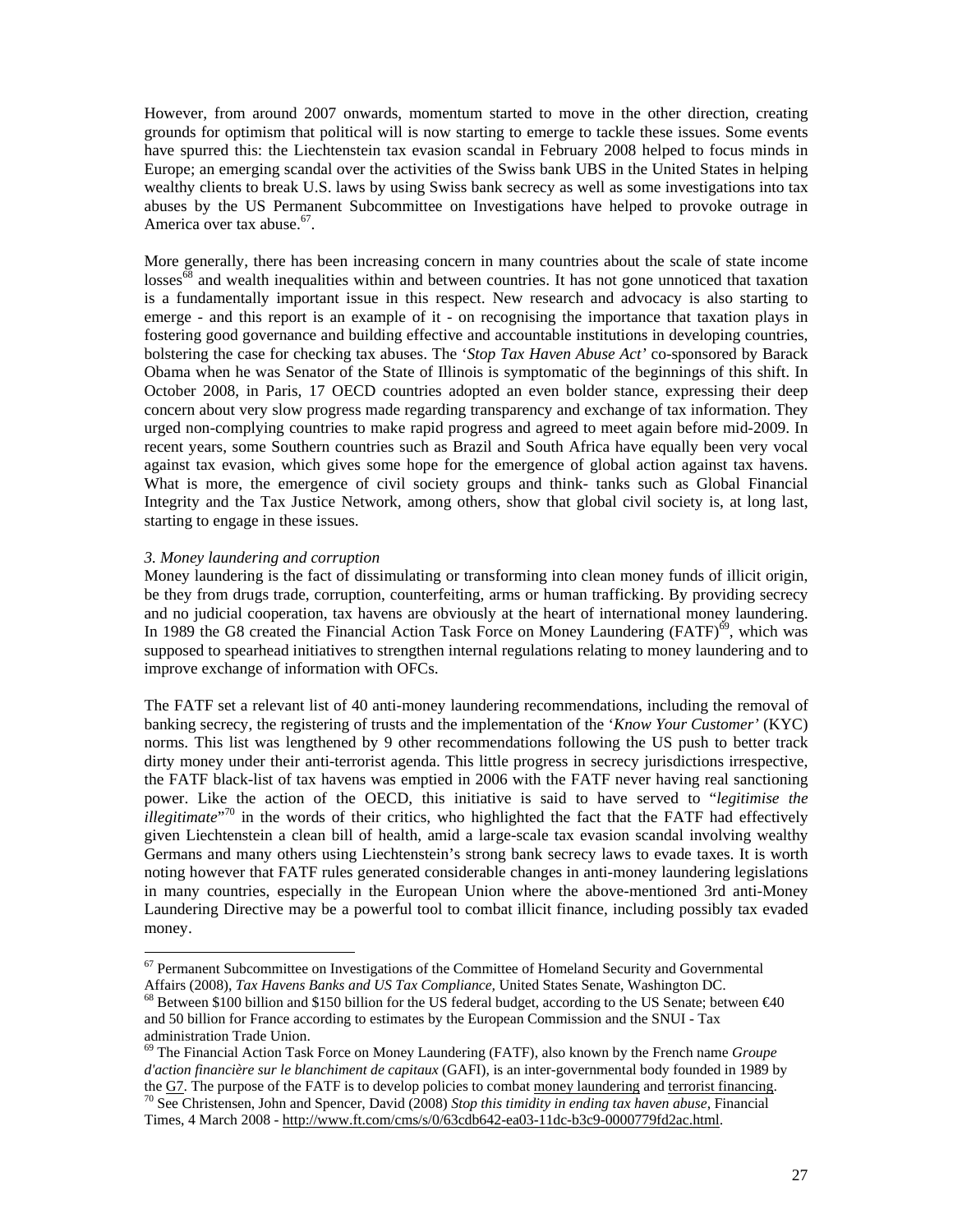In fact, international action against tax and judicial havens may result from the growing anticorruption agenda. Corruption is indeed now recognised as one of the most important issues, in the field of international development policy. Such organisations as Transparency International have helped make it a core issue in international norm-setting. The OECD adopted its Convention against corruption in 1997 and its implementation is closely monitored by a powerful peer pressure mechanism. The UN Convention against Corruption (UNCAC), which was adopted in Merida in 2003, marked significant progress by making the return of stolen assets a key principle of international law, with a special focus on Politically Exposed Persons (PEPs). In the spirit of helping this principle become reality, the UNODC and the World Bank launched a common Stolen Assets Recovery (StAR) initiative in September 2007.

This rising anti-corruption agenda may lead to a bolder international action against havens for stolen assets. The StAR initiative found that *"the main techniques used to launder the proceeds of corruption include wire transfers, the use of shell corporations in bank secrecy jurisdictions, and direct deposits in the form of cash or bearer instruments"<sup>71</sup>*. It therefore required every developed and developing country to comply with all FATF recommendations and asked OECD and G8 countries to *"put pressure on emerging market countries serving as havens for stolen assets to ratify and implement UNCAC"*. One could wonder why the finger was pointed at "emerging market countries" while most havens depend on OECD countries, but it remains a fact that the perception of corruption has been changing. The emphasis is no longer uniquely on developing countries where it has had the most severe impacts, but also on the financial schemes which help hide dirty money.

The Tax Justice Network (TJN), Global Financial Integrity and some others have pointed out how misleading it is to focus on the corruption problem *inside* nation states, while ignoring two things: the global aspect of the problem, on the one hand, and the full extent of the "*supply side*" of corruption, on the other.<sup>72</sup> Henceforth they ask for the removal of Transparency International's Corruption Perceptions Index (CPI), which ranks countries according to perceptions of how corrupt they are.

African countries feature heavily near bottom of Transparency International's 'Perceptions of Corruptions' list and therefore compete to be ranked the "*most corrupt*." Tax havens such as Switzerland, the UK, Singapore, Luxembourg, Austria and others, rank among the "*cleanest*" (and Transparency International's complementary Bribe-Payers' Index ranks Switzerland as the "*cleanest*") even though these countries are destinations for illicit and corrupt financial flows that emerge from African (and other) countries. If the global picture was taken into account, the ranking would change dramatically.<sup>73</sup>

The Tax Justice Network also suggests that the notion of the supply side of corruption should be dramatically expanded, so that it moves beyond the relatively narrow aspect of bribery, and considers the larger flows of illicit dirty money, including tax evasion - which, they argue, "*use exactly the same mechanisms and subterfuges as they shift across borders (...) all abetted by a supporting array of*  mainstream bankers, lawyers and accountants<sup>74</sup>." Aside from the theoretical argument, there are practical considerations. One is the scale of what is involved. Expanding anti-corruption mechanisms, such as the StAR initiative, to the proceeds of tax evasion could prove to be quite powerful, all the more as the scale at stake is different. This would make sense since tax evasion is no more than another form of theft of public revenue. According to Raymond Baker (whose estimates are endorsed by the World Bank), only \$30-50 billion, or about three per cent of annual illicit cross-border flows, is

 $\overline{a}$ 

<sup>71</sup> World Bank and UNODC (2007), *Stolen Asset Recovery (StAR) Initiative: Challenges, Opportunities, and Action Plan*, Washington DC, September 2007.

<sup>72</sup> See Christensen, John (2007), *Mirror, Mirror on the Wall, Who's the Most Corrupt of All?*, Tax Justice Network, January 2007 - http://www.taxjustice.net/cms/front\_content.php?idcatart=134.

<sup>&</sup>lt;sup>73</sup> The Tax Justice Network is currently engaged in a project in partnership with Transparency International for the creation of an alternative index, to be called the Financial Transparency Index (FTI). For more details, see: http://www.taxjustice.net/cms/front\_content.php?idcatart=217&lang=1&client=1#6.

<sup>74</sup> Baker, Raymond, Christensen, John & Shaxson, Nicholas (2008) *Catching up with corruption*, The American Interest, September / October 2008 - http://www.the-american-interest.com/ai2/article-bd.cfm?Id=466&MId=21.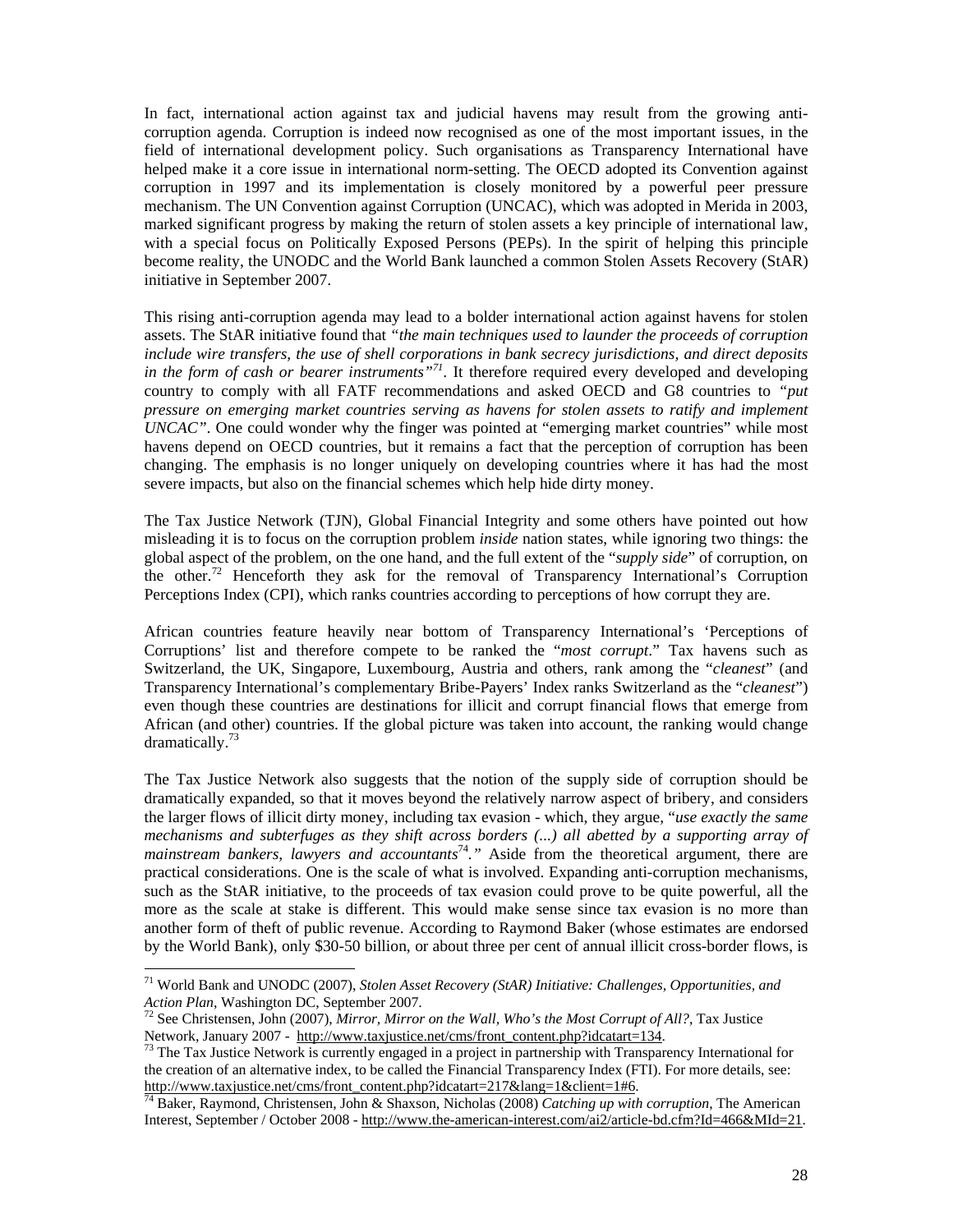estimated to involve flows originating from bribery, whereas commercial mispricing, abusive transfer pricing and fake transactions – which allow tax evasion - account for over 60 per cent of the total.

Beyond civil society organisations, the thinking on corruption has also shifted among politicians, as evidenced by the very pointed report by the UK Parliament meaningfully entitled *"The other Side of the Coin: the UK and corruption in Africa"*: *"Poor enforcement of laundering regulations lead some experts to suggest there is as much as \$1 trillion of illicit cross border flows annually. Unfortunately the UK, including the City of London and Overseas Territories and Crown Dependencies, has been implicated in this practice"<sup>75</sup>* .

## *2.4.4 Conclusion*

In the context of the systemic financial crisis, alongside massive tax losses both in North and South and the raising awareness about the role of the offshore world in protecting the corrupt, the momentum for putting an end to the tax haven scandal has never been so high. CIDSE believes that current political leaders convey a historic responsibility just to do it.

## **III. GLOBAL GOVERNANCE CHALLENGES AND GLOBAL RESPONSES: INTERNATIONAL TAXES AND TAX GOVERNANCE**

Beyond the concern for international peace and stability, which lies at the very foundation of the United Nations at the fall of the Second World War, it has become evident that various challenges are best tackled at the international level. It is also clear that there is no satisfactory global response to most global issues. This is the case, for instance, in the areas of finance, arms' trade, food security, energy, health and epidemics, the environment, etc. Yet, there is scope for increasing multilateralism. The global dimension of the tax issue should be considered in this changing context, tax also being a possible instrument of global regulation.

## **3.1 Global governance at the crossroads**

Instability in the international financial system and combating climate change are two global challenges regarding which there is growing consensus about the insufficiency of current global responses. This offers both opportunities for change and uncertainty.

## *3.1.1 Financial instability*

 $\overline{a}$ 

The poor are especially vulnerable to trade shocks and financial crises. Asia faced a deep financial and economic crisis in the late 1990s due to overindebtedness in particular and above all to massive speculation on various Asian currencies. In the course of the crisis, the number of people below the poverty line in Indonesia doubled<sup>76</sup> and political instability increased. The fiscal cost due to the 1997 banking and currency crisis was most likely borne by the poor<sup>77</sup>.

The current financial crisis clearly shows the risks of an internationally most integrated market without adequate global regulation. Tax havens have been at the centre of the deregulation process, although mainstream economic commentators have hardly noticed the role they have played. The role of tax havens has been to accelerate a process of international regulatory competition between jurisdictions involving a race to the bottom on regulation.

<sup>&</sup>lt;sup>75</sup> A Report by the Africa All party Parliamentary Group, March 2006, p. 20.

<sup>76</sup> World Bank, *The Challenges of Social Policy and Governance.* 

<sup>77</sup> Oxfam (2002), *Global finance hurts the poor.*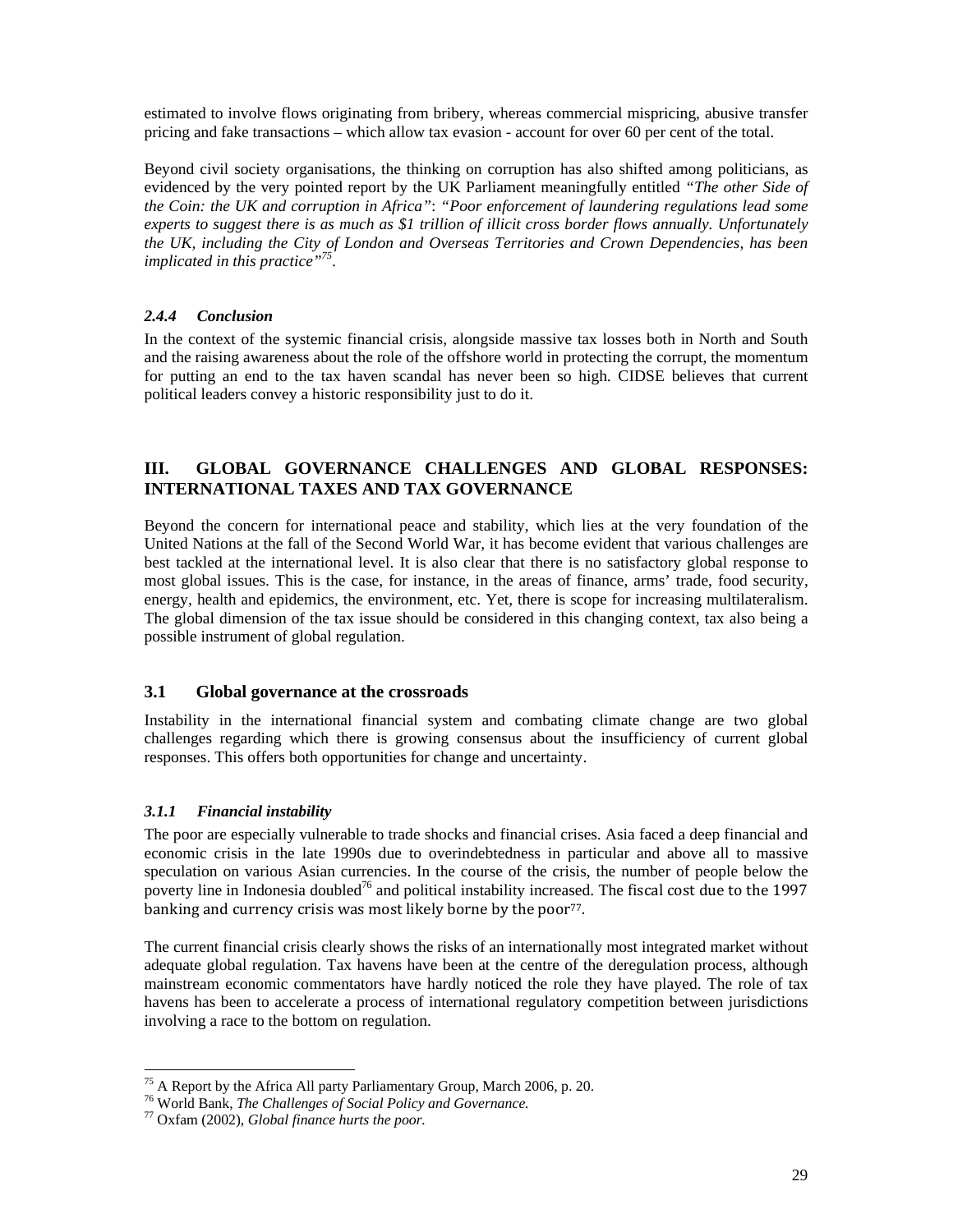Tax havens, by promoting lax or non-existent regulation, in combination with very low or zero taxes and widespread secrecy, encouraged multinationals to split themselves widely between different jurisdictions, massively increasing the complexity of their operations and particularly – in the context of the current crisis which has resulted, at heart from an excess of risk-taking – the hiding of risks and moving them outside the scope of regulation.

This has resulted in what the Bank for International Settlements, and others, have called the "shadow banking system" which emerged almost unnoticed. Yet it allowed narrow sections especially in the international financial community to amass enormous wealth. In the process they have used the tax haven system to distance themselves from the financial risks associated with their acquisition of this wealth – and now that these risks are materialising, it is becoming apparent that the risks will, to a very substantial degree, be socialised – in other words their costs will be borne by taxpayers, not by the wealthy risk-takers.

While this crisis originated in the USA, developing countries and emerging economies suffer in multiple ways: besides direct financial contagion and spillovers to stock markets and indirect effects such as reduced export revenues, slowing growth and rising unemployment they come under pressure by high food and fluctuating commodity prices and devaluation of their currencies. Moreover, they face further financial constraints by reduced FDI, remittances, high costs of lending and possible aid cuts.

The global response to financial instability is scattered, it lacks legitimacy and efficiency. Many global institutions - including the Financial Stability Forum, the Basel Committee and the IMF notwithstanding regional institutions and ad hoc groupings such as the G20, are meant to deal with financial stability. The US-originated crisis can be interpreted as their collective failure. Besides, as mentioned above about the IMF, all these institutions leave little voice and power to poorer countries, albeit being many times the victims of financial turmoil.

Although this dark picture leaves little space for hope, there has been significant change in the discourse about global finance.

Firstly, even before the subprime crisis, financial stability has increasingly been referred to as a "global public good"<sup>78</sup>. The logical consequence of this is that international financial stability cannot be ensured by institutions that are managed on the basis of the 'one dollar, one vote' principle. This is closely linked to the call made by many, including Germany and the current IMF Managing Director, Dominique Strauss-Kahn, to introduce the double majority principle for decision-making at the IMF. Important decisions would require both a majority vote based on current quotas and a majority vote of member states.

The current financial crisis has also resulted in strong calls for the overhaul of global financial architecture. Although the process for such reform and the outcomes are uncertain, the crisis has proved that global regulation remains an empty concept when a major actor can ignore the rules. A major reason why the IMF has proved to be incapable of controlling imbalances in rich countries' economies, while putting much emphasis on dictating tight economic policies in the developing world, is due to the veto power of the US in its Board of Directors.

Beyond the specific issue of US quotas at the IMF, there is a growing awareness among decisionmakers of the need for strengthened multilateral institutions. It is quite telling that Robert Zoellick himself, who was appointed to head the World Bank by the Bush administration, called for a "*new* 

 $\overline{a}$ 

<sup>&</sup>lt;sup>78</sup> This is the case, for instance, of the EU General Affairs and External Relations Council Conclusions dated 11 November 2008, as drafted mid-October 2008, §6.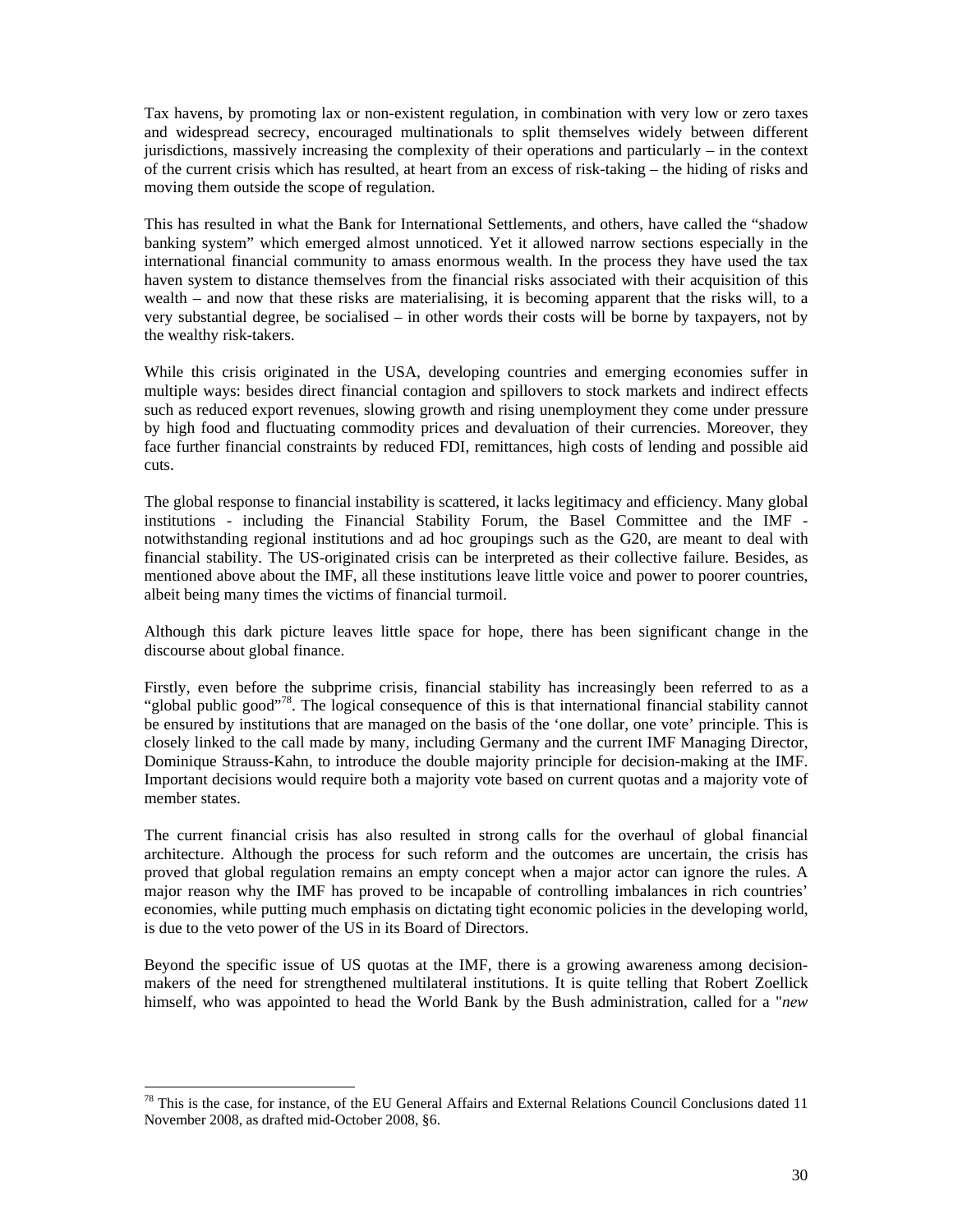*multilateralism*" to replace outdated structures<sup>79</sup>. UN Secretary General Ban Ki-Moon stressed the "*UN's responsibility for leading an 'inclusive multilateralism' that would need to be reflected in any*  discussion of the reform of the international monetary and financial system<sup>, 80</sup> when meeting economic experts and international finance institutions on the financial crisis in October 2008. A UN task force to review the global financial system has been set up on the initiative of the General Assembly President<sup>81</sup>.

In this context, there may be more room than ever for innovative mechanisms to regulate global finance, including taxes on financial transactions as proposed by Austrian academics (see section 3.2.3 below). This could also be the time indeed for a tax on currency transactions, as suggested by a recent editorial in UK newspaper *The Guardian*: "*a levy on currency transactions could raise billions and act to calm markets in turmoi*l <sup>82</sup>."

An equally plausible alternative to strengthened multilateral financial institutions may also be the development of strong regional financial institutionnal arrangements, including regional taxation systems. Many countries in Asia and Latin America, in particular, seem to prefer regional stability funds over which they have control rather than global institutions which they fear would remain in others' hands.

## *3.1.2 Climate change*

 $\overline{a}$ 

Climate change is clearly a global challenge, as evidenced by new studies confirming that Africa will be most adversely affected by climate change – mainly caused by industrialized countries.

Economically-developed countries with their previously unchecked consumption of natural resources and the generation of huge amounts of pollution have accelerated natural weather cycles which in turn are devastating some of the poorest and most vulnerable people. Industrialised countries have contributed the most to the global stocks of carbon - they are responsible for 7 out of every 10 tonnes of carbon dioxide emitted since the start of the industrial era. $83 \text{ In so doing, polling countries have}$ benefited from the unregulated exploitation of the environment and now have a serious obligation - an *'ecological debt'* to pay for the damage that has been done. The impact of their actions being global, their responsibility also needs to be addressed at a global level.

At the Earth Summit in Rio in 1992, the international community took its first step towards concerted action on climate change by producing the United Nations Framework Convention on Climate Change (UNFCCC). With the first commitment period of the Kyoto protocol ending in 2012, negotiations are underway for the next phase of global action on climate change.

Developing countries have insisted that the principles of equity, mutual accountability and common but differentiated responsibility in the UNFCCC must be the basis of all further global action on climate change, including finance to reduce or turn-around action that contributes to climate change. The demand for a global framework for action on climate change, set within the context of financing responsibilities of industrialised countries, is particularly significant in the face of mushrooming new funds created by bilateral donors or entrusted to the World Bank to purportedly fill in the gaps in the UNFCCC.

 $^{79}$  Speech given on 6 October 2008 at the Peterson Institute for International Economics, in Washington DC. See: http://web.worldbank.org/WBSITE/EXTERNAL/NEWS/0,,contentMDK:21927552~pagePK:34370~piPK:4277 0~theSitePK:4607,00.html.

<sup>&</sup>lt;sup>80</sup> Statement attributable to the Spokesperson for the Secretary-General on discussion on the international economic situation, New York, 24 October 2008 - http://www.un.org/apps/sg/sgstats.asp?nid=3492. <sup>81</sup> http://www.un.org/ga/news/news.asp?NewsID=28643.

<sup>82</sup> Eliott, Larry (2008), *Tobin's nice little earner*, The Guardian, 15 October 2008.

<sup>83</sup> United Nations (2007-2008), Human Development Report 2007, *Fighting Climate Change,* Summary.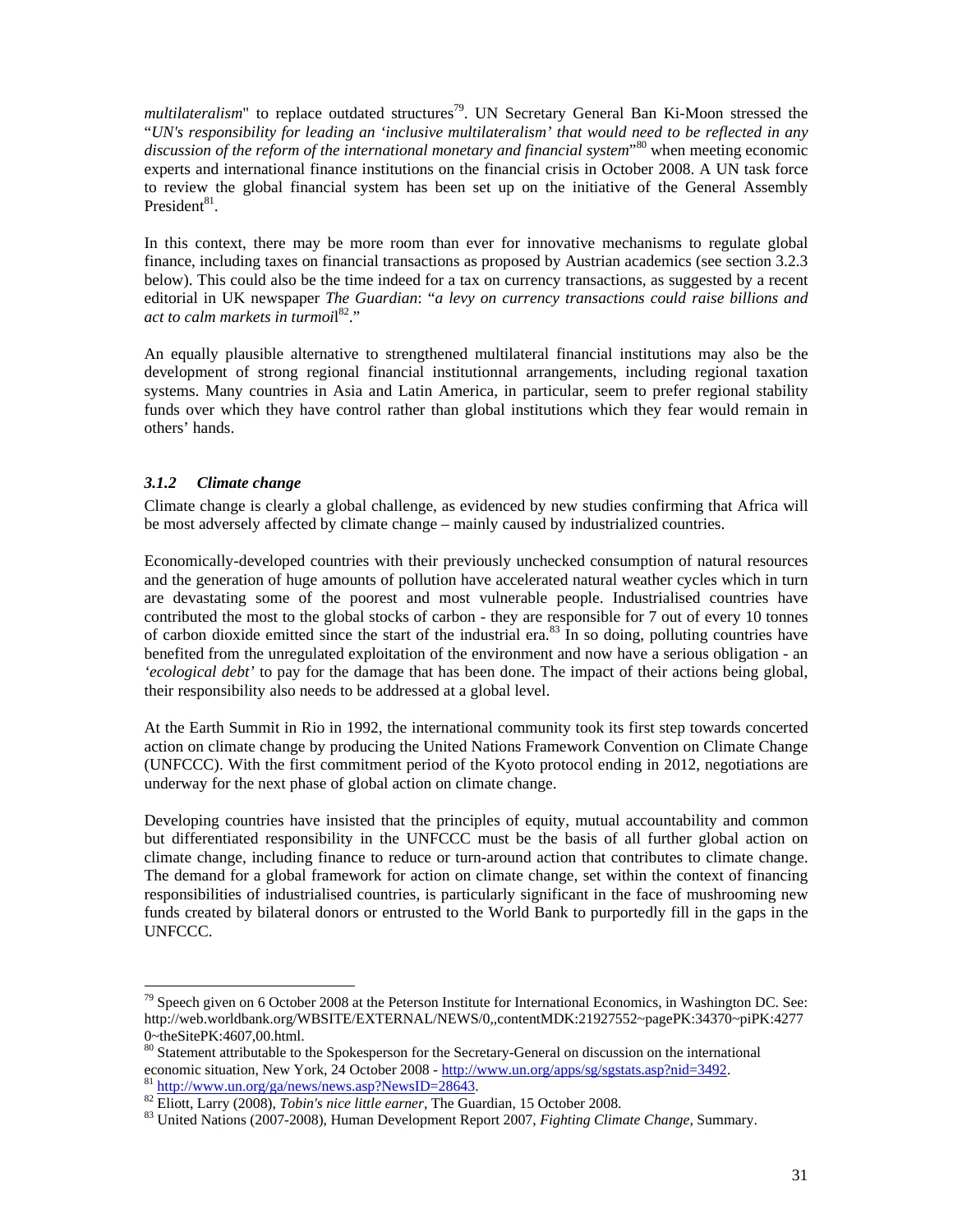Within the discussion of financing mechanisms CIDSE advocates for priority to be given to mechanisms that internalise the cost of environmental damage of goods and services, realising a '*double dividend*' to discourage polluting actions. Environmental taxation such as a global carbon tax and taxes on various modes of transport are worth consideration among other financing mechanisms in this regard. CIDSE is currently working on more detailed recommendations on financing mechanisms in relation to climate change.

## **3.2 Limited responses to global challenges**

In the face of such widespread challenges, the responses the world has given have been very limited. The commitment of rich countries, since 1970, to dedicate 0.7 per cent of their GDP to development aid, was a narrow one and has not even been honoured yet by the vast majority of rich countries. The two most promising avenues to provide adequate responses, global taxes and international governance on taxation are at a very early stage of development and need considerable political investment to be further built upon.

## *3.2.1 Global taxation*

An early idea of the creation of global taxes was contemplated by the Catholic Church as far back as 1967 in the Encyclical Populorum Progressio which is part of Catholic Social Doctrine. Populorum Progressio suggested the creation of a World fund to finance the needs of the impoverished peoples. This joint responsibility would lead to a shift of power towards an equal partnership built on mutual trust and fruitful dialogue between richer and poorer nations if integrated into a policy of worldwide collaboration.<sup>84</sup> But it was first popularised by James Tobin in the 1970s, with his now famous tax on currency transactions, primarily aimed at combating speculation.

## *3.2.2 Currency transaction tax*

In the 1990s, a growing social movement, including CIDSE and Attac since its very beginning, has been advocating in favour of a currency transaction tax (CTT) – the version promoted by Prof. Paul-Bernd Spahn. CIDSE has consistently advocated for a CTT convinced of its potential of realising a more equitable distribution of wealth and a more stable financial climate while at the same time raising revenues that would be dedicated to financing the MDGs.<sup>85</sup>

CIDSE's key arguments for advocating the CTT's adoption are:

## *Regulation*

 $\overline{a}$ 

The two-tier (two-rate) CTT model that Professor Spahn proposed, would enable cooperative action by the world community or even individual governments to better predict rapid speculative runs on currencies and moderate their effects while generating revenue for development. Thus, a currency transaction tax could contribute to the prevention of major currency crises, acting as a monitoring device

## *Re-pricing and redistribution*

A tax on currency transactions would tap the large and fast growing share of financial markets in the global economy. Since the greatest volume capital that passes through the financial market is largely owned by entities with considerable disposable resources, such a tax would oblige them to some contribution for global development and provide for a fairer distribution of wealth between the rich and poor, in the North and South. It would also shift the tax burden from wages and consumption to capital thus making the overall tax system more equitable.

<sup>84</sup> *Populorum Progressio,* Encyclical of Pope Paul VI on the Development of Peoples.

<sup>&</sup>lt;sup>85</sup> Ref. CIDSE website on actions on CTT, CIDSE paper. 2004, CIDSE paper on Innovative Resources 2005.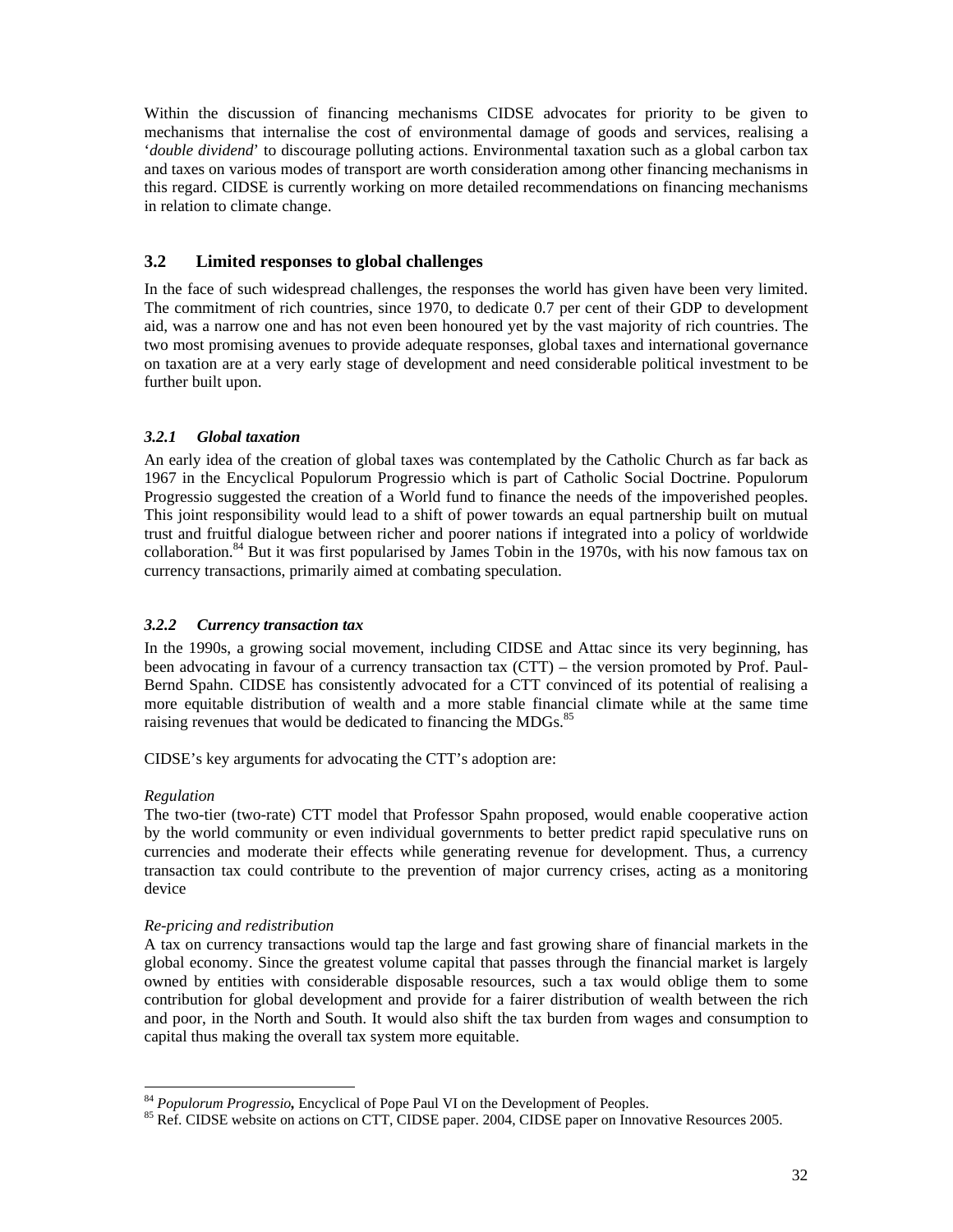#### *Revenue generation potential*

Possible revenues depend on the rate and scale of introduction. Rodney Schmidt in 2007 estimated that a CTT of 0.5 basis points on the major currencies would yield an annual revenue of at least \$33.41 billion.<sup>86</sup> The revenue generated would need to be earmarked as additional (to the  $0.7$  per cent ODA) and directly supporting the achievement of the MDGs.

#### *Feasibility*

 $\overline{a}$ 

Many were sceptical about the feasibility of a CTT in the past and it has been the subject of serious debate. Over a period of time several studies have proved the feasibility of the CTT at a single low rate as a revenue-raising device (see following paragraphs on the Currency Transaction Development Levy). It was endorsed by the UNU-WIDER report in 2004, by the *Landau Report* sponsored by the French government, by the *Quadripartite Report* supported by Brazil, Chile, France and Spain and by the World Bank in 2004. While often global introduction was deemed necessary and seen as very unrealistic, publications have proved that it is feasible for a group of countries to implement a CTT e.g. the study by Bruno Jetin and Lieven Denys in 2006.<sup>87</sup>

Political support for the introduction of a CTT has so far come from France, Belgium (legislation), and Austria (Government programme) while currently debates are underway in Japan.

Most recent studies such as "*A Euro solution*" <sup>88</sup> by the international financial advisory firm, Intelligence Capital Limited, confirm the possibility of a unilateral introduction of a CTT by any country or currency zone without major negative economic side effects or disturbances of the respective currency markets. These publications suggest a '*Currency Transaction Development Levy* (CTDL)' with a very low rate of half basis point (0.005 per cent) and taxation based on all trade in a particular currency wherever they take place - not on jurisdiction as promoted by Spahn - to minimize market distortions or chances for evasion.

Highly conservative estimates of the likely annual revenue raised through the CTDL based on unilateral implementation at a rate of 0.005 per cent by the UK would reach \$2.08 billion, by Norway \$170 million and the Eurozone \$4.55 billion<sup>89</sup>.

At the  $2<sup>nd</sup>$  plenary meeting of the Leading Group on Solidarity Levies to Fund Development in Oslo in February 2007, the introduction of a Currency Transaction Development Levy  $(CTDL)^{90}$  was proposed and gained much international attention. The Norwegian government planned to set up a task force to look into issues of implementation.

The first practical test of its implementation was done by INTL, a British private company, specialised in foreign exchange in May 2007. In a week-long trial, all currency transactions were taxed at a rate of 0.005 per cent. The company raised almost £4,000 in a few days, the proceeds of which were given to charity.

Whereas the model of a CTDL as promoted at the meeting of the Leading Group in Norway clearly focuses on the revenue-raising potential of the CTT, CIDSE insists that the regulatory potential of the CTT should not be lost in its implementation. Extreme fluctuations in exchange rates alongside the financial crisis bear a chance to bring regulatory aspects back into the debate.

<sup>89</sup> Hillman, David, Kapoor, Sony and Spratt, Stephen, *Taking a next step – Implementing a Currency Transaction Development levy,* commissioned by the Norwegian Ministry of Foreign affairs.

<sup>86</sup> Schmidt, Rodney (2007), *The Currency Transaction Tax: Rate and Revenue Estimates,* The North-South Institute, Ottawa, October 2007.

<sup>87</sup> Jetin, Bruno and Denys, Lieven (2006), *Ready for Implementation* published by WEED, February 2006.

<sup>88</sup> Spratt, Stephen (2006), *A Euro solution*, Intelligence Capital Limited. Schmidt, Rodney (2007), *The Currency Transaction Tax: Rates and Revenue Estimates*, The North-South Institute, Ottawa, October 2007.

<sup>90</sup> Based on Spratt, Stephen (2006), *A Sterling Solution: Implementing a stamp duty on sterling to finance international development,* a report for Stamp Out Poverty, Second edition © Stamp Out Poverty, September 2006, first published in November 2005.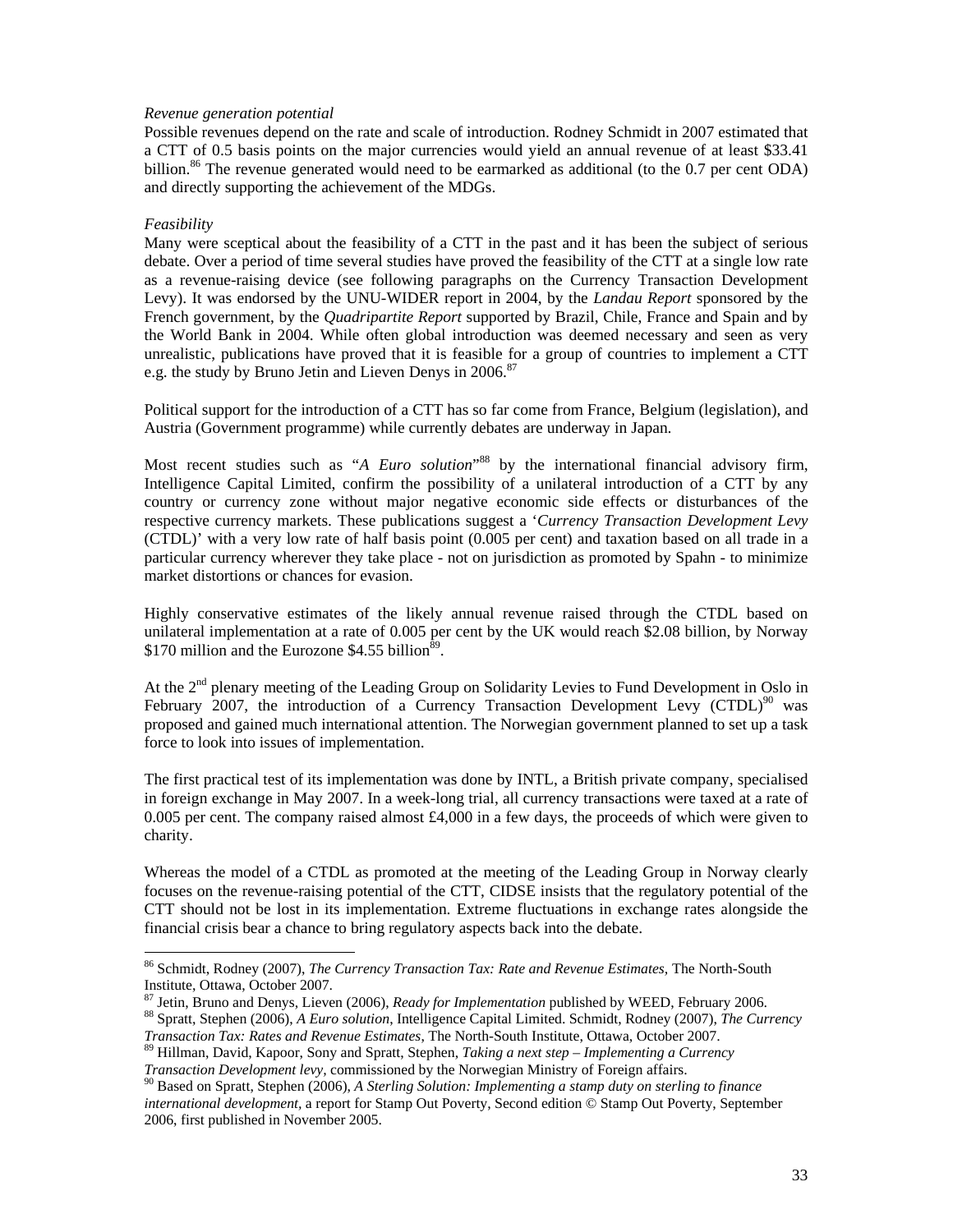## *3.2.3 Financial transaction tax (FTT)*

The idea of introducing a general Financial Transaction Tax (FTT) rose out of recent developments in financial instruments beyond currency transactions contributing to financial instability. On the revenue side, the equal treatment of all financial instruments in this model, with its very broad tax base, allows for very low tax rates nevertheless resulting in substantial revenues.

#### *Regulation function*

A study by the Austrian research institute  $WIFO<sup>91</sup>$  has argued that the expansion of financial markets, with the disproportionate growth of trading in derivates (which makes up 80 per cent of financial transactions) has been considerably rapid as compared to the "underlying" markets of goods and services. The growing importance of technical trading systems in financial markets has significantly contributed to the volatility of asset prices. The cumulative effect of the consequent increasingly shortterm transactions is rather destabilizing. Therefore the regulatory effect and a reduction of volatility is one of the main aims of the introduction of a Financial Transaction Tax (FTT).

The FTT as proposed would be levied on a whole range of financial transactions in the course of a step by step introduction covering all transactions with "financial assets", spots and derivates<sup>92</sup> starting on organized exchanges at key financial centres with an expansion to Over-the-Counter (OTC) trading and broader geographical coverage in a next step. "Normal" transactions between customers (private as well as corporate) would be exempted. Proposed tax rates range between 0.01 per cent and 0.1 per cent.

According to the WIFO study an FTT as described above would have a regulatory effect thereby stabilizing excessive dynamic financial markets. As the tax base is the notional value of the respective transaction, this design implies that the tax burden relative to the cash invested grows as the leverage effect rises. Such an FTT will specifically hamper those transactions that involve high leverage and therefore a high risk. A general FTT would render transactions more costly the shorter their time horizon is, hence, it would tend to dampen technical trading. It can be expected to reduce excessive liquidity stemming from transactions which are very short-term oriented and might be destabilizing at the same time. Moreover a FTT could contribute to a small correction of the imbalanced tax load on '*real capital'* and labour. Its regulatory effect on oil and food prices is currently studied given the high proportion of speculation in the recent price hikes $93$ . This would particularly benefit the poor.

#### *Revenue-generation function*

 $\overline{a}$ 

Potential revenues of a general FTT have been calculated for three tax rates, namely, 0.1 per cent, 0.05 per cent, and 0.01 per cent. Even though revenue estimates are based on the assumption that transaction volumes will be reduced by the introduction of an FTT, in North America and Europe, tax revenues should lie between 0.7 per cent and 2.2 per cent of GDP. This means even a tax at a minimal rate of 0.01 per cent within the EU would generate income of about \$103.9 billion per year i.e. about  $\epsilon$ 82.7 billion or 2/3 of the EU budget.

<sup>91</sup> Schulmeister; S., Schratzenstaller, M., Picek, O., *A General Financial Transaction Tax – Motives and Effects*; Study of the Austrian Institute of Economic Research (WIFO) commissioned by Ökosoziales Forum Europa and co-financed by the Austrian Ministry of Finance and the Ministry of Economy and Labour.

 $^2$  All spots and derivatives transactions on organized exchanges, e.g. trades of stocks and interest rate securities, as well as trades of futures and options related to stocks, interest rate securities, currencies and commodities.

Schulmeister argues that oil price hikes cannot be explained by increased demand only. The increase of global demand on crude oil increased only by 1.2 per cent per year since 2004 compared to a price increase in the same period of 250 per cent. Trade with oil futures doubled since early 2006 and amounts to 530 millions of "paper barrels" - 6 times the global production of "real" oil.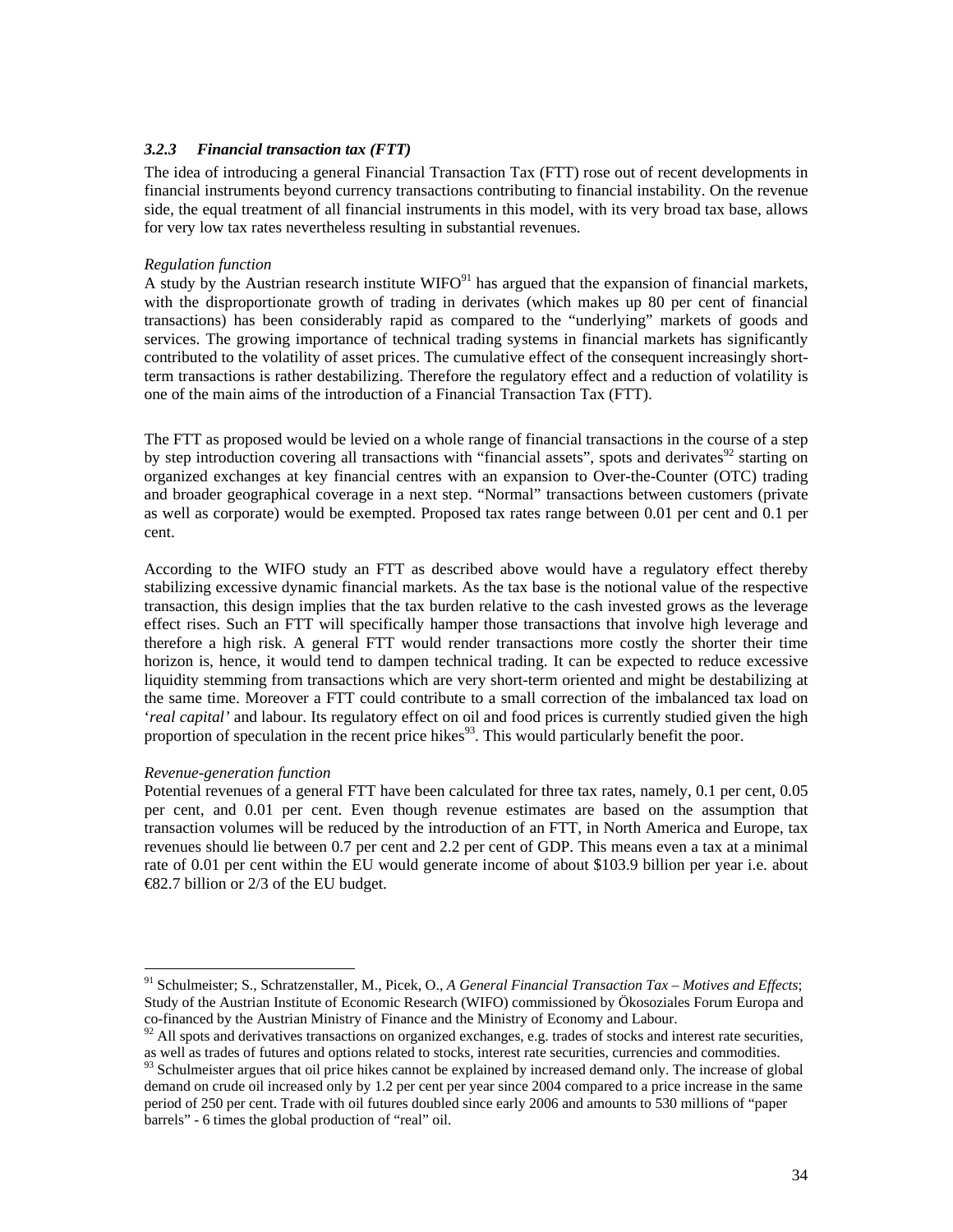#### *Redistribution function*

Transactions on exchanges are highly concentrated in financial centres in developed nations, within Europe; these are especially market places like London and Frankfurt. In fact the tax will effectively be paid by all actors who make use of the exchanges in these places. If one assumes that trading activities are roughly proportionate to the overall economic performance (i.e. nominal GDP) then a FTT might well be in line with the principle of a fair sharing of the tax burden. However, if the FTT serves the principle of redistribution, much will depend on the use of revenues which still needs further clarification. Presently, in Austria, the use of potential revenues from a FTT to finance its contribution to the EU Budget is being discussed alongside with its use to finance supranational challenges such as development cooperation.

Even if used to support global solidarity, decisions on the structure to administer the funds, their use and disbursement will be equally important to ensure a legitimate and representative set up where all actors can make their case on an equal footing and transparency and accountability are ensured.

## *3.2.4 Political recognition of the potential of global taxes*

As touched upon briefly above in the discussion on the CTT, the idea of international taxes has been almost politically taboo. Much changed as a result of the decision of Brazil, France, Spain and Chile, in 2004, to join their efforts in exploring the feasibility of various international taxes in order to finance global public goods. Their so-called "*Quadripartite Report"*, as well as the *Landau Report* and numerous others in recent years have evidenced the technical feasibility of many international taxes. On the margins of the UN World Summit in September 2005 and despite strong opposition by various countries, 79 countries made a common call to further explore and experiment with the use of innovative mechanisms to finance development and global public goods, including international taxes. Since then a leading group of 53 countries has kept on exploring various possibilities and the consensus has been growing about the feasibility of most proposals – although obviously such a proposal as a joint additional corporate tax would require harmonisation of the tax basis. A pilot instrument, namely the tax on airline tickets that is levied at national level and coordinated at international level, was also launched in 2006. 18 countries now implement or soon plan to implement this initiative, including rich and poor countries, contributing an estimated \$500 million to fund the massive provision of medicines against HIV/AIDS under UNITAID.

There has been ample evidence in recent years that a rapid progress towards global taxation schemes is possible. The nomination of a special advisor to the UN Secretary General on innovative sources of finance, as well as the multiplication of calls for international taxes as regulatory instruments in the face of instable financial markets, can be interpreted similarly. At the same time, the road is still long before any truly global tax is created. The airline ticket is everything but a global tax and has evidenced the deep political opposition this idea would have to overcome – the US, for instance, has always rejected that the mere expression "international tax" is mentioned in an official international document.

#### *3.2.5 The dawn of global tax governance?*

John Christensen, Director of the Tax Justice Network, has compared the dawn of the tax justice movement in the last few years with the ecological movement in the 1970s. As seen in the preceding section, tax issues are only just being understood and are yet to be tackled in their global dimension.

#### *A partly new global issue*

The distribution of wealth as such is almost as old a problem as humankind is. It is quite clear for instance that tax injustice was at the very root of the decline of the Roman Empire. Salvien, a priest in Marseilles in the  $5<sup>th</sup>$  century, indeed argued that the people had no incentive to fight for the Empire. Similarly, the French Revolution was largely due to raising discontent by the bourgeoisie who paid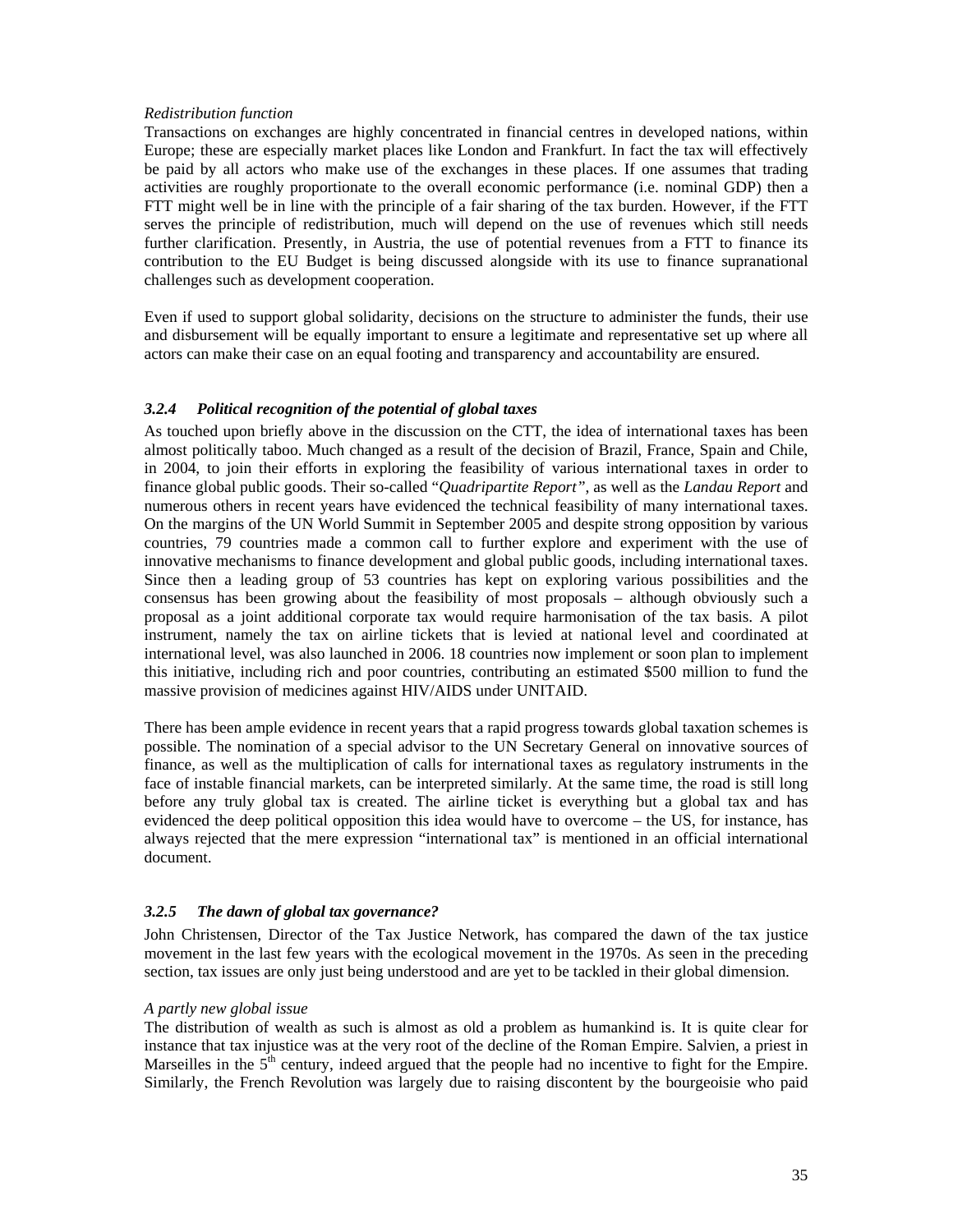significant taxes to the benefit of the tax-exempted nobility. The abolition of privileges, during the night of the 4 August 1789, was much fuelled by the protest against tax privileges.

Although inequalities among nations have dramatically increased in the last century as described in section 1 of the preceding chapter, they are an old concern as well. The mere expression "Third World" was coined by French geographer, Alfred Sauvy, after the '*Third State'* of the French Revolution, i.e. the powerless majority. Proposals for a fairer world gained momentum after the Second World War and African decolonisation.

What is historically still quite new and has not been properly acknowledged is the globalised trend of tax injustice. Raymond Baker considers that the international financial system has evolved almost without being noticed: "*For the first time in the 200-year run of the free-market system, we have built and expanded an entire integrated global financial structure the basic purpose of which is to shift money from poor to rich. [It is] the ugliest chapter in global economic affairs since slavery..."*

The scale of tax injustice has changed in the face of globalisation, but it is striking how similar the issue is with the imbalance laying under the decline of the Roman Empire, as evidenced by the analysis of Salvien in the  $5<sup>th</sup>$  Century:

*"Paying taxes is a pain, no doubt about it, but it is less of a pain if everyone bears their fair share of the tax charge. It is intolerable, however, when not everyone pays their contribution: and the poor end up paying for the rich. Worse still when the rich choose every now and then to raise the level of taxes, but the poor are made to pay for them. What a scandalous confiscation! A powerful minority deciding what the unfortunate masses must pay! Can you tell me amongst which races such a scandalous situation prevails: not amongst the Francs, nor the Huns, and neither amongst the Goths or the Vandals. One thing that amazes me, in these conditions, is that*  all the poor and the native peoples haven't simply switched sides to the Barbarians." <sup>94</sup>.

#### *Institutional vacuum*

 $\overline{a}$ 

As argued above, the globalised trend of tax justice implies that no state alone can address such challenges as the weakness of international tax cooperation, massive tax evasion, the collapse of customs revenues and interstate tax competition that is exacerbated by vested investor interest and by zero rate taxes charged by tax havens. The magnitude of this challenge requires a coordinated response at the international level.

The European Union and OECD have developed tools to combat tax evasion and harmful tax practices. These have not put an end to the problems, but they do represent a significant expertise and experience in this field. Yet, these organizations work primarily for their members, mostly rich countries. No global institution has been mandated to tackle these vital global challenges.

Forty years ago, the Economic and Social Council (ECOSOC) of the United Nations established an ad hoc group of experts, composed of 25 members, to develop international tax cooperation. In 2001, a UN Report written by a panel of experts led by Ernesto Zedillo pointed out that globalisation weakens the territoriality principle on which traditional tax laws are based and recommended the establishment of an international tax organization.<sup>95</sup> The report was supposed to inform discussions to prepare the International Conference on Financing for Development in Monterrey. Instead, the Financing for Development Conference, merely stated the need to *"strengthen international tax cooperation"*.

On the recommendation of Kofi Annan, the UN General Assembly in 2003 converted this group to an ad hoc Committee of Experts on tax issues, which meets annually in Geneva. It is meant to monitor

<sup>94</sup> Quoted in Jerphagnon, Lucien (2004) *Les Divins Césars. Idéologie et pouvoir dans la Rome impériale*, Ed. Tallandier, 2004, Paris, pp.481-82. Translated into English by John Christensen.

<sup>&</sup>lt;sup>95</sup> United Nations (2001), Report of the High Level Panel on Financing for Development, New York http://www.un.org/reports/financing/full\_report.pdf.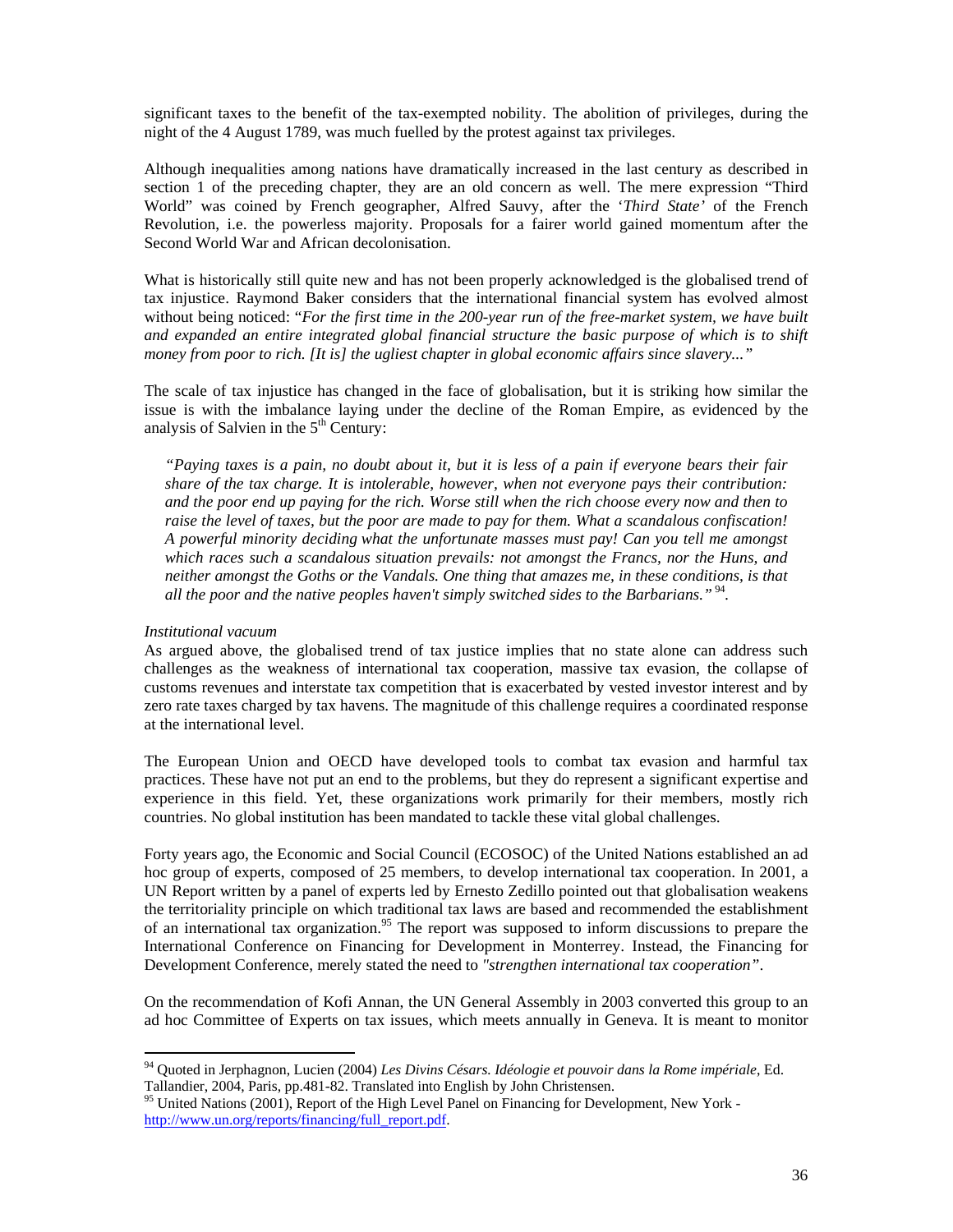the model UN tax treaty, to provide a forum for international tax cooperation, to address emerging issues and their tax implications, to help with capacity building of tax authorities and to pay special attention to developing countries. The committee comprises 25 experts, whose members are appointed by the UN Secretary General and reports to ECOSOC. Its members have no political mandate from their country of origin. This, combined with limited resources (only two persons supporting its work), explains why, in reality, the work of the committee has been quite technocratic, focusing mainly on tax cooperation treaties. This is an insignificant response to the global challenges at stake. The Financing for Development Review Conference in Doha in late November 2008, is an opportunity, as envisioned in the first draft of the Conference's outcome document, to upgrade this UN Tax Committee into an intergovernmental body with enhanced means to properly fulfil its mandate.

## **3.3 Conclusion**

In the era of globalisation, like in other fields, tax issues have not been tackled yet at the appropriate – global - scale. Yet, two lessons may be learnt in the light of changing regulation in climate change as well as in international finance. On the one hand, and this is no mystery, global institutional responses appear to progress in the long run, although at a very slow pace. Ongoing discussions on the need for an international tax organisation and on international taxes show that the process towards strengthened global tax regulation is already on the way. On the other hand, tax has never been experimented as a regulatory tool at the global level, but the many deep crises our world has been facing may speed up the creation of such instruments.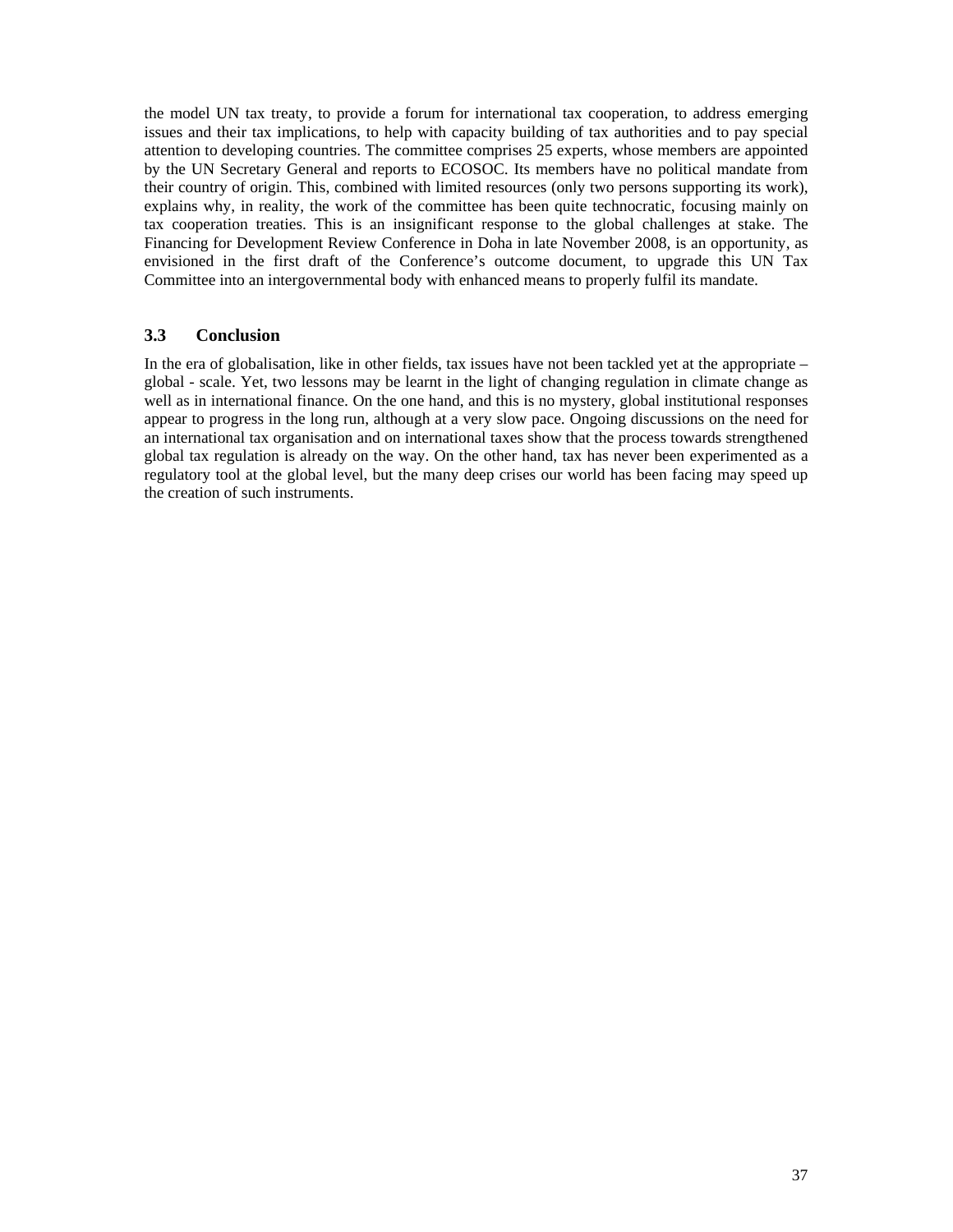## **IV. RECOMMENDATIONS**

## **1 Progressive and gender-sensitive national tax systems should be at the heart of democratic national development financing strategies combined with regional coordination**

Tax systems have to be tailored to respond to each national context, seeking out the right balance between, individual and corporate taxes, direct and indirect taxation, taxes on labour and wealth, exemptions, subsidies and broad inclusion in the tax system<sup>96</sup>. Where they exist, harmful practices such as systematic tax exemptions in the form of tax holidays for TNCs for instance, should be ended and royalty regimes should be reviewed. These mechanisms significantly lower public revenues and public acceptance of taxes, while fostering corruption and providing very little benefit to the many Southern countries who adopt these practices to attract foreign investors. Redirecting windfall profits from currently high commodity prices could become an important source for financing national development plans as well<sup>97</sup>. All in all a tax system should lead to a gradual build up of domestic resources based on just contributions according to the ability to pay and necessary regulatory effects.

On the other hand fiscal policy should be seen to be responsive to public needs. First and foremost, it should address the needs of the poor. It should also be designed to adequately finance expenditure for the provision of public services and social protection measures. Citizens who see the benefits provided through their tax contributions would gain faith in their government and probably be more supportive to taxation.

For CIDSE a just tax system<sup>98</sup>:

## 1. **raises adequate revenues to pay for the public needs of society**

Taxes must raise enough revenue to promote the common welfare of the nation by enabling payment of current expenses and interest on debts from the past, as well as providing funds for future needs.

#### 2. **is efficient and simple to administer**

Loopholes are eliminated and all pay their fair share. The complexities of the system are reduced. In particular, no exception is made for foreign investors.

#### 3. **is transparent and democratically elaborated**

Tax policy must be debated in parliament as part of budgetary discussions and controlled by parliament. No exemption to the tax rule shall be agreed without the consent of the parliament. Information on tax policy must be public.

4. **is progressive**

 $\overline{a}$ 

People with greater financial resources pay a higher rate of taxes while the rates for middle and lower incomes are at levels proportionate to the income. Those at or below the poverty line are exempt from income taxes. Taxes levied at the same rate for all people are considered regressive in that they place a proportionately higher tax on those with lower incomes.

## 5 **redistributes wealth to make a more equitable society**

The foundation of distributive justice is the redistribution of income from those who are wealthy to those who are less wealthy. This is accomplished through the levying of progressive taxes and includes incentives that benefit the common good.

#### 6. **offers incentives for behaviour which clearly benefits the common good**

Such incentives could include: tax credits for hiring those who are disadvantaged, education of low-income youth, home mortgages for low and middle income families, higher taxes on alcohol...

<sup>&</sup>lt;sup>96</sup> See also examples given in Tax Justice Focus First Quarter 2007, Volume 3 Issue 1.

<sup>97</sup> SCIAF, ACTSA Christian Aid (2007), *Undermining Development? Copper Mining in Zambia.*

<sup>98</sup> Taken from NETWORK Education Program, *Learning About Taxes: Towards a Just and Fair System*  http://www.networklobby.org/.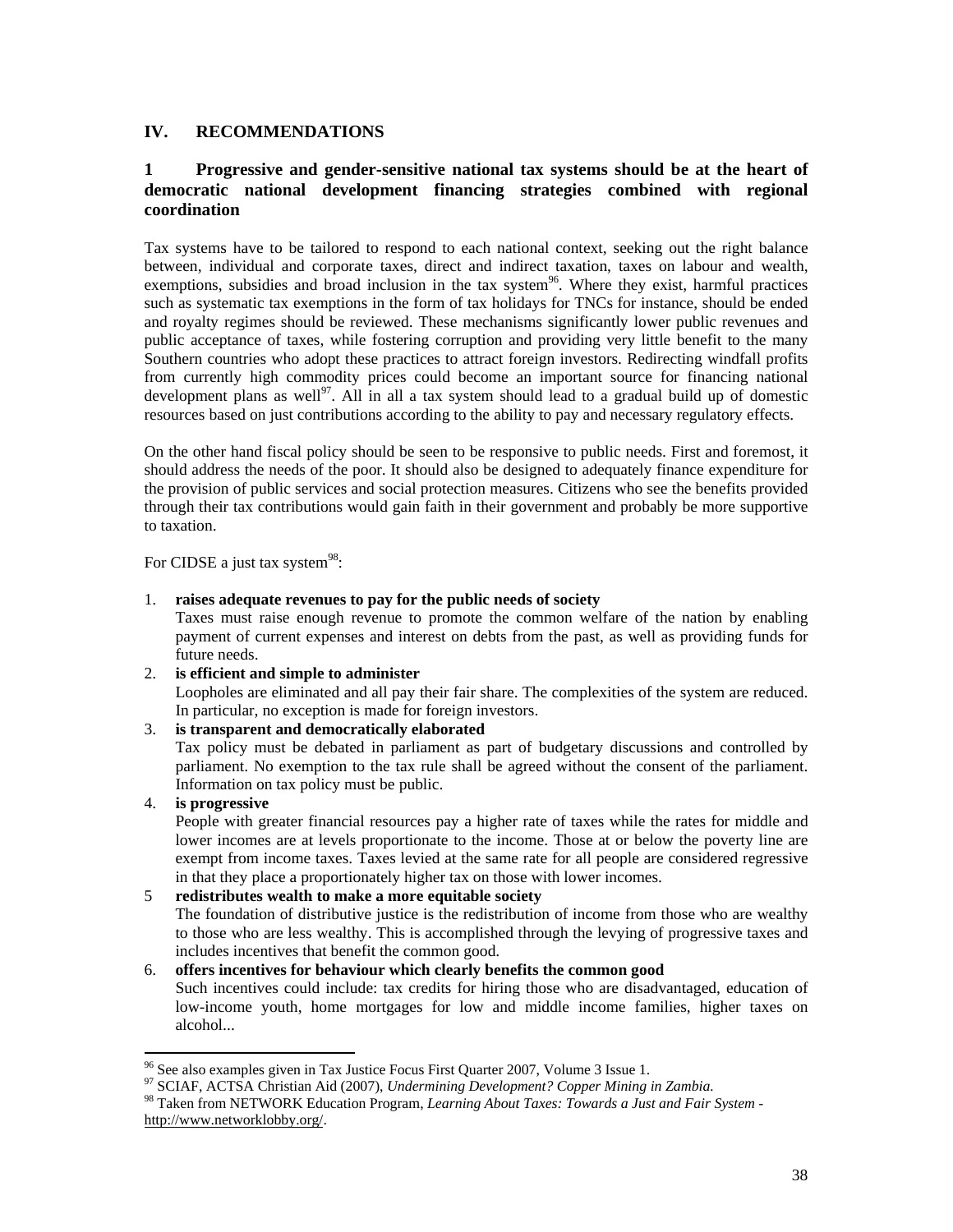## **2 Donors must support the building of or reinforce progressive national taxation systems**

In the long run developing countries should depend less on aid resources but gradually build up and manage their own sources of income. This would first and foremost mean that countries should have the policy space to define their own tax policies suitable for their situation and the needs of their citizens.

For donors now concentrating on budget support to developing countries this would mean stepping up support to developing country in establishing transparent financial systems and accountable institutions and encourage participatory budgeting processes as well as gender budgeting. Although this has been on the agenda since the Monterrey Conference on Financing for Development in 1992, developing countries especially in Sub-Saharan Africa have faced major problems to move on from staggering and fluctuating national revenue due to volatile commodity prices, natural disasters affecting their agricultural outputs, unsuitable policies and income losses through tax competition or '*leaks'*.

Support could come in the form of research and analysis of tax systems including poverty and gender impact assessments, capacity building for institutions at central and lower levels. It could also include building capacities of governance structures such as Parliaments, courts of auditing as well as civil society to enable them to hold government to account and monitor financial systems.

Among ongoing initatives to strengthen national taxation systems, the Pretoria Initiative initiated by South African Finance Minister, Trevor Manuel, with the support of the OECD is an important initiative. CIDSE believes that the Initiative should include a dialogue around such substantial issues as source versus resident-based taxation of TNCs.

Donors should also recognise and support South-South initiatives such as the South-South Sharing of Successful Tax Practices initiative. This initiative brings together a variety of organisations (UN Development Programme, UN Department of Economic and Social Affairs, Tax Justice Network and international civil society coalition, New Rules for Global Finance) plus professional practitioners from developing countries to share experience on specific issues, e.g. transfer pricing, information exchange, etc. It forms part of developing policy expertise to encourage participation in international policy processes such as the UN Tax Committee.

## **3 The international fight against tax evasion and competition should be made a development priority**

Efforts to build up and sustain progressive taxation systems will be severely hampered if the international community does not work towards an enabling financial and economic environment that plugs the leaks of capital flight, tax evasion or competition and corruption. This will need at least as much attention of the donor community as direct aid. Limiting tax competition, tax evasion and the harmful operations of OFCs needs serious international cooperation on various levels including:

#### **i. A greater role for the UN in the area of tax cooperation**

For effective coordinated action an international tax authority is needed to ensure that national tax systems do not have negative global implications. As a first step the UN Committee of Experts on International Cooperation in Tax Matters should be upgraded into an Intergovernmental Committee based on political representation which would expand on existing international efforts, especially by the OECD. The mandate of its members must be of limited duration to ensure a rotation of the countries represented. Relevant international organizations, the private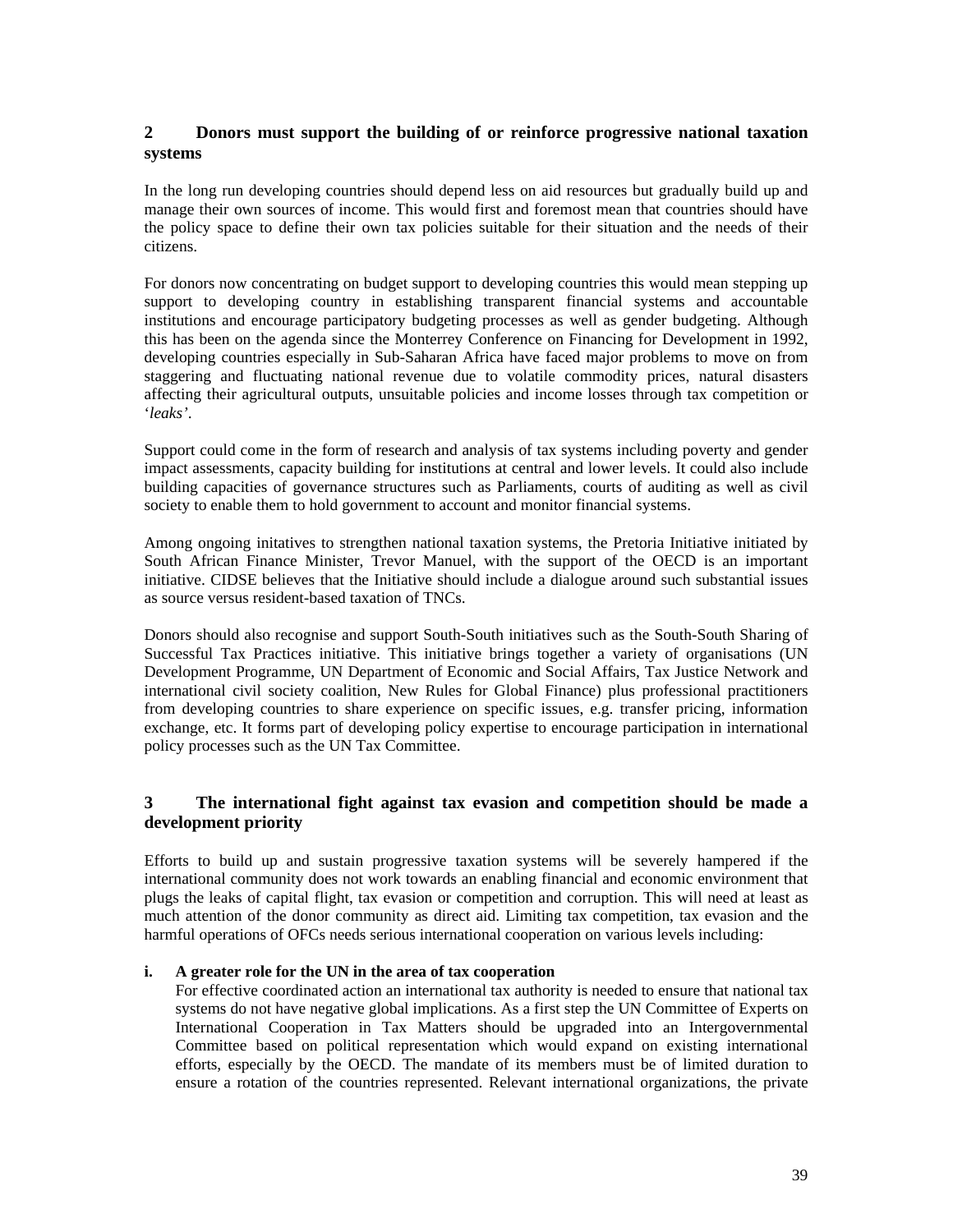sector and civil society must participate. Without being radically altered, the mandate of the committee should give priority to:

- producing reports, particularly on emerging issues and with special attention to developing  $countries<sup>99</sup>$ .
- further work on the UN Model Tax Convention.
- the development, promotion and monitoring of a UN code of conduct against tax evasion and illegal capital flight. Monitoring should take the form of a review by both peers and experts, closely coordinating with the OECD, and focusing in particular on the application of international standards concerning information exchange and transparency.
- the production of recommendations concerning demand-driven technical assistance and capacity building for tax administrations in the South.

This upgrading should be accompanied by substantially more human and financial resources for the Committee to fulfil its mandate. Proposals for the creation of an International Tax Organization should be seriously considered.

#### **ii. A code of conduct for states on cooperation in combating international tax evasion and avoidance**

While international cooperation has improved on information exchange in the areas of money laundering, corruption, fraud, cross-boarder cooperation on tax evasion still remains very limited. Effective international action needs to be based on a multilateral agreement on common standards and mandatory and an automatic exchange of information. Only if information about taxable income of a citizen in another country is reported, can tax evasion be traced. The EU has made some progress with the European Savings Directive which foresees automatic information about interest payments to residents from other member states.<sup>100</sup> However, its scope is limited. It only relates to individuals' savings, which allows for many leaks. It should thus be extended to include all legal entities, including trusts and foundations. It would also need to be extended geographically, so that automatic exchange of information becomes a global principle.

The outcome of the Doha Financing for Development Review Conference provides a good opportunity for the international adoption of the principle of a UN code of conduct on combating tax evasion and avoidance including rules on transparency, exchange of information and establishment of legal instruments to which governments have to commit. The principle of such a proposal was adopted already by the UN Tax Committee and discussions on content are ongoing. Key elements of such a code should be:

- a requirement of transparency in financial matters that would, for example, limit bank secrecy rules.
- an agreement to exchange information on tax matters with other governments.
- a commitment to avoid the establishment of legal instruments that are intended to confound tax enforcement, such as trusts with undisclosed terms.
- conformity with emerging standards with respect to 'know your customer' rules for banks and other financial intermediaries and 'know your shareholder' rules for corporations and other legal entities.
- a commitment to adopt and enforce reporting rules, such as rules on large cash transfers.

#### **iii. Strengthened judicial and tax cooperation**

 $\overline{a}$ 

Besides corruption, money laundering or financing illegal activities tax evasion must be seen as a criminal act and handled accordingly. Legal prosecution needs strengthened judicial and tax cooperation between states. Strengthened judicial and tax cooperation should involve at least the following three elements:

<sup>&</sup>lt;sup>99</sup> For example: the economic impact of transfer mispricing, the role of financial intermediates, tax competition, effective exchange of information, analyse the possibility to expand initiatives for the return of stolen assets to the product of tax evasion.

<sup>&</sup>lt;sup>100</sup> http://ec.europa.eu/taxation\_customs/taxation/personal\_tax/savings\_tax/rules\_applicable/index\_en.htm.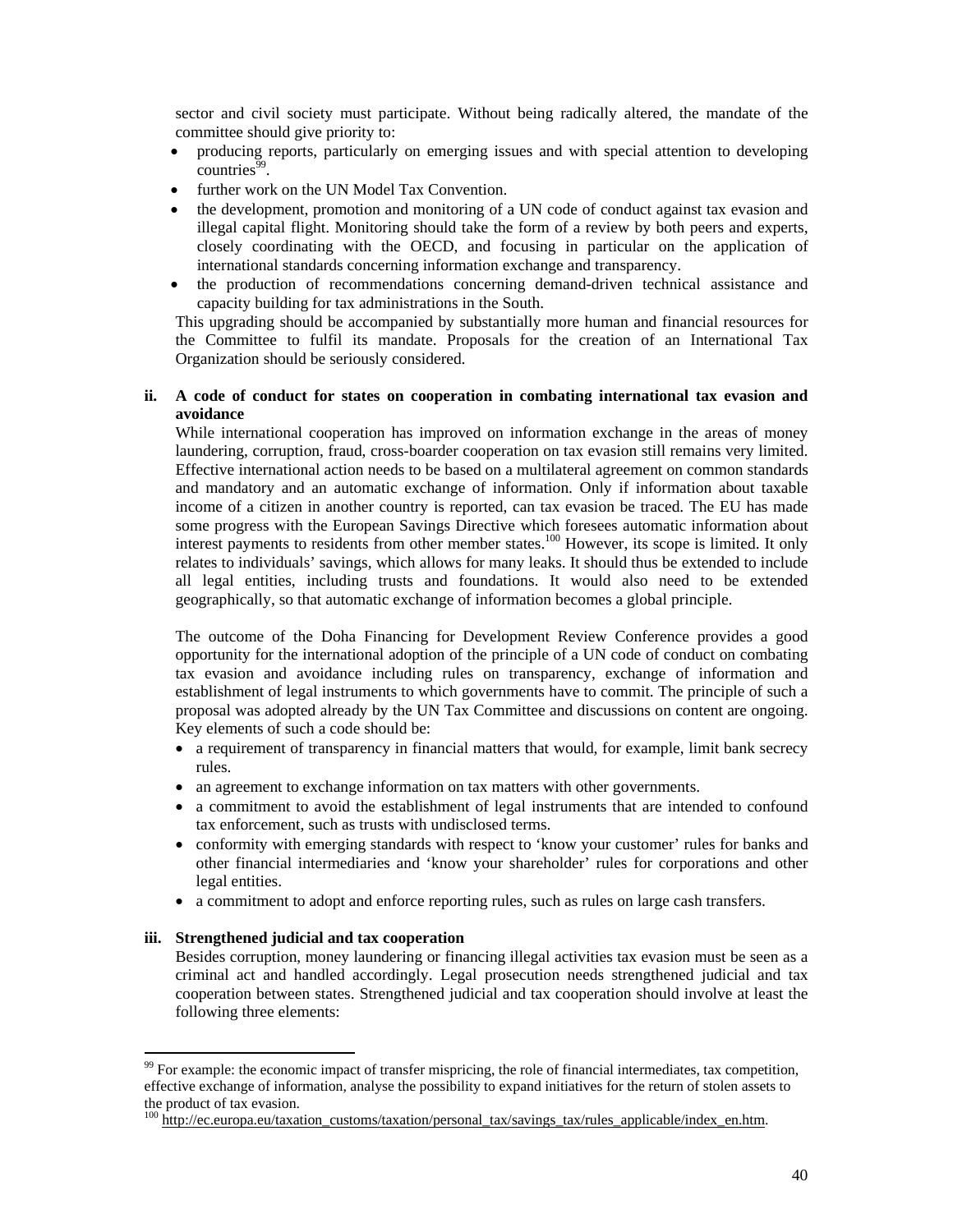- An obligation to provide any bank information when required by foreign judicial and tax authorities on people suspected not only of corruption or misappropriation of public funds, but also of tax evasion.
- A renewed blacklisting of those tax havens which do not cooperate with foreign judicial and tax authorities. At their Paris Conference on 21 October 2008, 17 OECD member states required the OECD to do so by mid-2009. CIDSE supports this process, provided the black list effectively includes all states unwilling to give tax and judicial information, to abandon strict banking secrecy and to register trusts' beneficial owners, including major financial centres such as the US state of Delaware and the City of London if appropriate. CIDSE also requires that gradual and strong retaliation measures be taken against uncooperative tax havens.
- An obligation to repatriate stolen assets, as required by the UN Merida Convention against Corruption. CIDSE recommends its quick adoption and ratification worldwide and by 2010 at the latest in Europe and North America, including in their dependencies and overseas territories. A follow-up mechanism to the Merida convention should be created and the return of stolen assets should become compulsory whether or not the receiving state is able/willing to initiate judicial proceedings for their repatriation. CIDSE also calls for the possibility to expand the acceptance of the notion of "stolen assets" to the product of tax evasion.

#### **iv. Limiting tax competition**

 $\overline{a}$ 

By shopping around for the most conducive fiscal regimes, stimulated by free movement of capital, TNCs have amplified tax competition world wide<sup>101</sup> thus eroding national tax systems. A multilateral approach to set up a common standard to define a tax basis and to minimise tax avoidance and a race to the bottom would be one of the most effective responses. States at comparable levels of economic development and states geographically close to each other should cooperate to eliminate destructive elements of tax competition Harmonisation of tax basis and minimum rates for corporate taxation within the EU and in other regions could be a first step.

#### **v. Generalising the legal responsibility of people promoting or undertaking tax evasion**

The instructions to evade taxes are usually not given from tiny tax havens themselves but from large financial places such as Frankfurt, New York, London, Tokyo or Paris. Therefore, any action to fight against tax evasion should also aim at having financial intermediates, such as corporate directors, lawyers, accountants, responsible before the court for promoting or hiding tax evasion.

In the view of CIDSE, this first requires the generalisation of tax evasion as a criminal offence in every country and not only an administrative problem – this would be a major shift in particular in Switzerland. CIDSE also calls for the quick implementation of the EU  $3<sup>rd</sup>$  anti-Money Laundering Directive and the inclusion of tax evasion under anti money-laundering legislation. Anti-money laundering efforts should also be enhanced in developing countries, including by the strengthening of regional FATFs and by providing them with constraining power.

**vi. Underlining the responsibility of the International Monetary Fund (IMF) for the monitoring and surveillance of financial centres and the international financial architecture** To fulfil this responsibility the IMF in its Reports on Observance of Standards and Codes (ROSCs) should report on compliance of jurisdictions that are financial centres handling assets on behalf of non-resident clients with standards of international financial transparency and effective exchange of information.

<sup>101</sup> See also Killian, S. (2007), *The dangerous game of tax competition* published in Village.ie, 5 July 2007 http://www.village.ie/Ireland/Government/The\_dangerous\_game\_of\_tax\_competition/.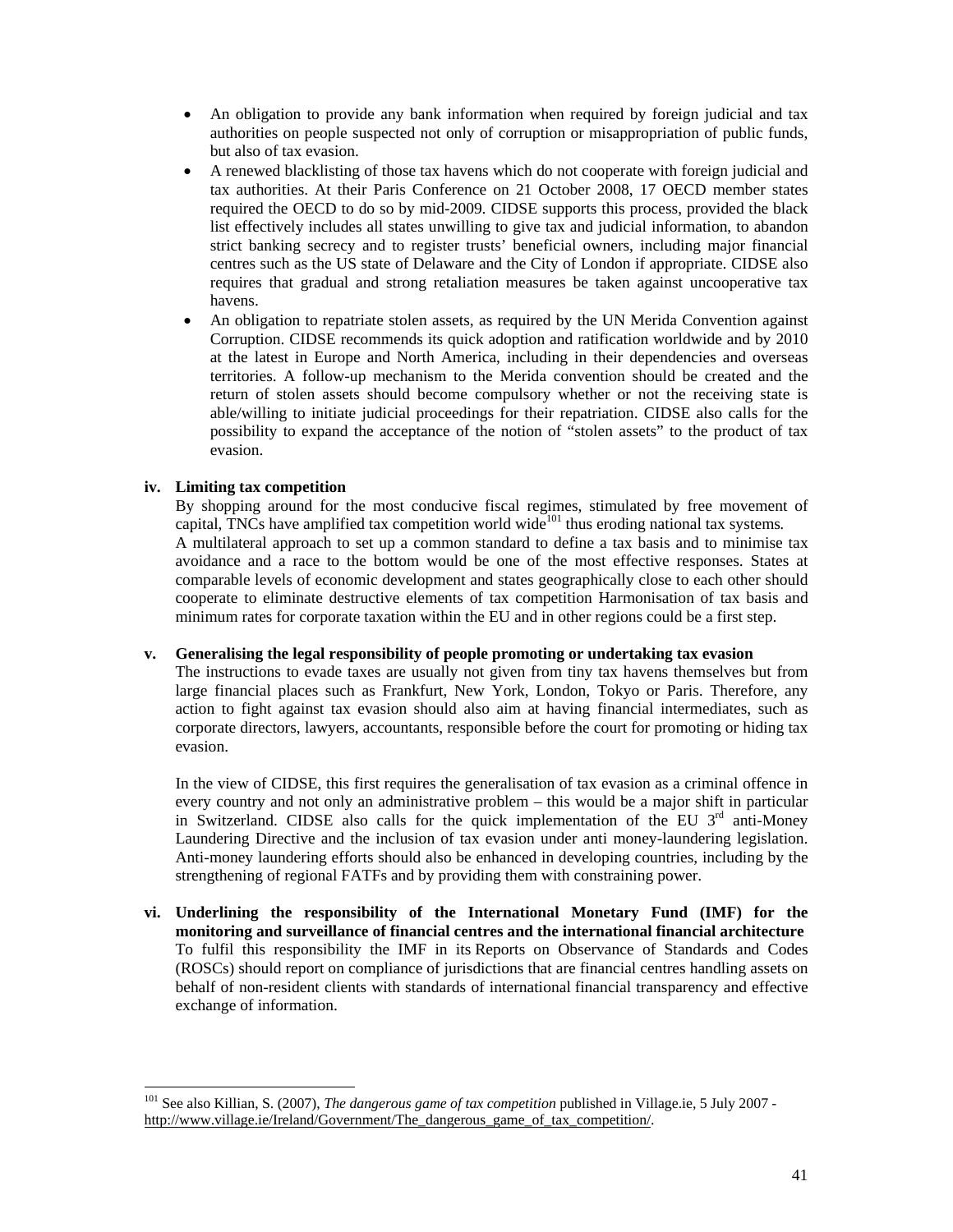#### **vii. Supporting vulnerable economies in moving away from tax haven status**

Small countries, often isolated and lacking economic alternatives, have chosen to become tax havens as a way to economic prosperity. Some small economies may depend on their offshore business for as much as 20 per cent of their GDP.<sup>102</sup> Such countries, where the poorest often do not take any advantage of the offshore status, need support to diversify their income and comply with standards to prevent money laundering, including financial assistance to be able to stop acting as tax havens. CIDSE recommends international support to facilitate the reconversion of isolated offshore centres into other economic activities.

## **4. A range of measures must be taken to enhance the transparency of revenues of TNCs**

For countries with weak tax systems, taxing entities that are part of large business operations poses considerable difficulty. Exploiting loopholes, transfer pricing and shifting profits to low tax areas or OFCs are key practices of TNCs to avoid taxation. Additionally, regulations by northern countries such as tax and banking secrecy and the lack of an objective accounting standard limit host countries' capacity to establish a clear picture of companies' earnings.

## **Extractive Industry Transparency Initiatives**

 $\overline{a}$ 

The EITI – Extractive Industry Transparency Initiative – is one step in the right direction. This multistakeholder initiative developed as a result of pressure from the Publish What You Pay (PWYP) campaign, but it also helped distract attention from it.

In reality, both the EITI and the PWYP approaches (which are, in institutional terms, inter-connected) have great merit: the EITI is progressing and is delivering better transparency in a number of countries, while PWYP's mandatory approach is more all-encompassing but has faced much higher political obstacles. Nevertheless, recent progress in three processes is worth noting:

- Following lobbying from civil society organisations, including PWYP and Tax Justice Network, the European Parliament approved a motion submitted in November 2007 requesting the European Commission to "*go beyond voluntary guidelines and support the development of an appropriate accounting standard requiring country-by-country reporting by extractive companies."<sup>103</sup>* More work is to be done, but this represented a check to the International Accounting Standards Board (IASB) which had opposed country-by-country reporting. Much of the lobbying has concerned an accounting standard known as IFRS-8 (International Financial Reporting Standard-8) which concerns which "segments" companies must report on.
- In May 2008 US Senator Barney Frank introduced legislation HR 6066, the Extractive Industries Transparency Disclosure Act (EITD,)<sup>104</sup> which will require companies listed on U.S. stock exchanges to disclose certain information including aggregated payments to governments on a country-by-country basis. The legislation is still to be approved, and it only covers some payments (e.g. it excludes profit and cost data), but it represents progress.
- This is all accompanied by growing international interest in grassroots mobilisation on transparency issues. In Gabon, for example, local activists attached to the PWYP coalition criticised a secretive multi-billion dollar iron mining deal signed with Chinese companies, apparently at terms highly disadvantageous to the country. Protests at the secrecy and terms of the contract were followed by a renegotiation on better – though still disadvantageous – terms. In Bolivia and Ecuador, grassroots' involvement in the terms of energy deals have significantly shifted the political weight against foreign oil companies, sometimes resulting in renegotiation.

<sup>102</sup> Oxfam GB (2000), *Tax Havens: Releasing the Hidden Billions for Poverty Eradication,* Policy Paper.

<sup>&</sup>lt;sup>103</sup> http://www.europarl.europa.eu/sides/getDoc.do?Type=MOTION&Reference=B6-2007-0437&language=EN. <sup>104</sup> http://www.house.gov/apps/list/press/financialsvcs\_dem/press051908.shtml.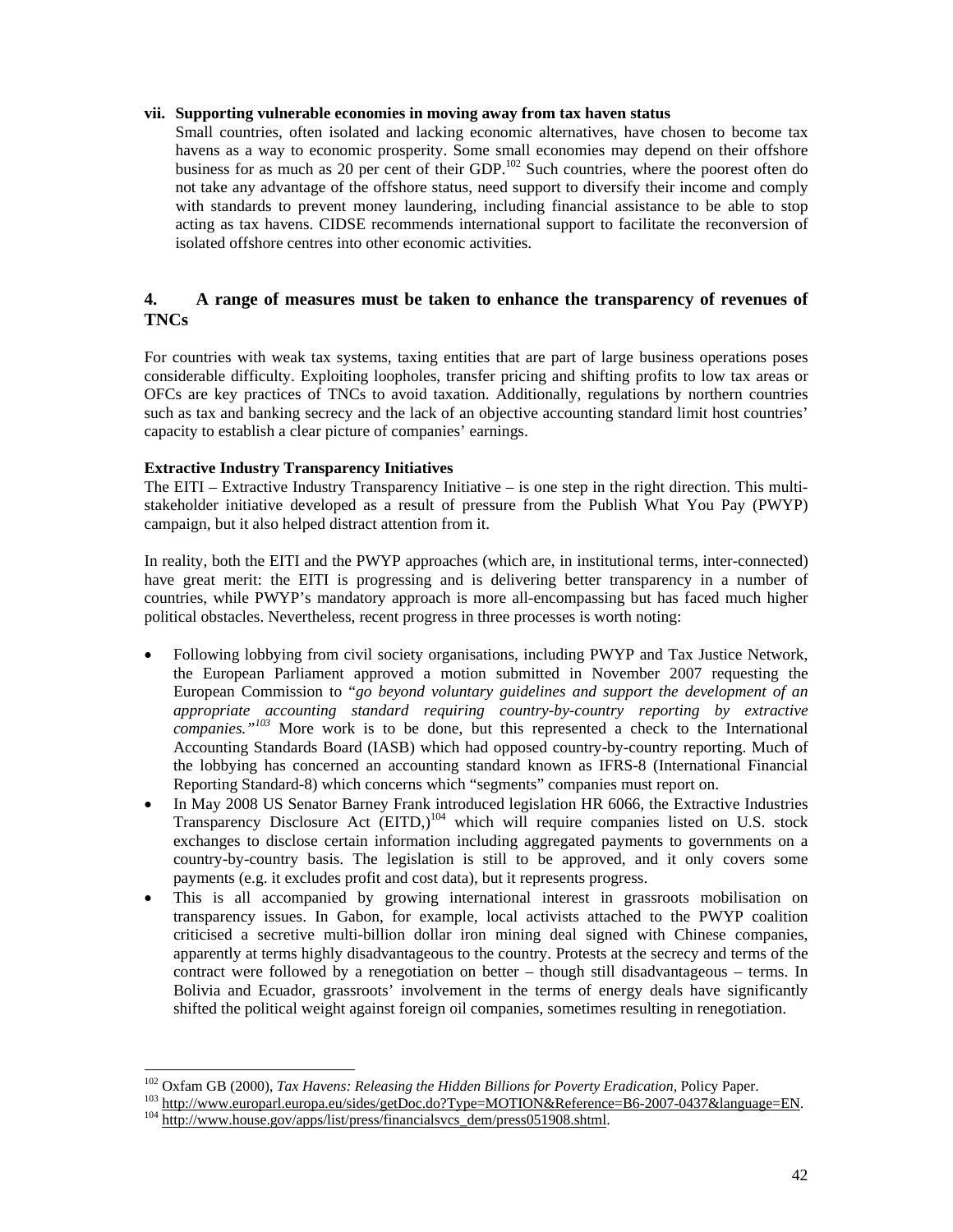#### **Extending transparency to other economic sectors**

Beyond the extractive sector, three avenues are worth promoting to foster transparency in all economic sectors:

- The debate on international accounting standards opens a significant opportunity to foster transparency. Country by country reporting could thus be made applicable to all industries, including of course banks, pharmaceutical companies, and all the others subject to international accounting standards. If country-by-country reporting could be applied to International Financial Reporting Standards, it would capture almost all of the world's major multinational companies and would amount to a revolutionary step forward for international financial transparency. There have been promising advances in this direction. In September 2008, major investors expressed their support for this proposal at an IASB meeting. This shift would have major impacts on developing countries by achieving two main things. First, it would enable developing country governments to understand much better the tax positions of the multinational companies operating in their territories and tax them more appropriately. Second, it would provide citizens of their countries with a wealth of new information to enable them to call their leaders to account. If this could be achieved, it would be enormously powerful: more than 100 countries now use, or are adopting, International Financial Reporting Standards, including all 27 European Union members, China, Japan, Canada and India. In August 2008 the US Securities and Exchange Commission (SEC) presented a "roadmap" for US companies to use as they migrate from US accounting standards, the last significant accounting standards to be switched, to IFRS.
- Although the current trend towards taking sanctions against uncooperative tax havens, as identified on the OECD black list, is a welcome move, it would miss the point if it did not target also the key users of tax havens, including banks and trans-national corporations. CIDSE calls for sanctions to be taken against the companies which maintain subsidiaries in uncooperative tax havens and which refuse to provide details and explanation of their links with those territories. Such sanctions could include prohibiting access to public procurement, public export credit and even access to the stock exchange.
- The creation of an international trade register or at least regional registers, in particular at the EU level – in order to keep track of all created companies and legal entities, especially special purpose vehicles (SPVs) and trusts, including the name of shareholders and/or beneficial owners. This would much facilitate the work of tax administrations and the judiciary and would contribute to end the phenomenon of shell companies.

## **5. Global taxes must be adopted as a viable response to scale up redistribution and respond to emerging global challenges**

As outlined in the first section of this paper, the design of global taxes has to be critically examined against the *5 R's*: Revenue, Redistribution, Regulation, Re-pricing and Representation. Chapter 3 argues that in the current context, global taxations such as the CTT or the more general FTT have the potential to fulfil at global level such key functions as revenue raising, regulation, redistribution and re-pricing. Global taxes in today's context could hardly serve representation functions unless there is some kind of a global government. This does not exist, but the creation of international taxes for other reasons would probably accelerate the much needed strengthening of democratic global institutions with some sense of representation.

Using the revenues from international taxes for financing development and global public goods should be considered complementary and additional to existing sources of development finance. Along with increasing the amount of resources available and ensuring predictability of resources flows, stepped up resources would more effectively be able to support development countries´ in their own efforts to raise revenue, strengthen financial administration and spending for poverty eradication.

CIDSE calls on any state willing to do so or the Eurozone countries within the European Union to introduce a pilot CTT. Any further debate or study on international level should concentrate on the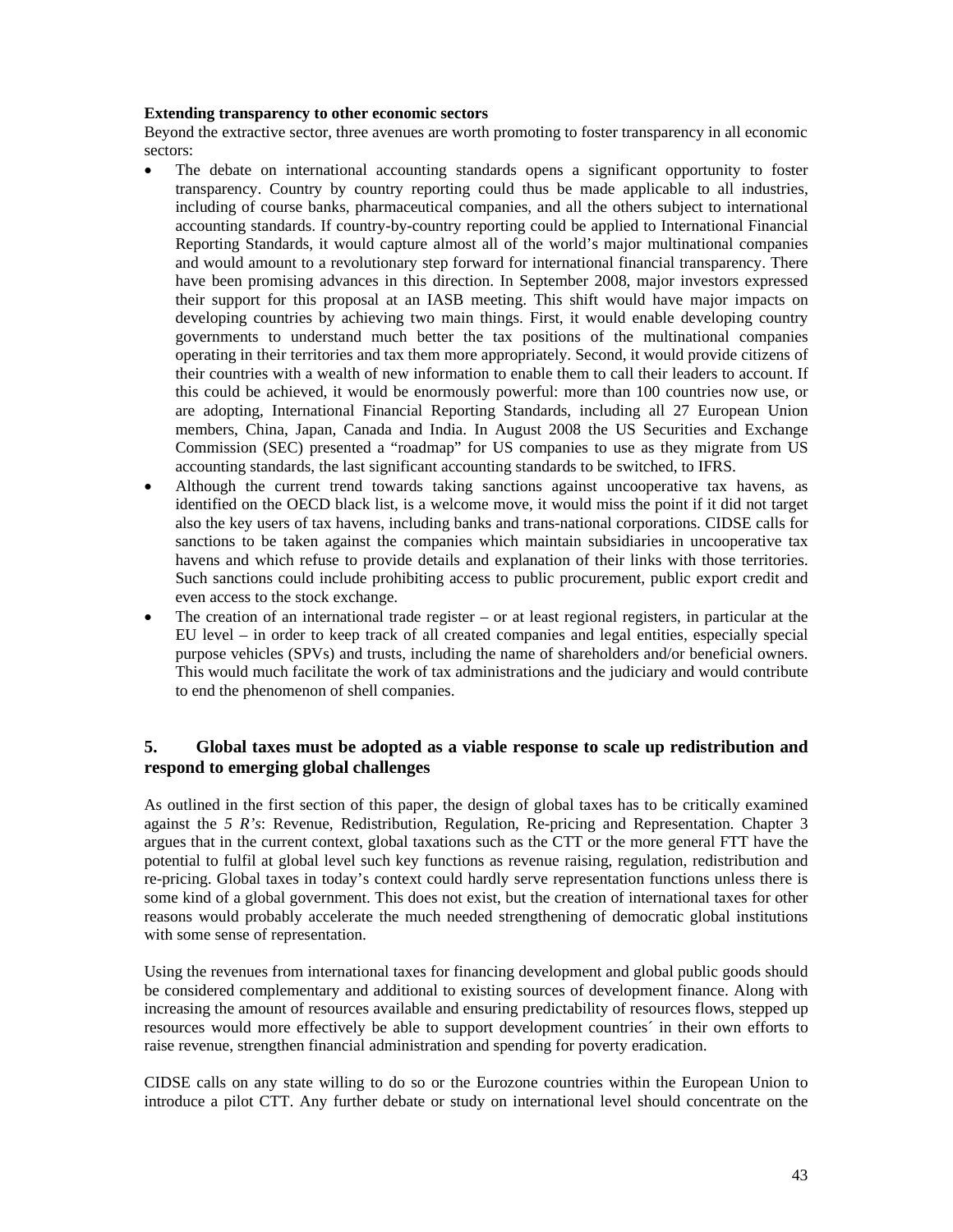details of its implementation. A simple stamp duty on foreign currency transaction levy to finance development needs as the proposed CTDL could be a first step to get it off the ground and gain experience in implementation.

However, CIDSE believes the regulatory part of a CTT should still remain a long term objective. This could be put in place through the second tier based on the Spahn model or in a form that has been further developed towards a more general tax on financial transactions.

CIDSE also welcomes the idea of a general FTT. As the FTT is a new mechanism, CIDSE suggests that international fora such as the Leading Group on Solidarity Levies to Fund Development and the process leading up to the Doha Financing for Development Review Conference should be used for further discussion and promotion of a Financial Transaction Tax. CIDSE particularly encourages the EU to undertake a first test on the practicability of a FTT.

#### **Representative democratic governance and administration of global taxes**

Presently taxation is based on national legislation and tax collection is in the responsibility of each individual country. As there is no international authority to take on any tasks like this, taxes will be collected by national channels and either used according to international agreements or at best pooled for a joint use. In this way resources for much needed tasks in international development for global public goods or to address global challenges can be raised. Using existing channels might also appear as an efficient solution. But inappropriate power structures will be perpetuated as decision-making on the use of resources will remain at the discretion of rich nations while real partnership and joint responsibility will continue lacking. In order to address this, international governance architecture to govern global taxes should be established when sufficient momentum in this area has been established.

While a detailed proposal for a possible form of international governance architecture is beyond the scope of this paper, CIDSE suggests the following principles to be taken into consideration its design:

- Binding mechanisms should be agreed upon in the form of multilateral agreements or treaties to guarantee long term commitments and predictability.
- To ensure representation, equal decision-making and joint ownership by all actors the process from taxation to administration and spending has to be integrated into a multilateral setting which guarantees equal rights and participation of all stakeholders, transparency and accountability.
- The UN should play a key role to generate a consensus on international taxation and to put in place the new governance architecture for international taxes.
- In the context of the current debate on financing global public goods, financing structures complementary to traditional channels of funding for development should be further explored including questions of additionality, complementarity and coherence of '*vertical funds'*.
- The UNITAID structure, designed to provide an equal forum for representatives from various stakeholders such as governments in North and South, civil society, specialized organisations and international funds, provides an interesting test case from which lessons can be drawn. Critics of UNITAID have questioned the new structure for its aid effectiveness, pragmatism and limited focus on the health sector where a lot of different actors are presently already involved. It should be closely monitored and evaluated especially with regard to the participation of stakeholders based on principles of equality and ownership at the local level, implementation and impact on the ground in order to draw lessons learnt for structural solutions in the future.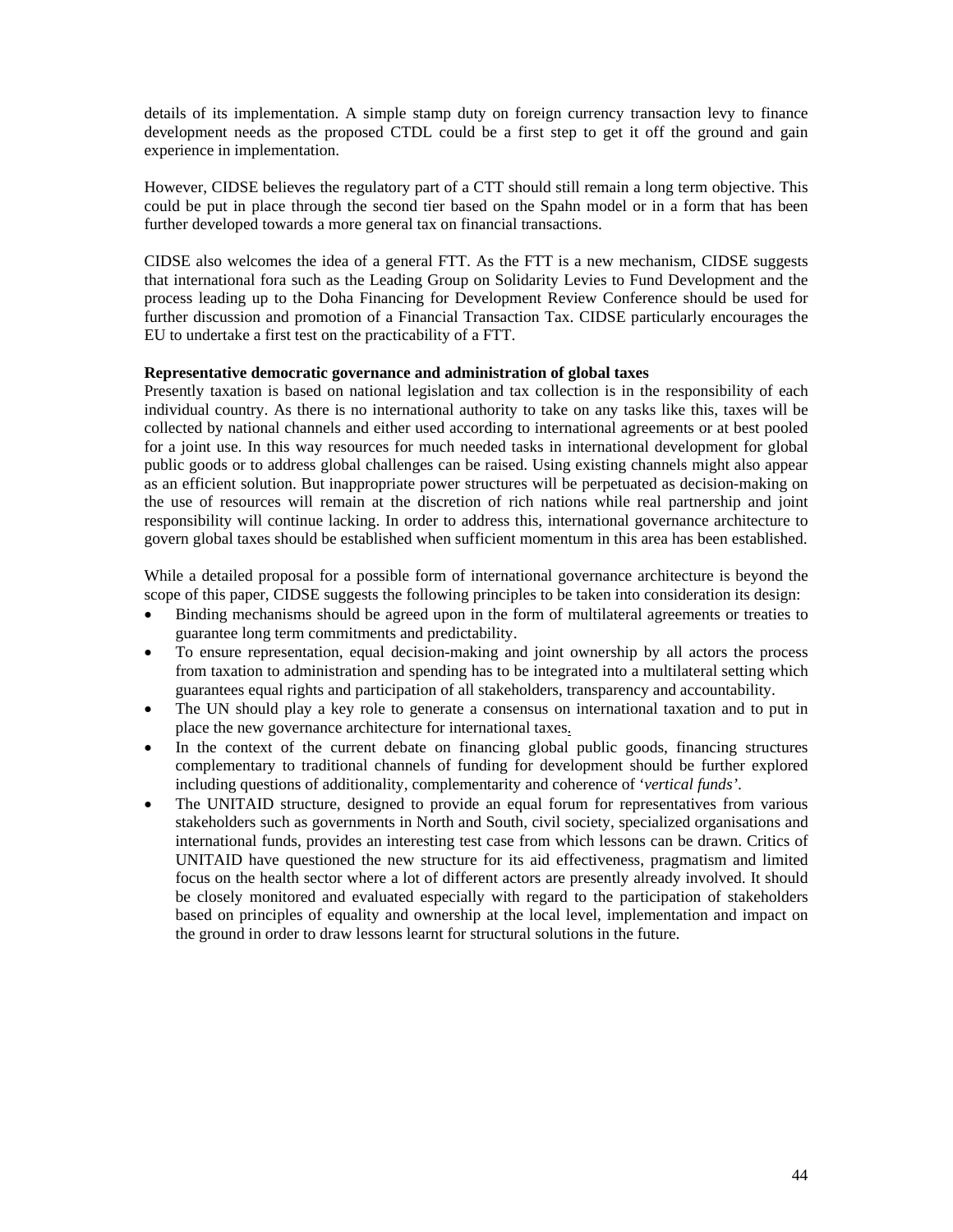# **CONCLUSION**

The capacity of a state to fulfill its obligations towards its citizens is, to a great extent influenced by the nature and volume of the resources put at its disposal for public expenditure.

External financial assistance remains a critical factor for many developing countries, particularly in immediate action to meet the MDGs. Industrialised countries need to spend at least 0.7 per cent of their GNI in financial assistance to countries without sufficient means to achieve them. This assistance should be an actual transfer of resources and not be inflated by other expenditures.

Yet, one cannot ignore the fact that in the last decade, with the onset of almost unbridled globalisation, there has been a net transfer of financial resources from poor to rich countries rather than in the other direction. Debt servicing, revenue loss from trade liberalisation and foreign currency reserve build-up are critical in this regard and need to be tackled. However, they do not account for all of the flows from South to North. Illicit capital flight, whether through transfer of stolen assets, tax evasion or other illicit activity account for a major share of these flows. In the current debate on financing for development, these issues have not been paid their fair share of attention. While considering the significant impact of globalisation on poverty and injustice in this paper, CIDSE believes that globalisation has also created opportunities for renewed action to address these problems given their global magnitude.

At the same time, we are convinced that the financing for development agenda should be more than a mere needs-fulfilment exercise. As an international network of Catholic development organisations advocating for wealth to be distributed equally within and among countries, CIDSE considers that taxation should be at the heart of development finance. The key to this are the five *'R'*s of Revenue, Redistribution, Regulation, Re-pricing and Representation that summarise the role of taxation. From this perspective, CIDSE feels that priority should be given to efforts at national level to broaden tax bases and strengthen fiscal administrative capacity. International finance, support and systemic reform remain equally crucial to support national efforts in this regard. The international fight against tax evasion should be made a development priority.

Additionally, CIDSE recommends the development of international taxes. Such taxes have become necessary thanks to globalisation that has increasingly connected the world; it has also made revenue, redistribution, regulation, re-pricing and representation on a global-level more necessary than ever before. CIDSE particularly advocates the adoption of a CTT, or a more general FTT along with a host of other environmental taxes that are urgently needed to address the specific demands posed by the rapid and damaging consequences of climate change.